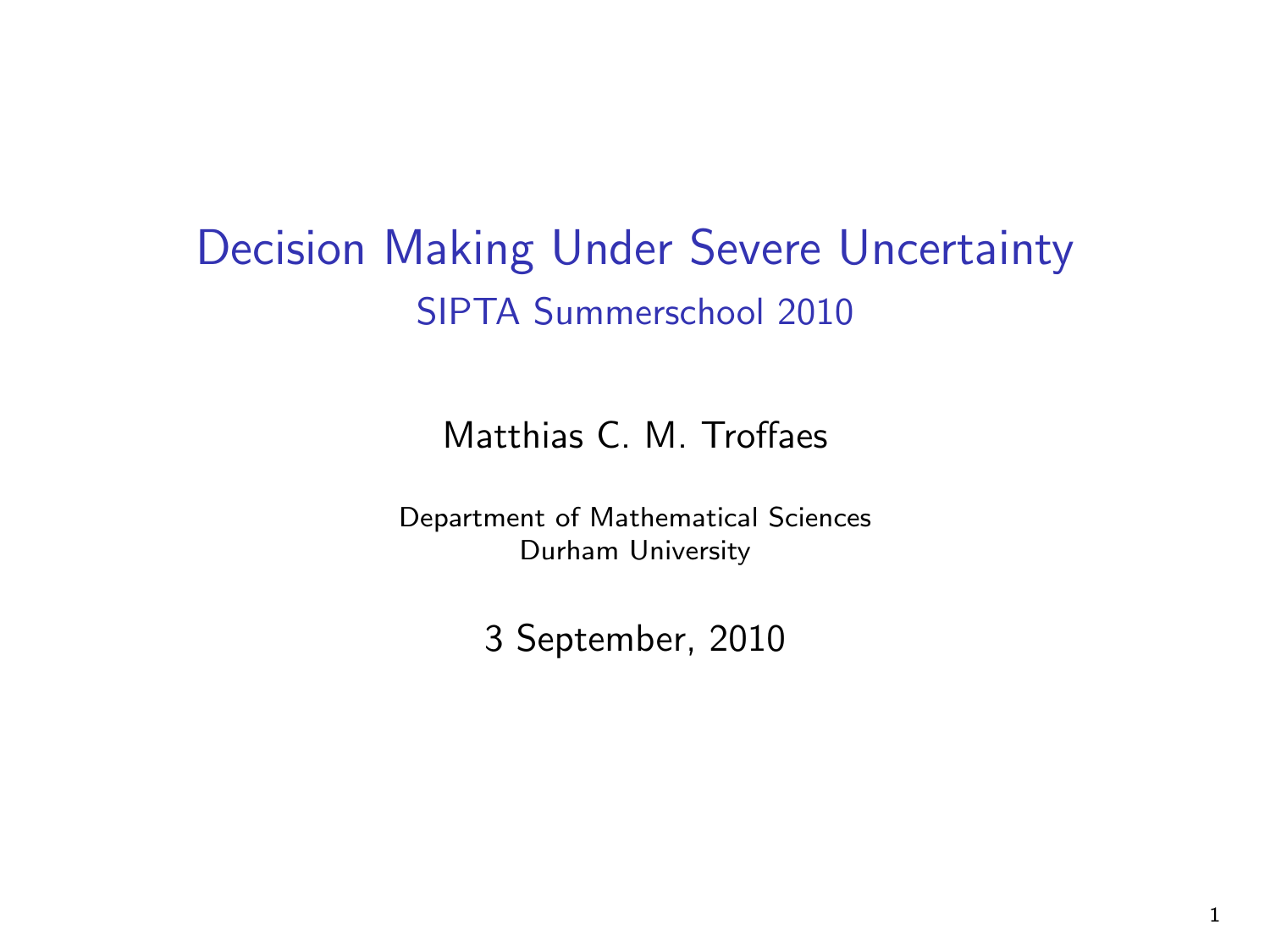# **Outline**

## **[Static Decision Problems](#page-2-0)**

- [A Very Simple Example](#page-2-0)
- **•** [Decision Trees](#page-5-0)
- **[The Problem of Choice](#page-8-0)**
- **[Choice Functions](#page-20-0)**
- 2 [Sequential Decision Problems](#page-30-0)
	- [A Simple Example](#page-30-0)
	- **[Normal Form](#page-33-0)**
	- [The Problem of Sequential Choice in Normal Form](#page-37-0)
	- [Normal Form Backward Induction](#page-41-0)

## What's Next...

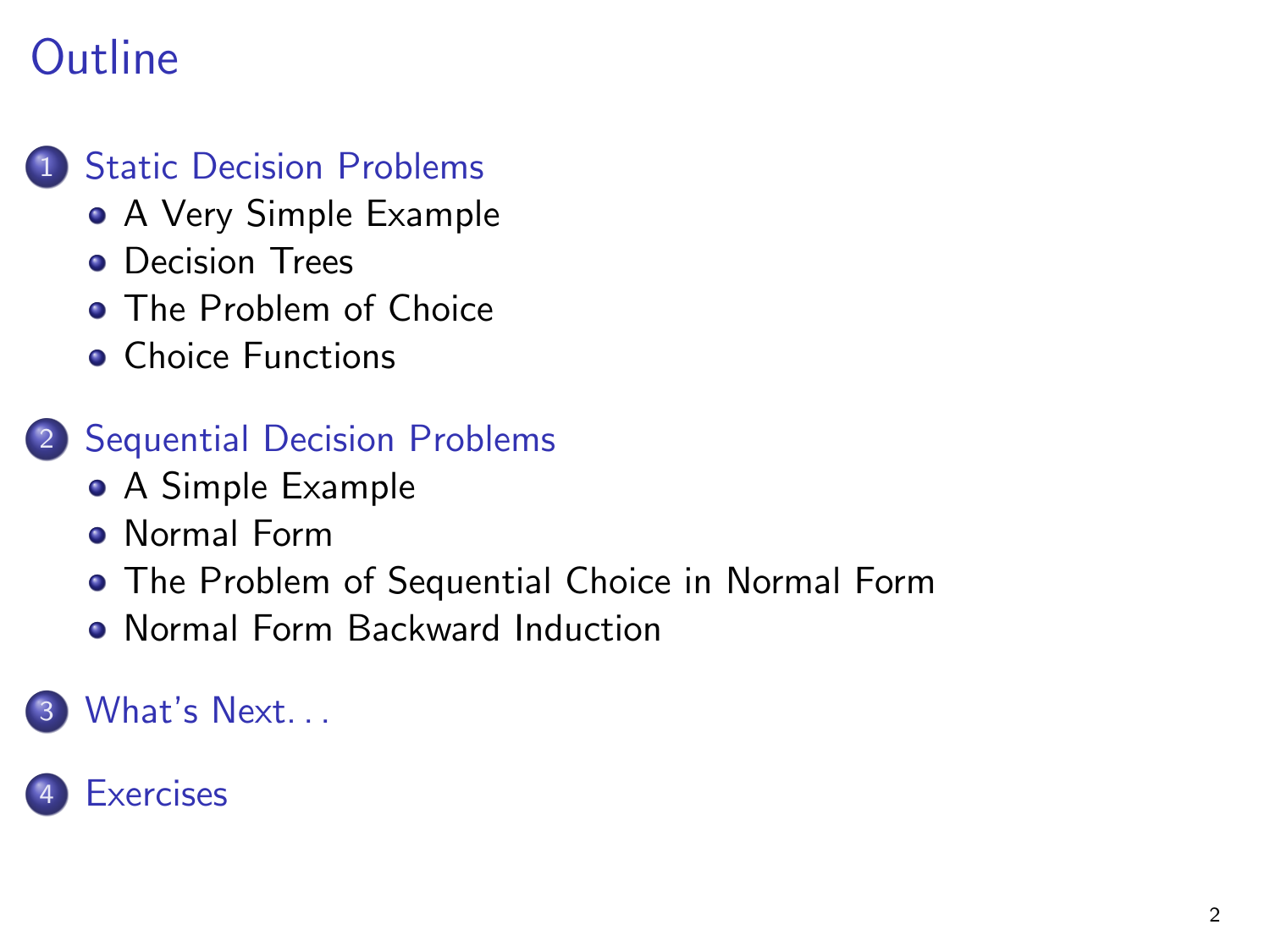# **Outline**

## 1 [Static Decision Problems](#page-2-0)

## [A Very Simple Example](#page-2-0)

- **[Decision Trees](#page-5-0)**
- **o** [The Problem of Choice](#page-8-0)
- **[Choice Functions](#page-20-0)**

#### **[Sequential Decision Problems](#page-30-0)**

- [A Simple Example](#page-30-0)
- **[Normal Form](#page-33-0)**
- [The Problem of Sequential Choice in Normal Form](#page-37-0)
- <span id="page-2-0"></span>[Normal Form Backward Induction](#page-41-0)  $\bullet$

## [What's Next. . .](#page-56-0)

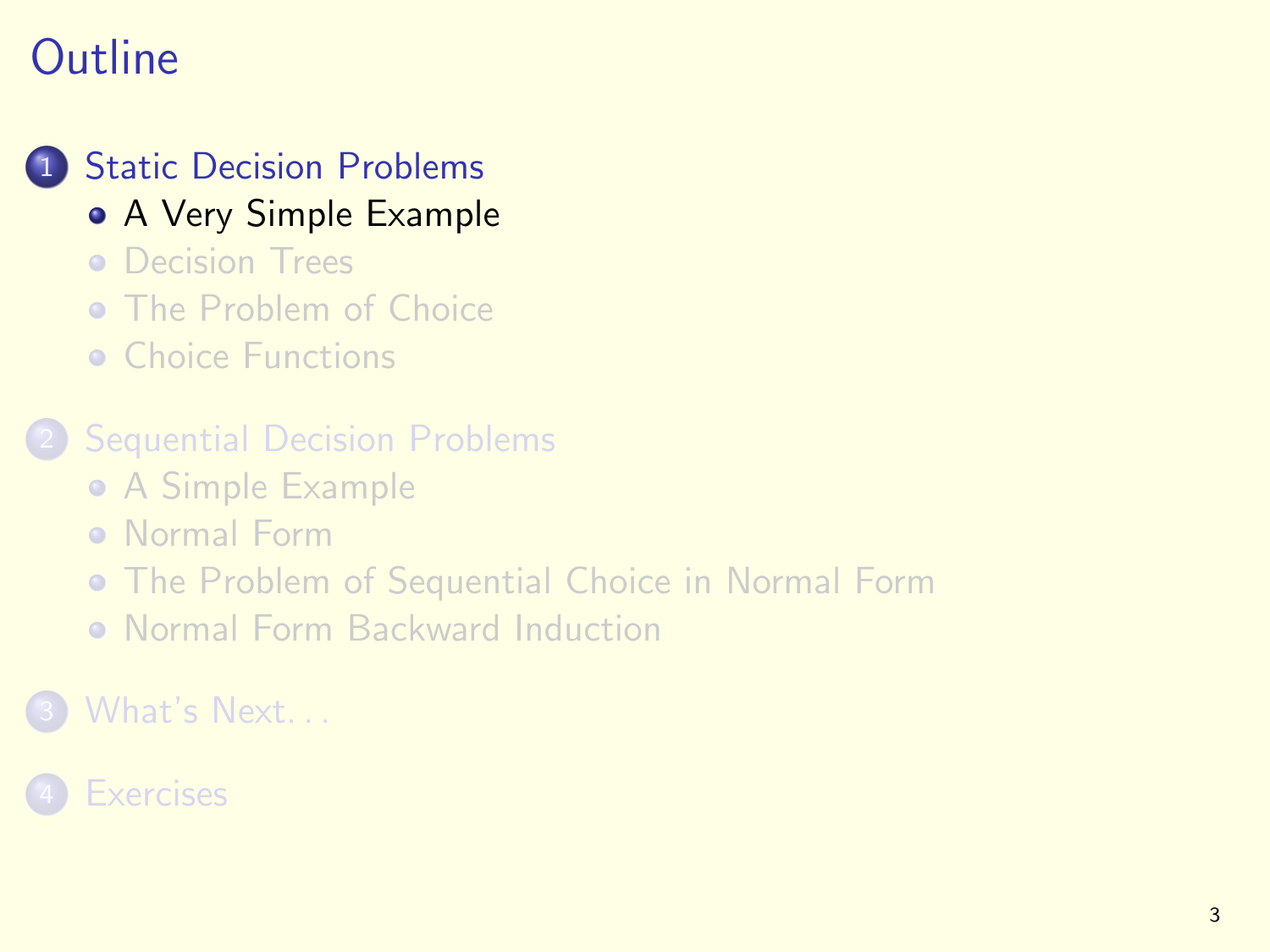# A Very Simple Example

## Example (Machinery, Overtime, or Nothing?)

A company makes a product, and believes in increasing future demand. The manager asks you, the decision expert, whether he should buy new machinery, use overtime, or do nothing. The upcoming year, demand can either increase or remain the same.

If we buy new machinery, then the profit at the end of the year will be 440 (in thousands of pounds) if demand increases, and 260 otherwise. On the other hand, if we use overtime, then the profit will be 420 if demand increases, and 420 otherwise. If we do nothing, profit will be 370. According to our best current judgement, demand will increase with probability at least 0.5, and at most 0.8.

What advice can we give the manager?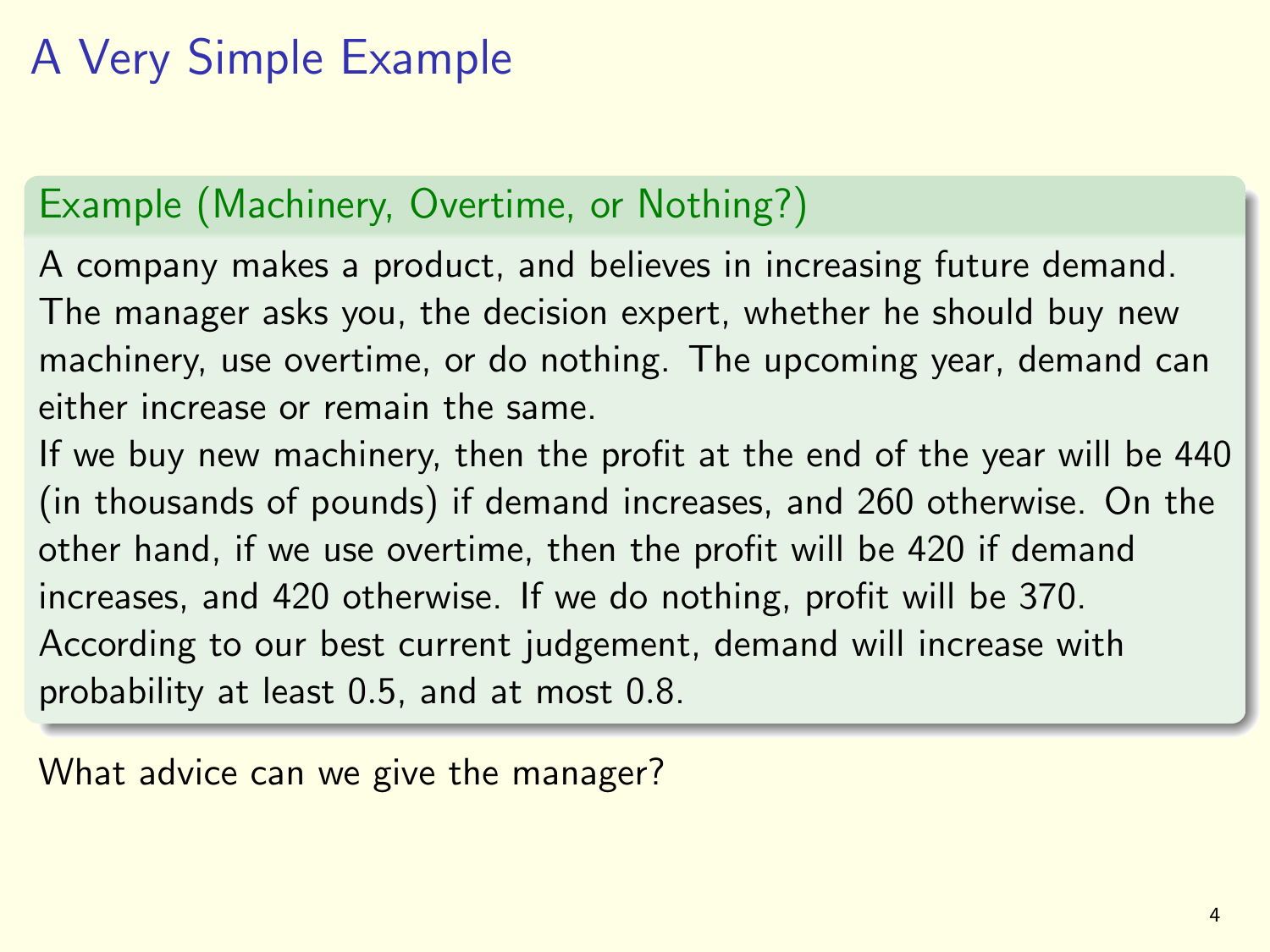## The Basic Elements of a Decision Problem

- decisions: {buy new machinery, use overtime, do nothing}
- $\bullet$  events: {demand increases, demand stays}
- **o** rewards: a monetary value, depending on decisions and events
- decision maker may have information about the events (e.g. bounds on the probabilities of the events)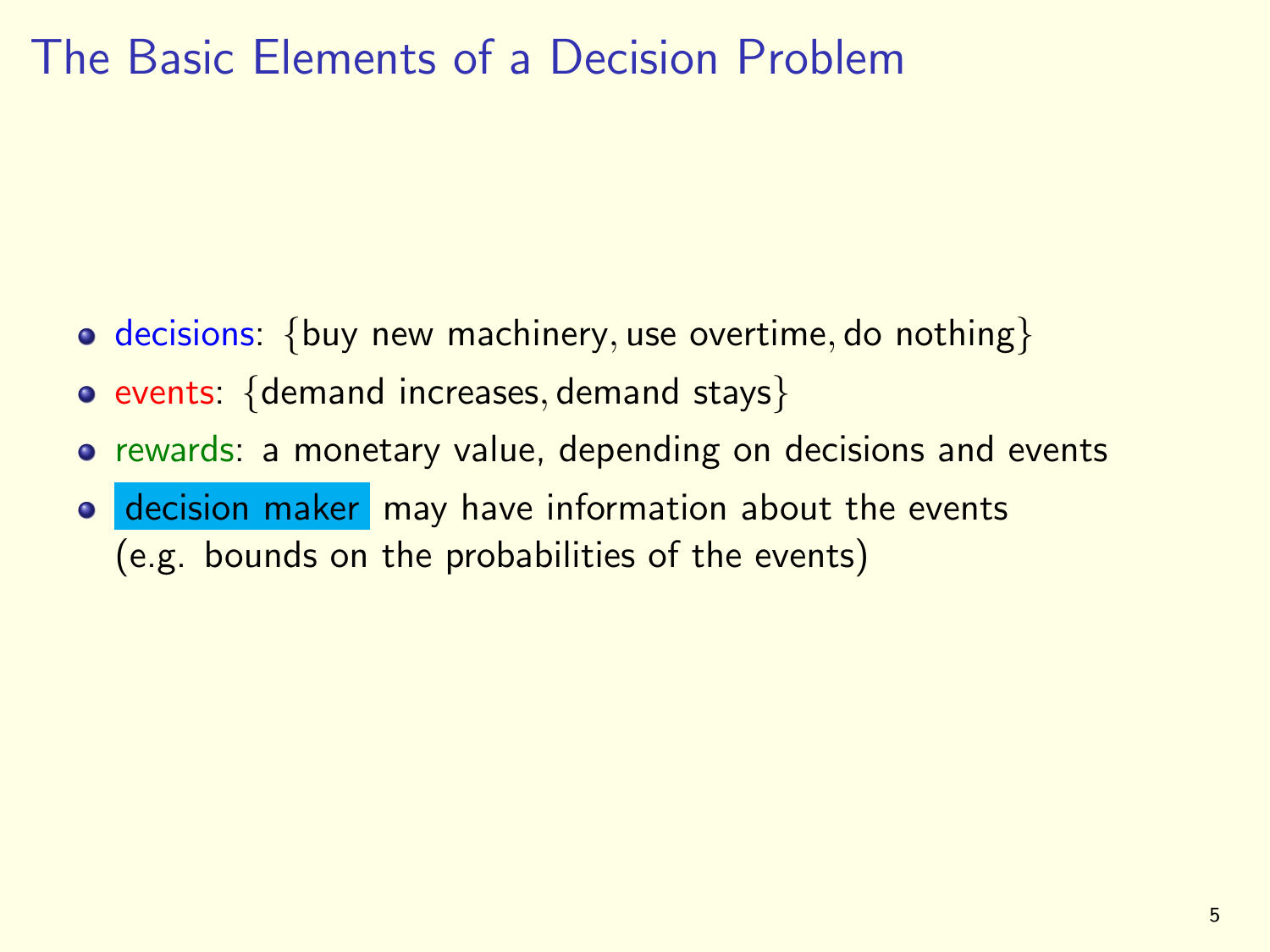# **Outline**

## **[Static Decision Problems](#page-2-0)**

- [A Very Simple Example](#page-2-0)
- **[Decision Trees](#page-5-0)**
- **o** [The Problem of Choice](#page-8-0)
- **[Choice Functions](#page-20-0)**

#### **[Sequential Decision Problems](#page-30-0)**

- [A Simple Example](#page-30-0)
- **[Normal Form](#page-33-0)**
- [The Problem of Sequential Choice in Normal Form](#page-37-0)
- <span id="page-5-0"></span>[Normal Form Backward Induction](#page-41-0)  $\bullet$

## [What's Next. . .](#page-56-0)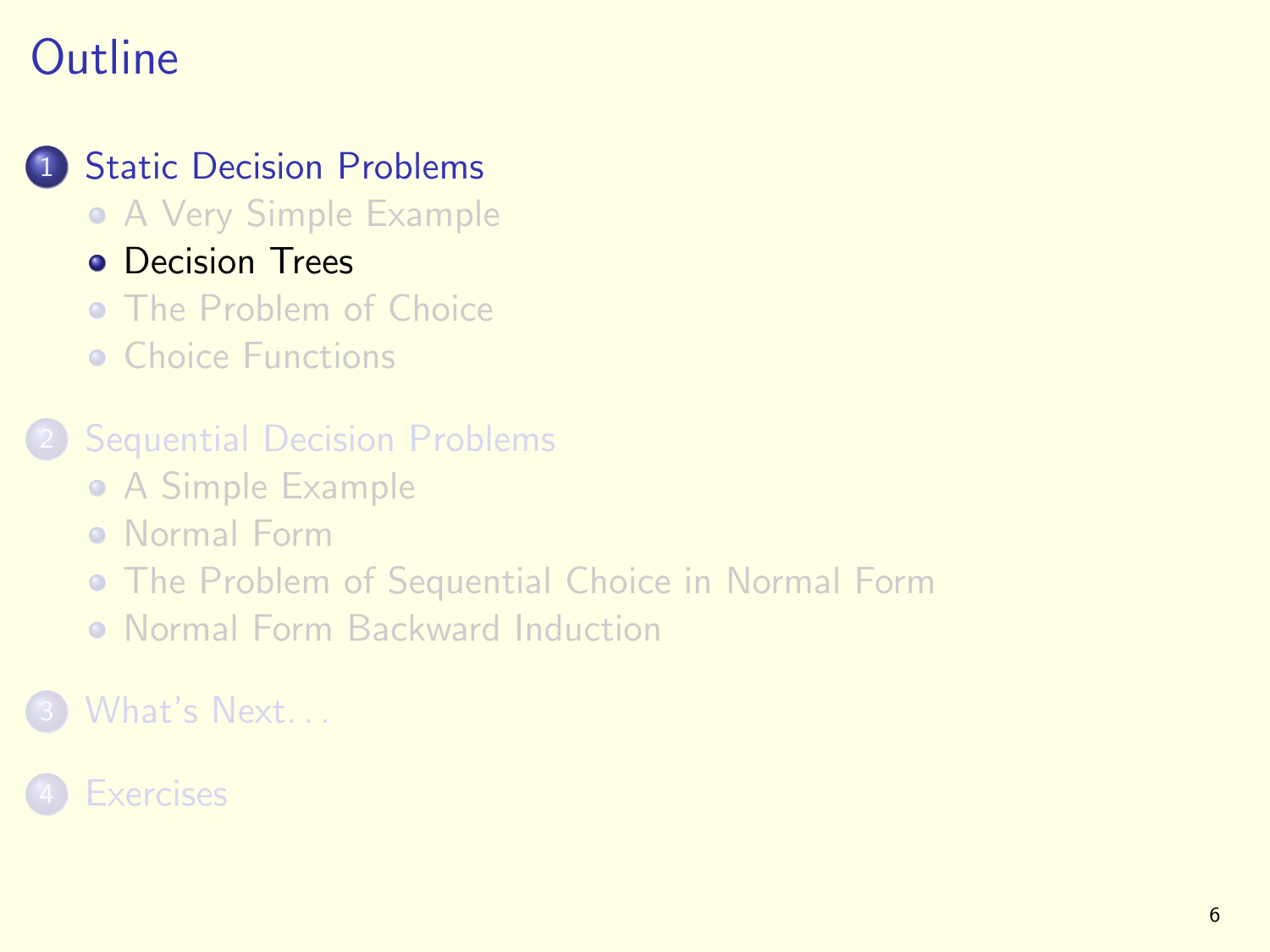## Decision Trees

Graphical representation of decisions, events, and rewards:

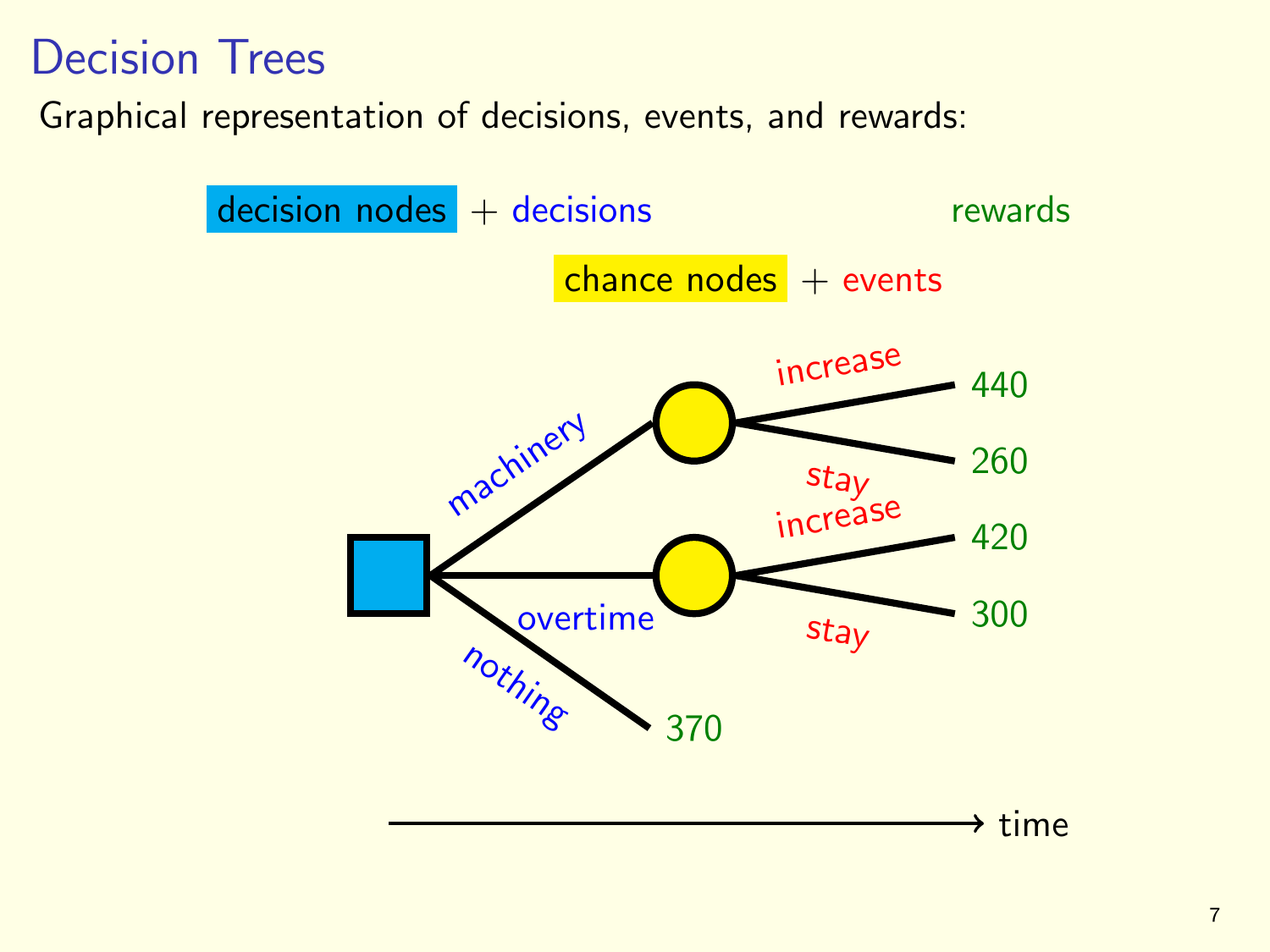# Static and Sequential Decision Problems

The problem we are investigating is of a very simple type. . .

- we must make a single decision,
- which is followed by the occurence of an uncertain event, and
- which is in turn followed by a reward for us,

depending on the decision we made, and the event that occurred Informally. . .

## Definition (Static Decision Problem)

Any decision tree that has

- a single decision node at its root,
- and no other decision node.

## Definition (Sequential Decision Problem)

Any other decision tree.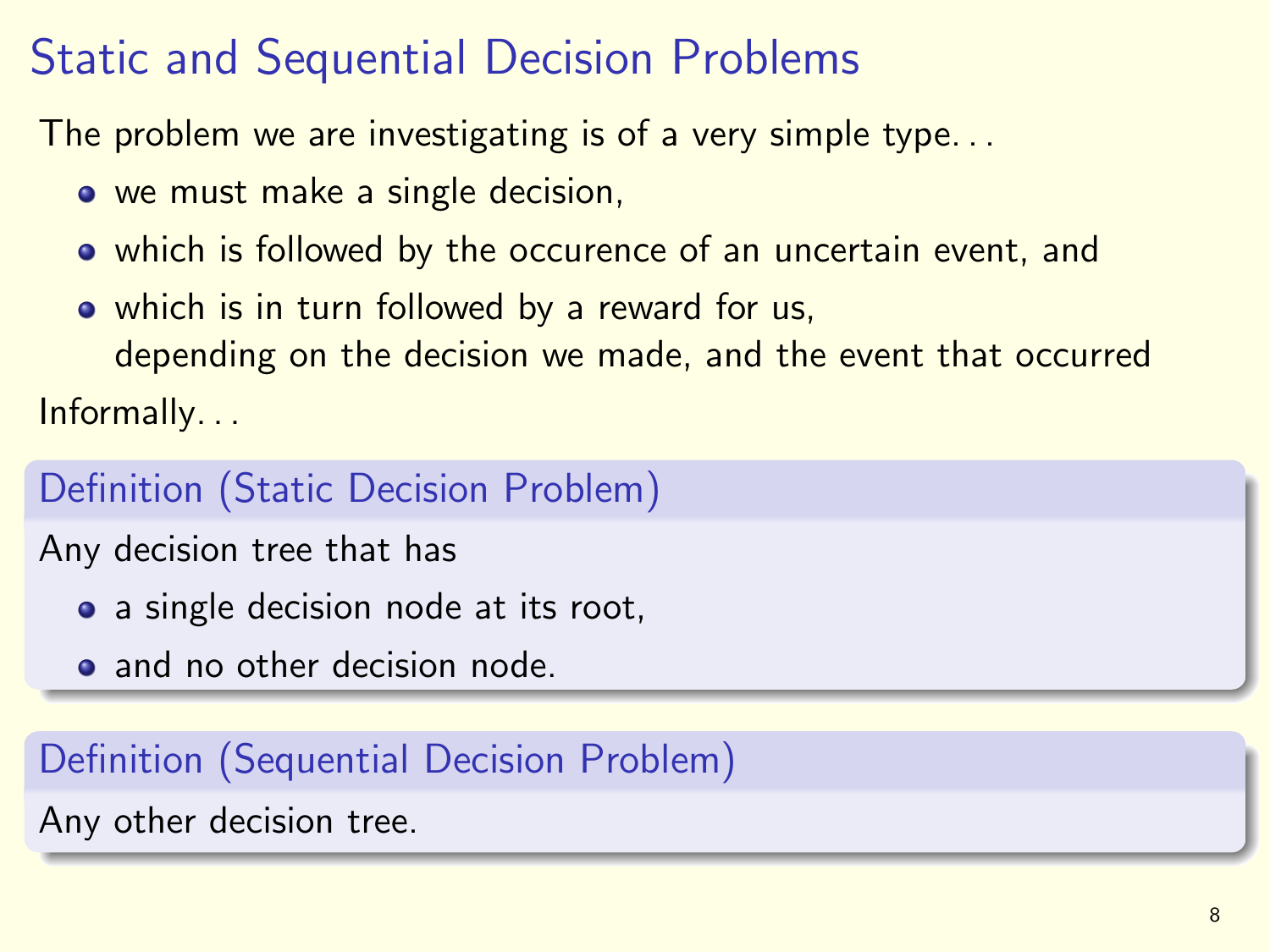# **Outline**

## **[Static Decision Problems](#page-2-0)**

- [A Very Simple Example](#page-2-0)
- **[Decision Trees](#page-5-0)**

## **o** [The Problem of Choice](#page-8-0)

**[Choice Functions](#page-20-0)** 

#### **[Sequential Decision Problems](#page-30-0)**

- [A Simple Example](#page-30-0)
- **[Normal Form](#page-33-0)**

### [The Problem of Sequential Choice in Normal Form](#page-37-0)

<span id="page-8-0"></span>[Normal Form Backward Induction](#page-41-0)  $\bullet$ 

## [What's Next. . .](#page-56-0)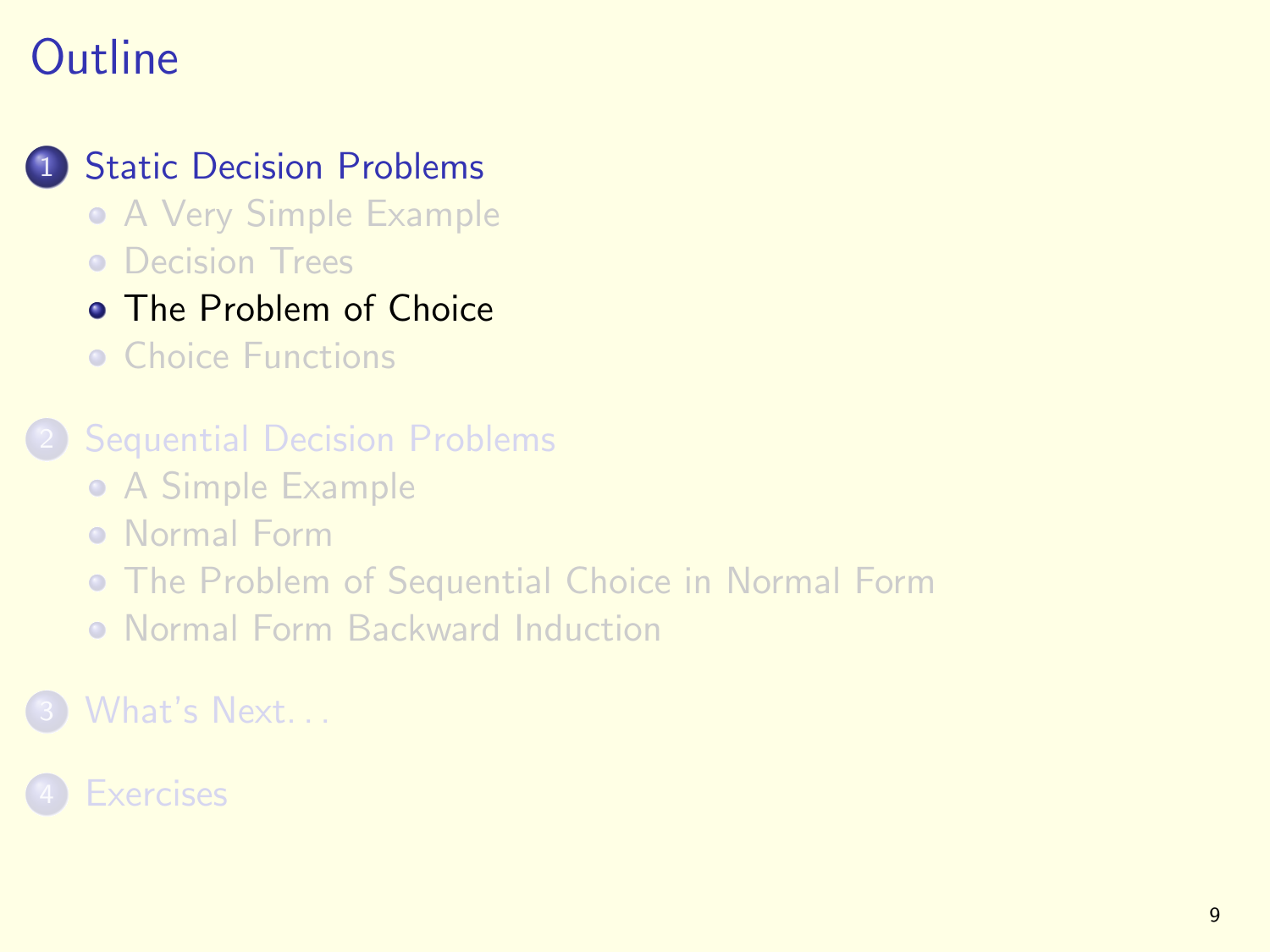# The Problem of Choice: Gambles

### **Observation**

in a static decision problem,

each decision branch corresponds to a gamble



 $f_{\text{machinery}}(\text{increase}) = 440$  $f_{\text{machinery}}(\text{stay}) = 260$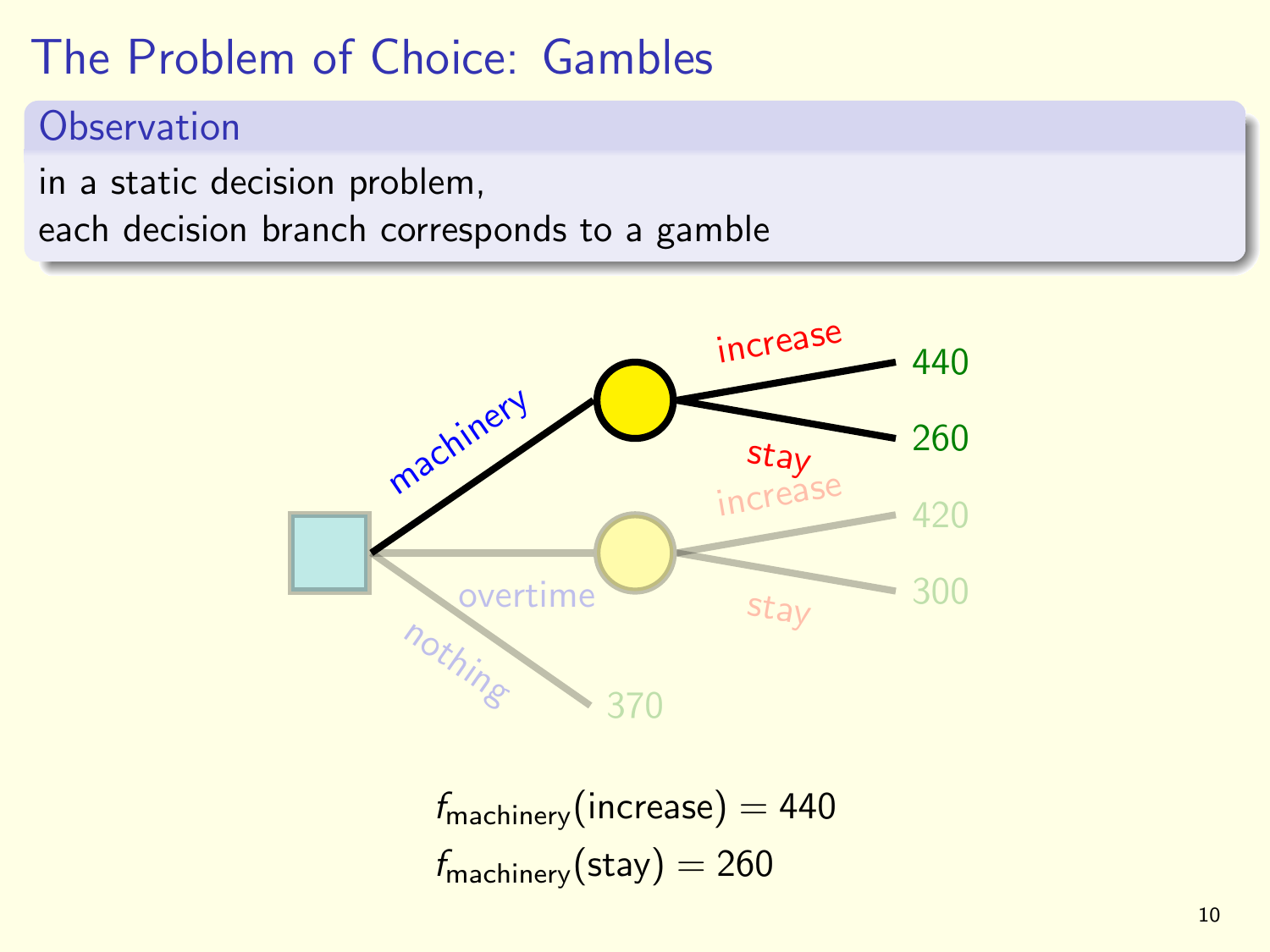# The Problem of Choice: Gambles

### **Observation**

in a static decision problem,

each decision branch corresponds to a gamble



 $f_{\text{overtime}}(increase) = 420$  $f_{\text{overtime}}(\text{stay}) = 300$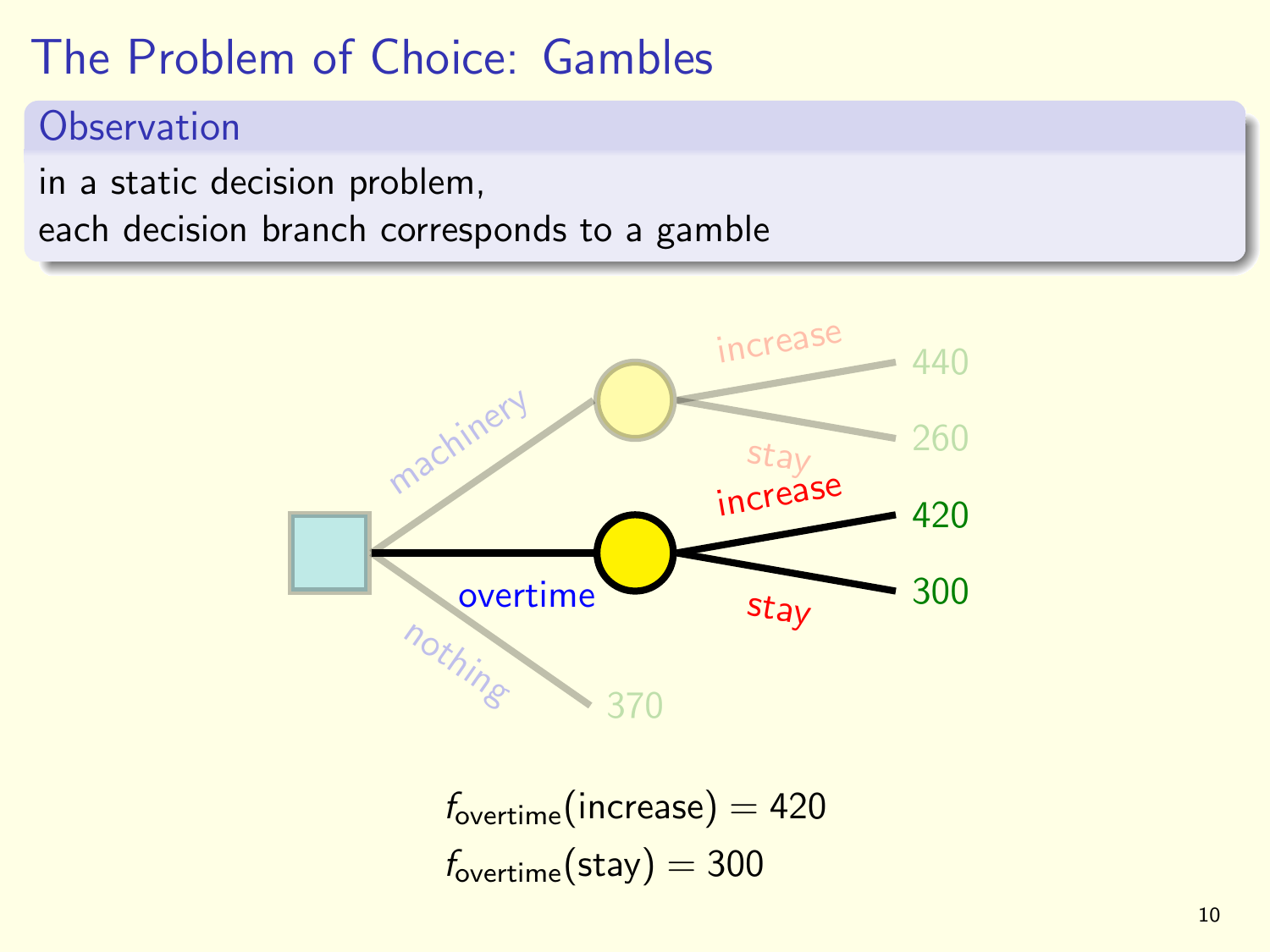# The Problem of Choice: Gambles

### **Observation**

in a static decision problem,

each decision branch corresponds to a gamble

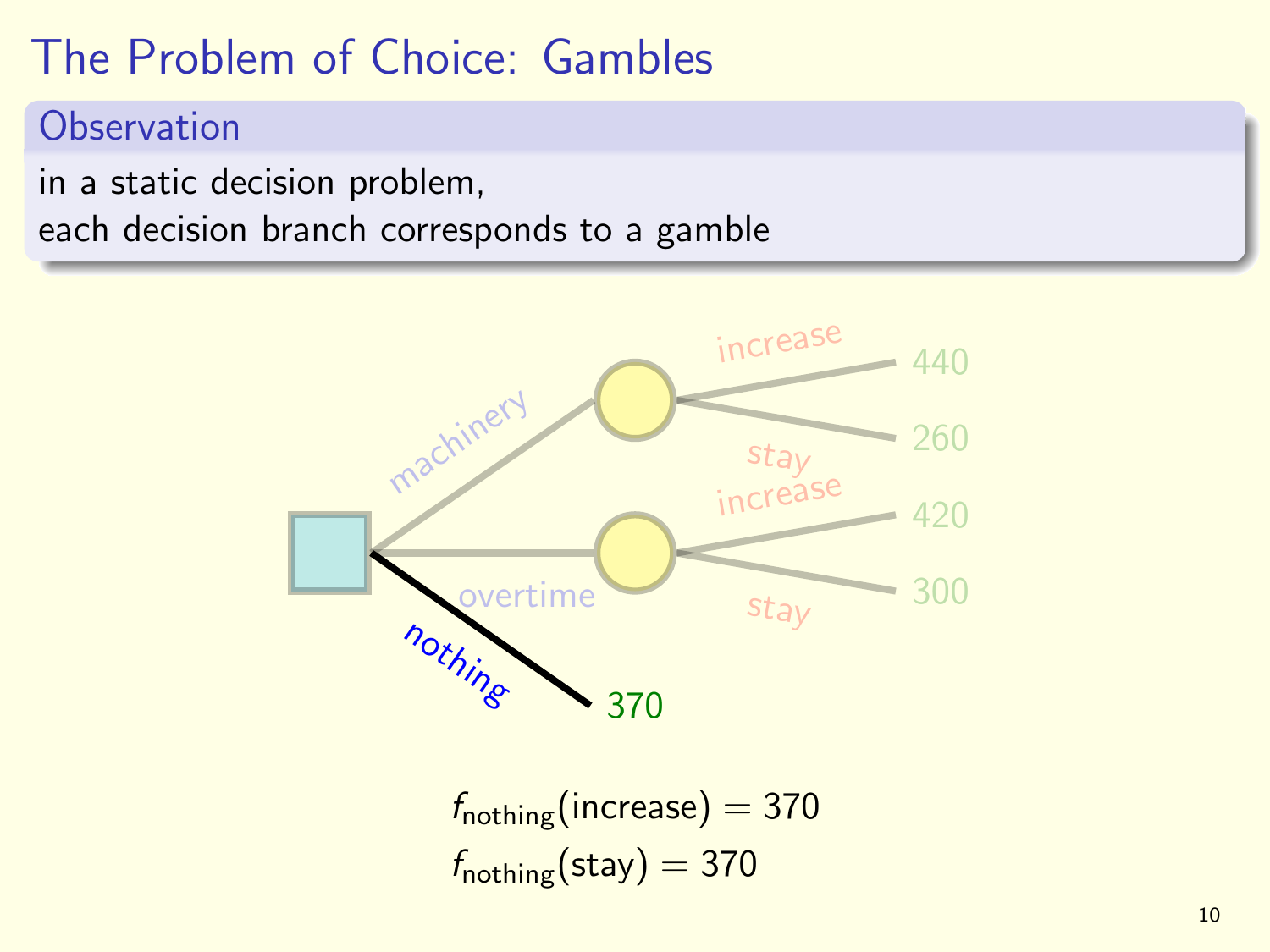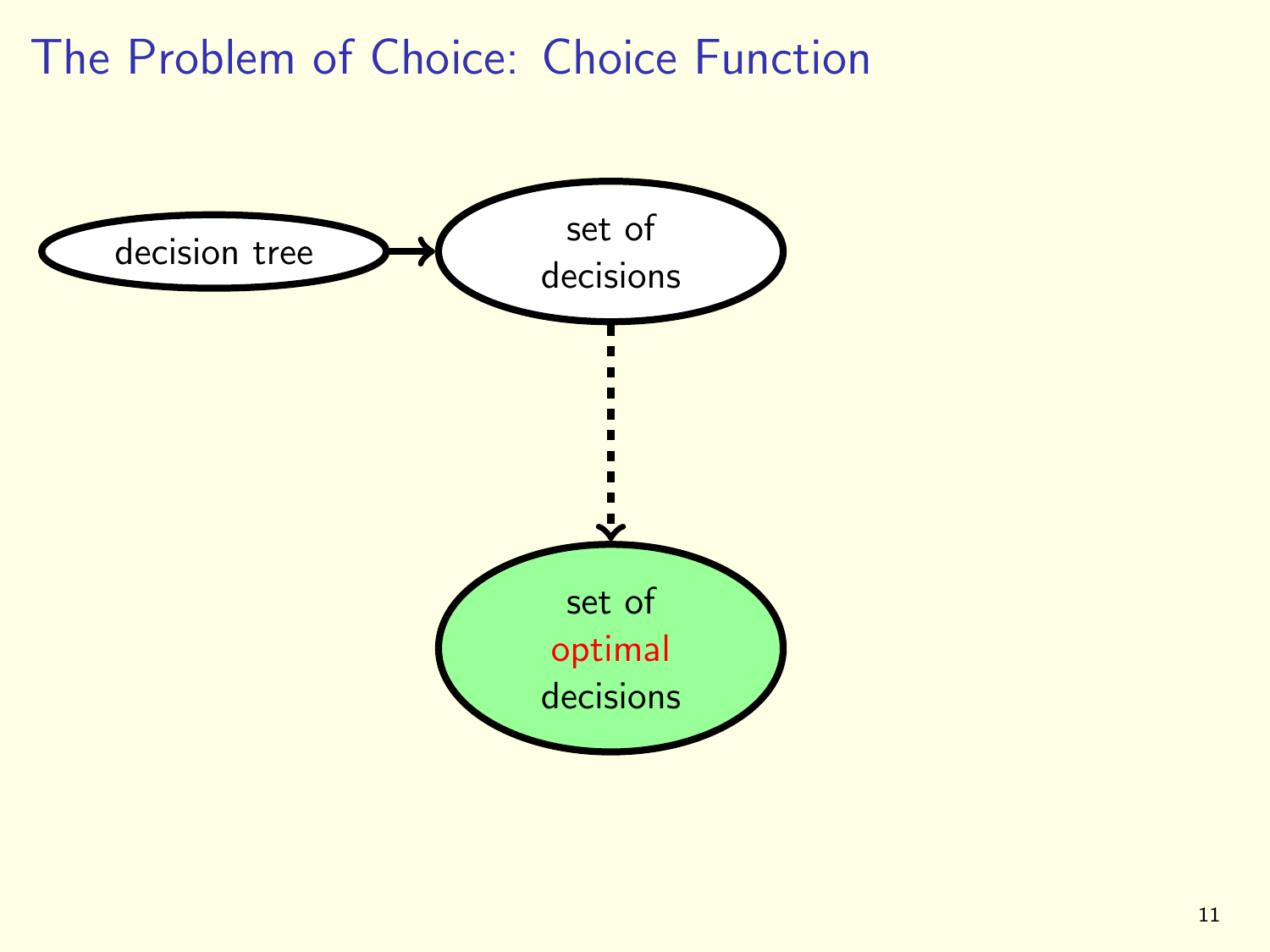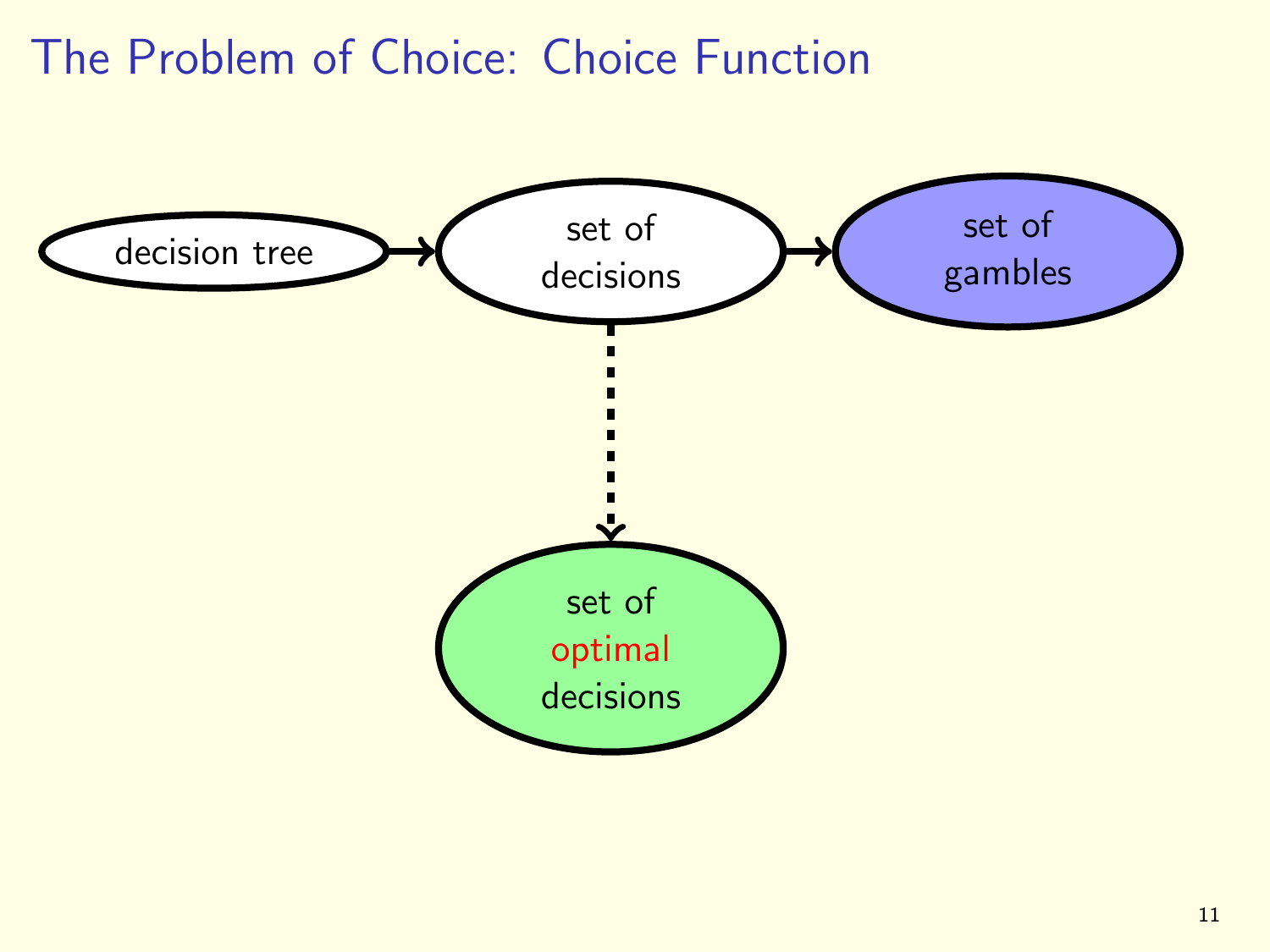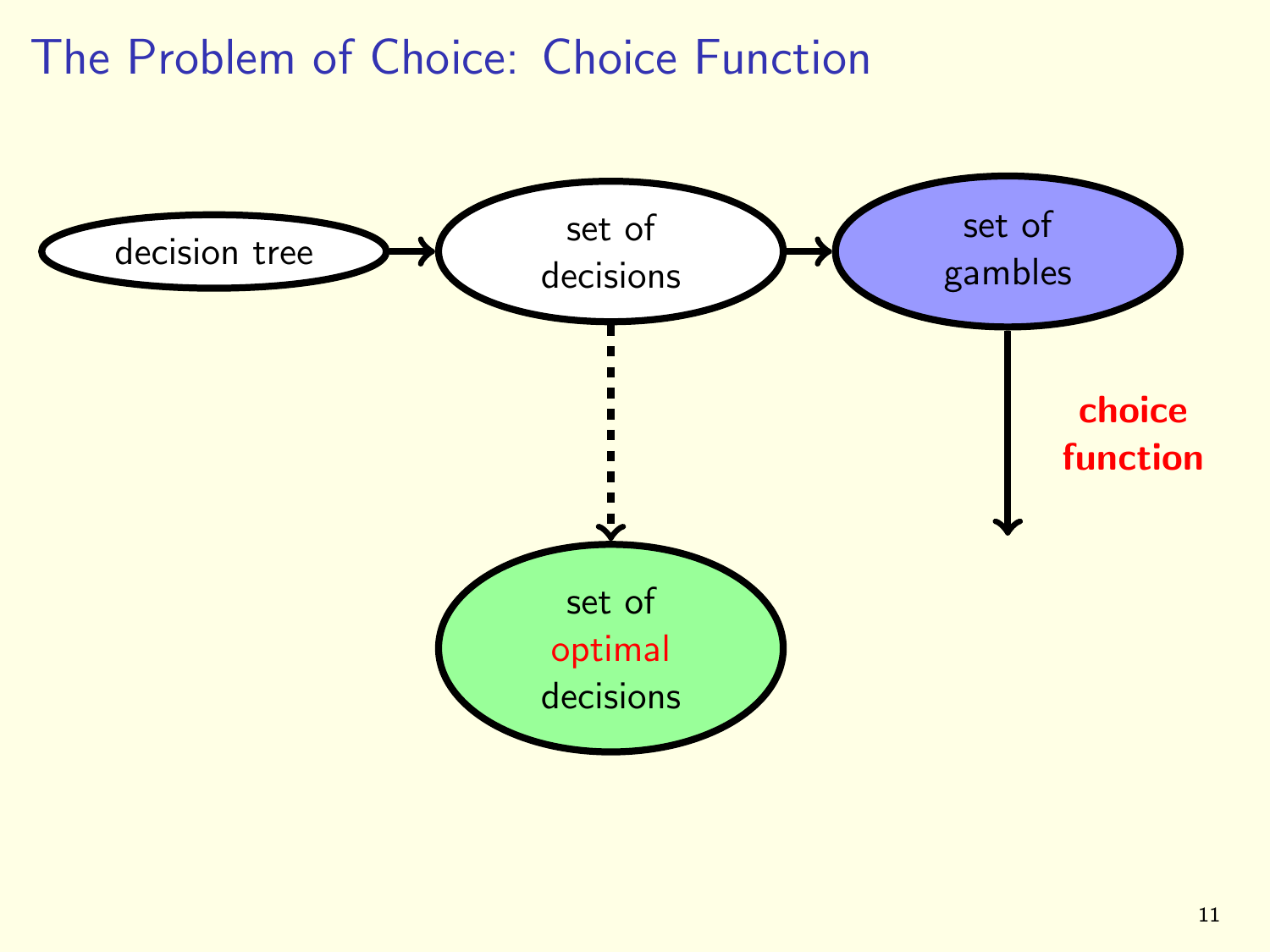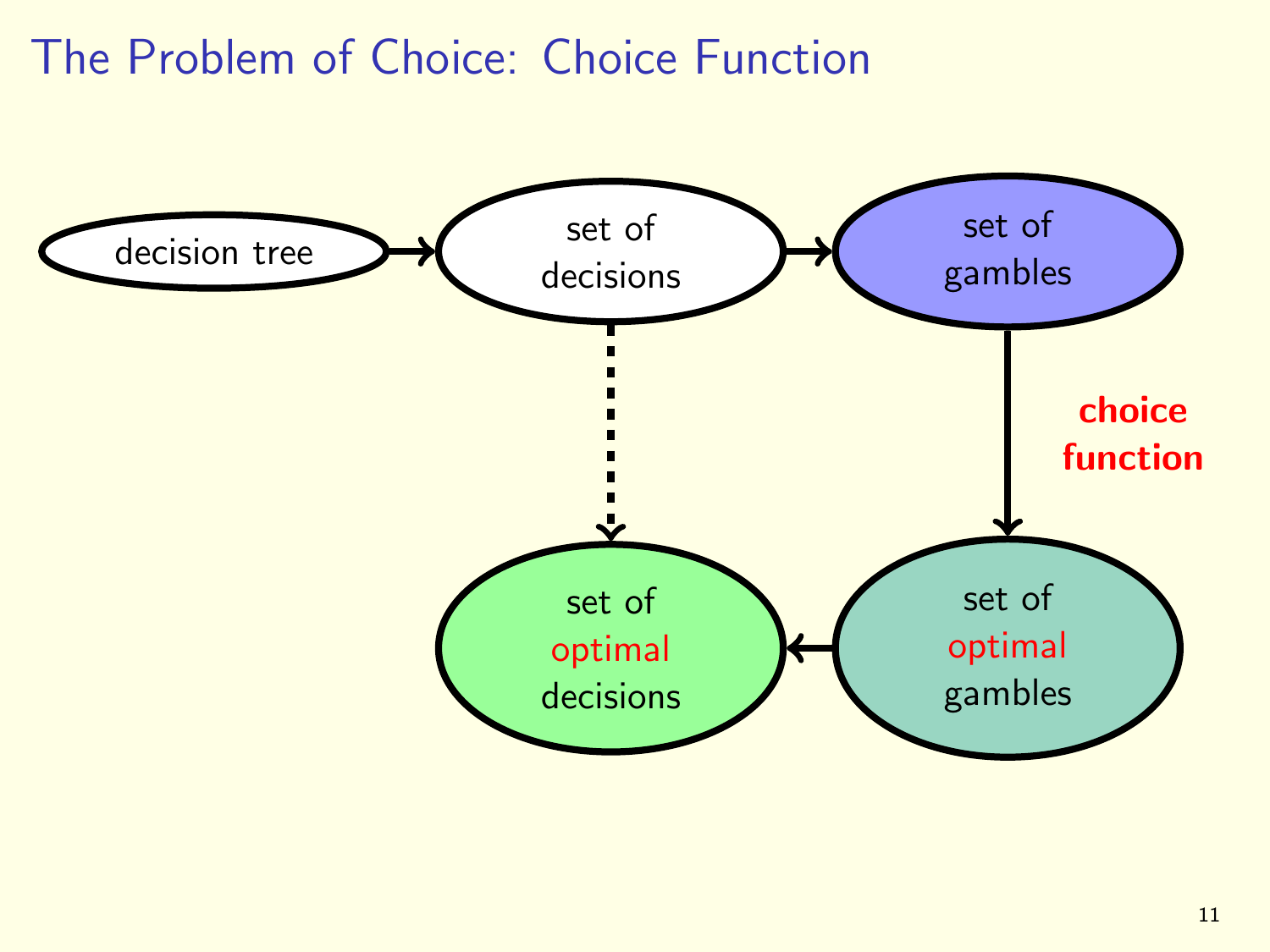# The Problem of Choice: Example

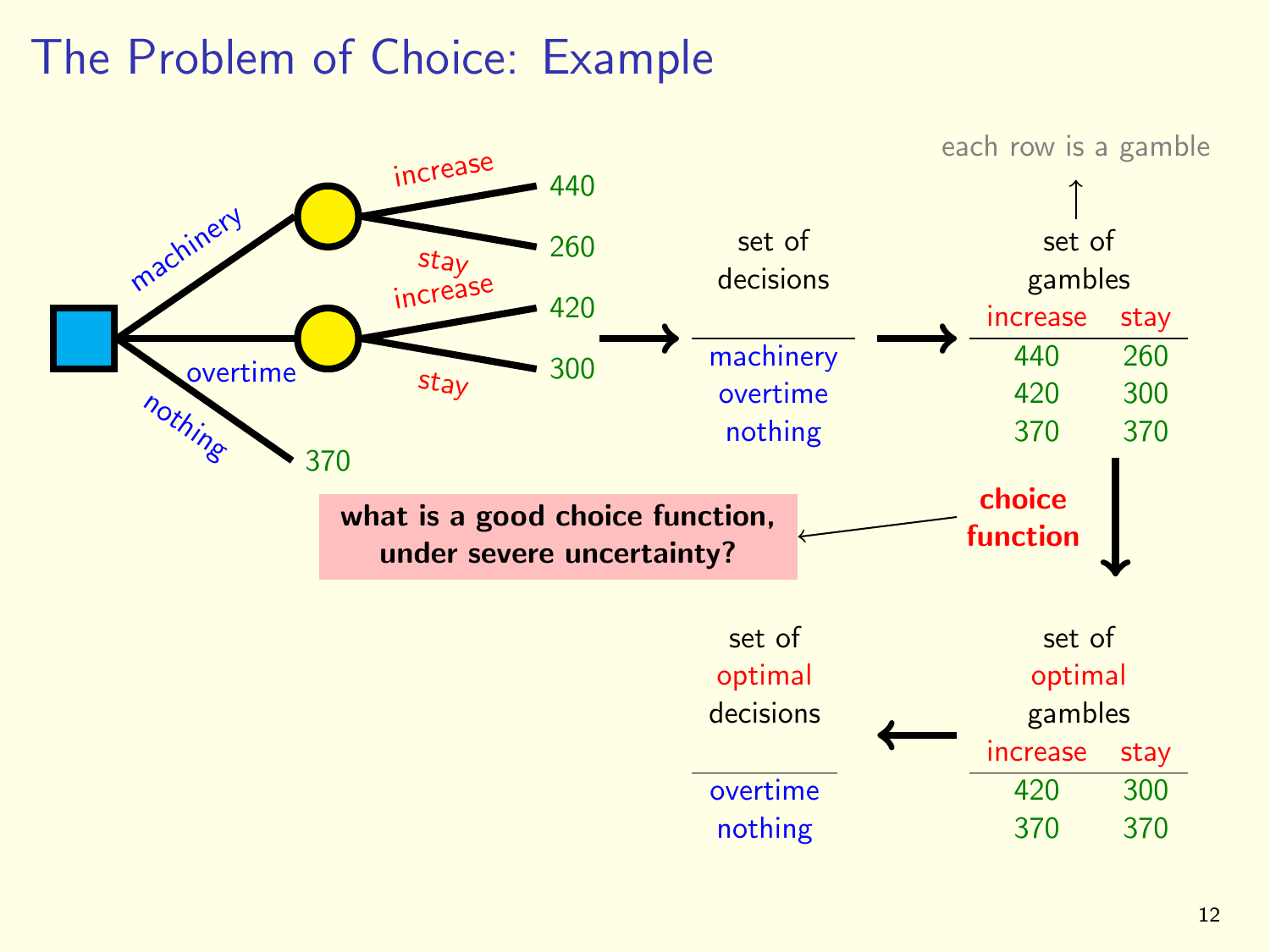# The Problem of Choice

- we know how to go from decision trees to gambles
- o only one problem left to solve:

## what is a good choice function?

a standard choice function: maximize the expectation of the reward

however, as argued in the last few days. . .

- under severe uncertainty, we may not be able to identify a unique probability mass function  $p$  which describes our knowledge accurately
- $\bullet$  still, we may be able to identify a lower prevision  $P$

what are good choice functions for lower previsions?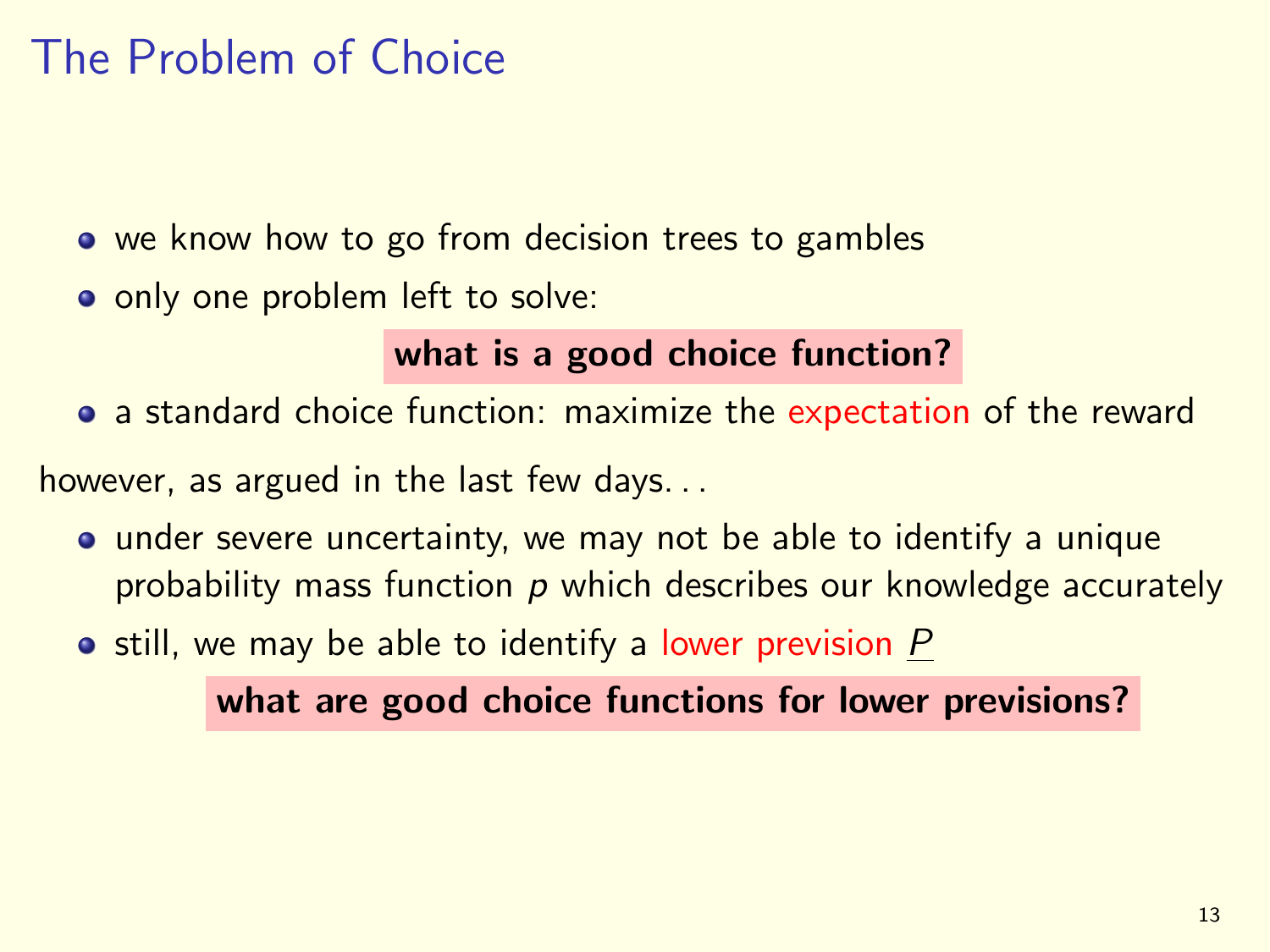# The Problem of Choice

Theorem (Approximate Representation Theorem)

For every lower prevision there is a finite set  $P$  of probability mass functions such that, for every gamble f on  $\mathcal{X}$ ,

$$
\underline{P}(f) \simeq \min_{p \in \mathcal{P}} \sum_{x \in \mathcal{X}} p(x) f(x)
$$

Example (Machinery, Overtime, or Nothing?)

In our example, increase has probability at least 0.5 and at most 0.8, so

$$
\mathcal{P} = \frac{p_1 \quad p_2}{\text{increase}} \quad \begin{array}{c} 0.5 & 0.8 \\ 0.5 & 0.8 \end{array} \text{ (each column is a probability mass function)} \quad \text{stay} \quad \begin{array}{c} 0.5 & 0.2 \end{array}
$$

### what are good choice functions for finite sets of probability mass functions?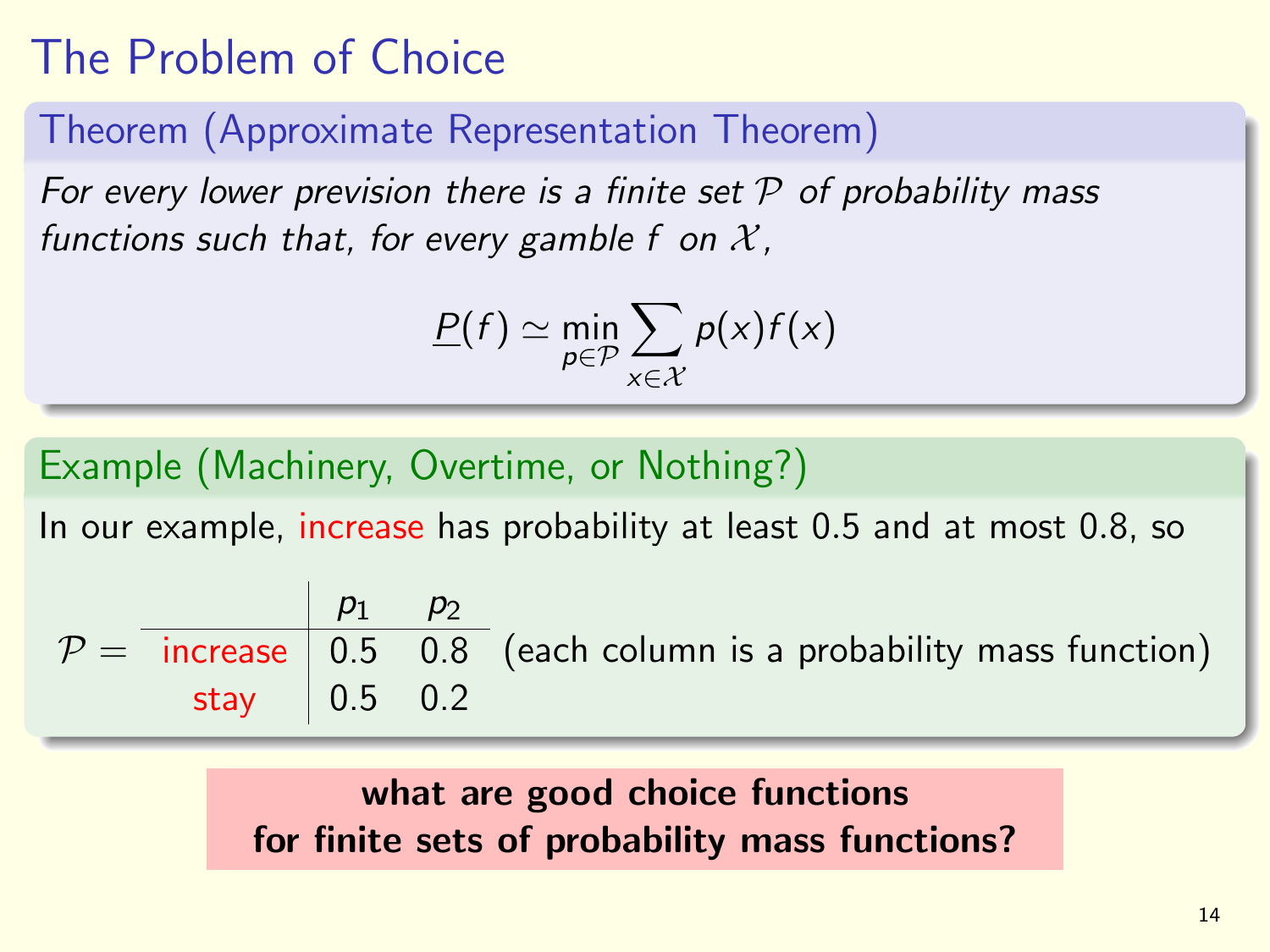# Recapitulating

|                  |                 | events         |      | set of probabilities $P$ |       |
|------------------|-----------------|----------------|------|--------------------------|-------|
|                  |                 | increase       | stay | $p_1$                    | $p_2$ |
| events           | <b>Increase</b> |                |      | 0.5                      | 0.8   |
|                  | stay            |                |      | 0.5                      | 0.2   |
| set of decisions | machinery       | 440            | 260  |                          |       |
|                  | overtime        | 420            | 300  |                          |       |
|                  | nothing         | 370            | 370  |                          |       |
|                  |                 | set of gambles |      |                          |       |

## which of the gambles are optimal?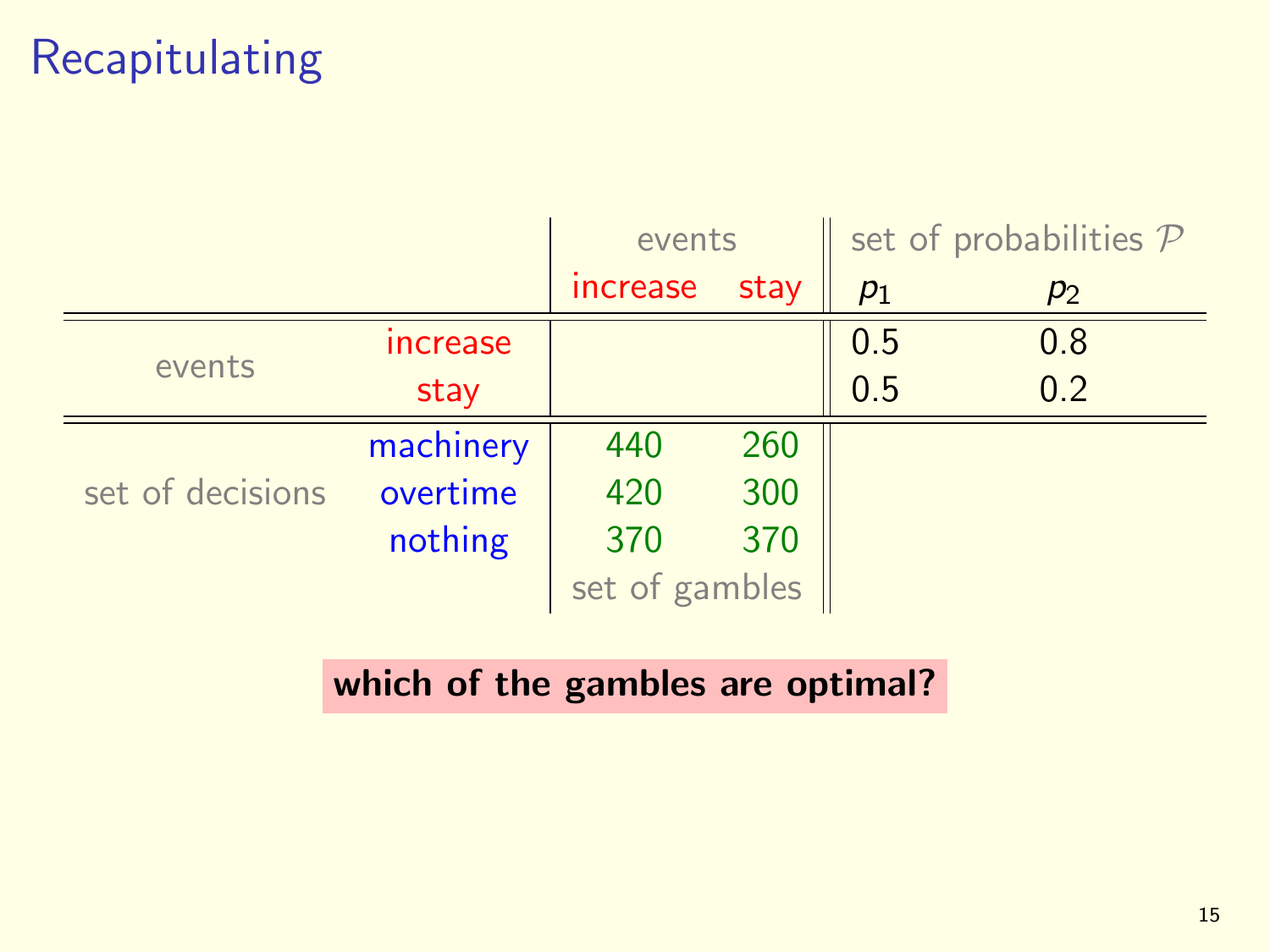# **Outline**

## **[Static Decision Problems](#page-2-0)**

- [A Very Simple Example](#page-2-0)
- **[Decision Trees](#page-5-0)**
- **o** [The Problem of Choice](#page-8-0)
- **[Choice Functions](#page-20-0)**

#### **[Sequential Decision Problems](#page-30-0)**

- [A Simple Example](#page-30-0)
- **[Normal Form](#page-33-0)**
- [The Problem of Sequential Choice in Normal Form](#page-37-0)
- <span id="page-20-0"></span>[Normal Form Backward Induction](#page-41-0)  $\bullet$

## [What's Next. . .](#page-56-0)

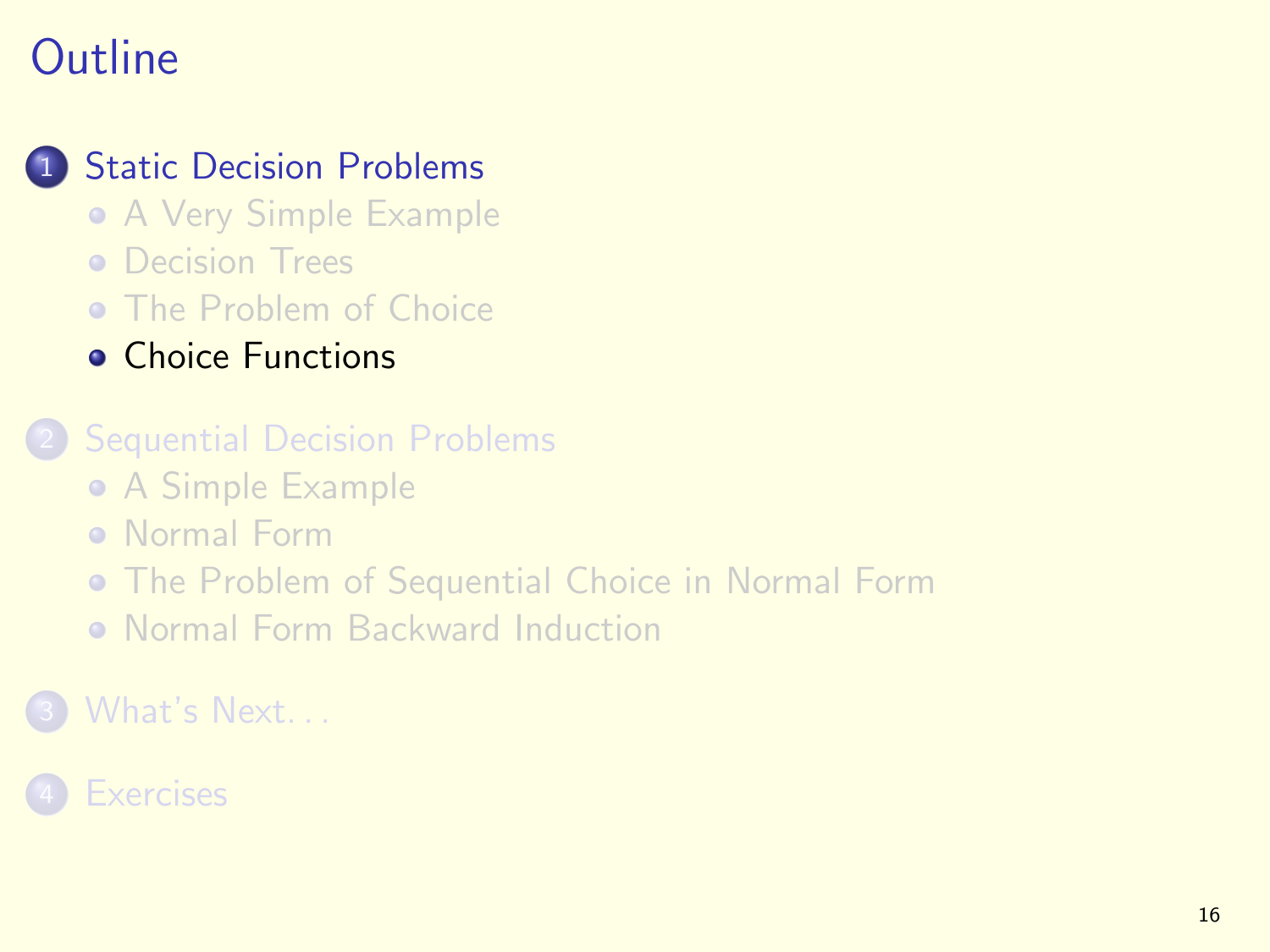# Γ-Maximin

(Wald 1945 [\[15\]](#page-62-0), Gilboa & Schmeidler 1989 [\[4\]](#page-59-0))

Definition (Γ-Maximin Optimality Criterion)

Choose any gamble whose lower prevision is maximal.

## Recipe (Γ-Maximin Optimality Criterion)

- $\bullet$  set up the table with gambles and probabilities
- 2 calculate the expectation of each gamble with respect to each probability mass function
- <sup>3</sup> calculate the minimum expectation of each gamble
- **4** choose the decision with the highest minimum expectation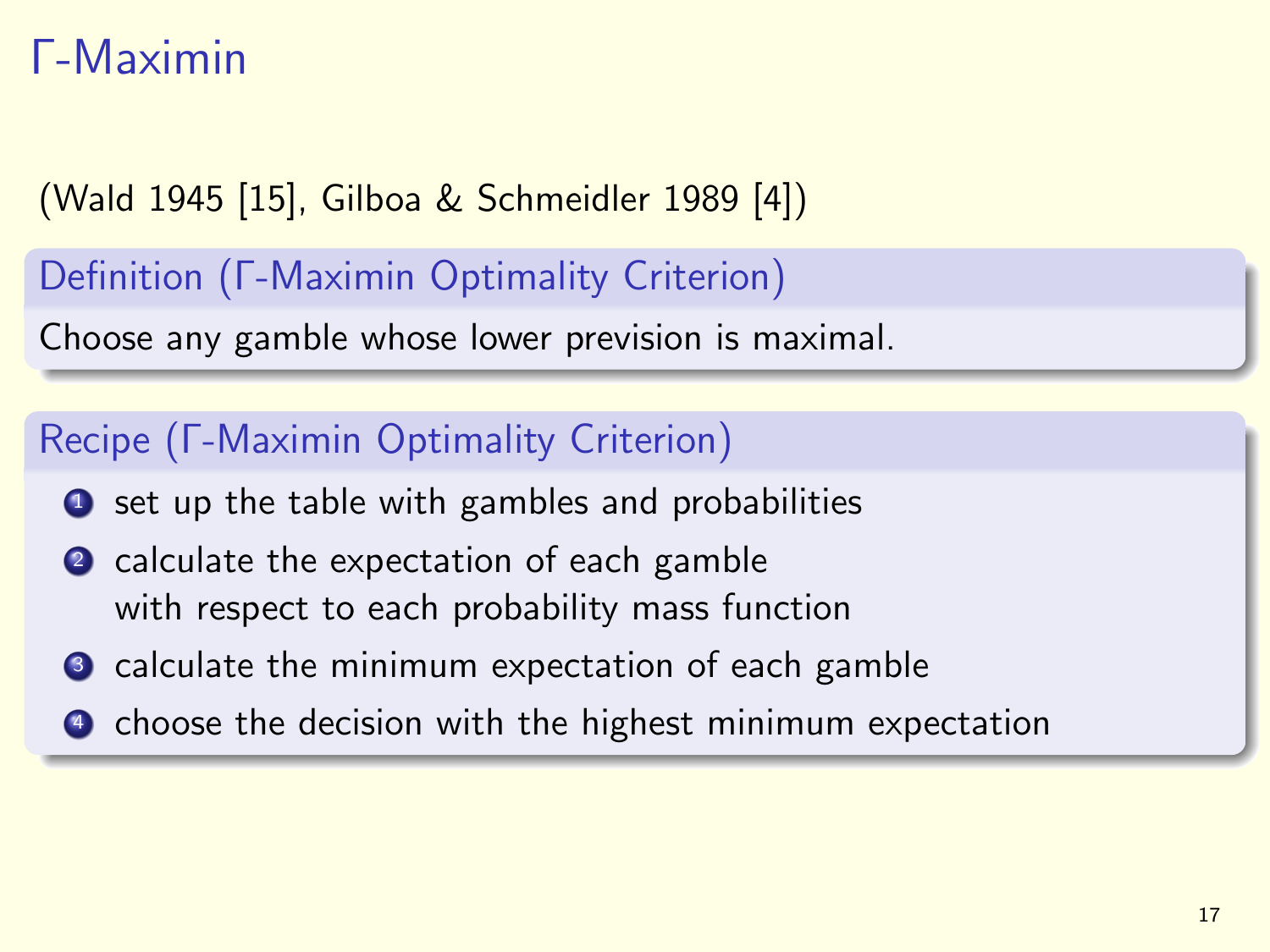# Γ-Maximin: Example

## Example (Machinery, Overtime, or Nothing)

|                 | increase | stay | $p_1$ | $p_2$ |               |
|-----------------|----------|------|-------|-------|---------------|
| <b>Increase</b> |          |      | 0.5   | 0.8   |               |
| stay            |          |      | 0.5   | 0.2   |               |
| machinery       | 440      | 260  |       |       |               |
| overtime        | 420      | 300  |       |       |               |
| nothing         | 370      | 370  |       |       |               |
|                 |          |      |       | (2)   | $(3)$ & $(4)$ |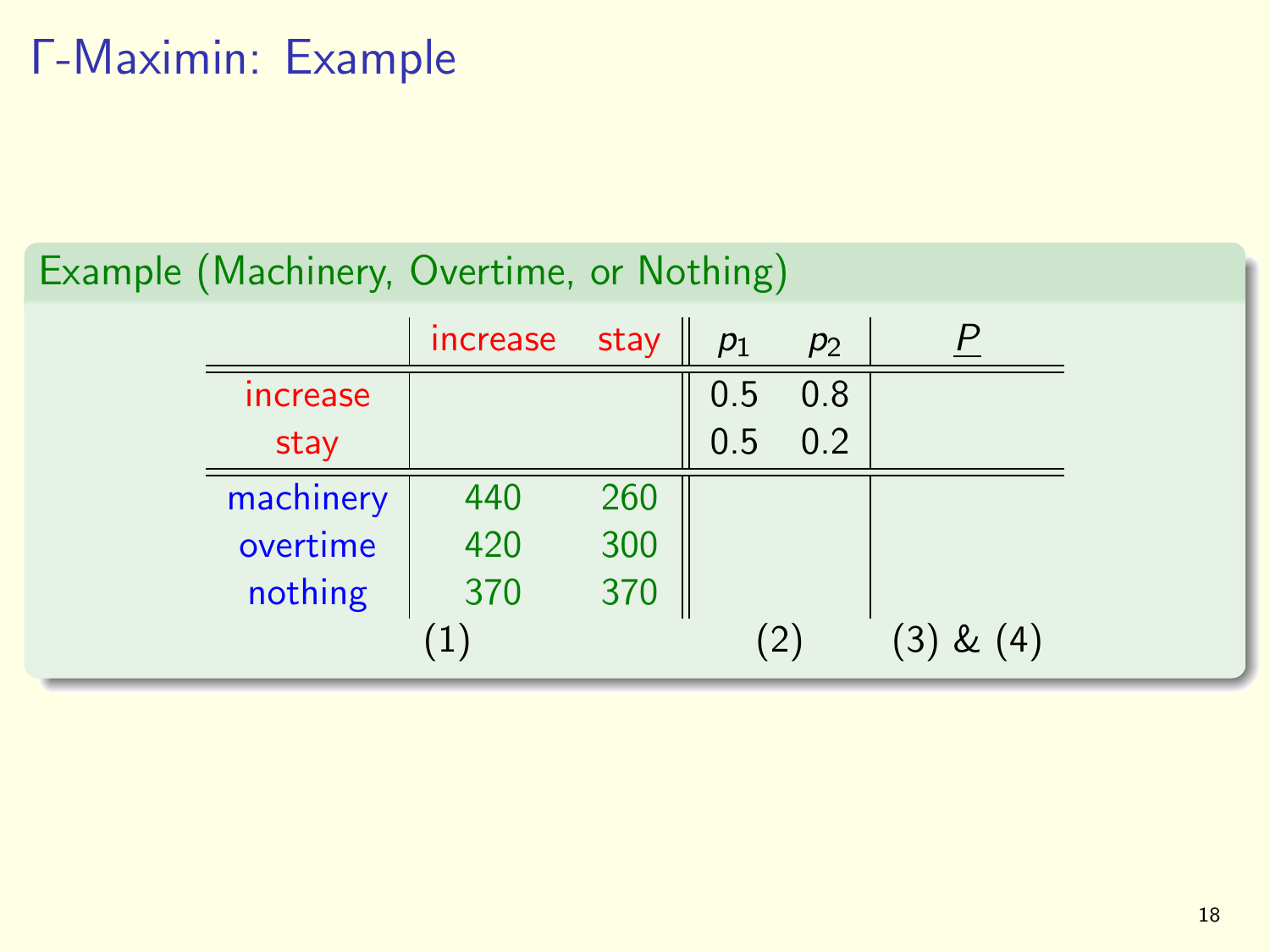# Γ-Maximax

(Satia and Lave 1973 [\[10\]](#page-61-0), probably others as well)

Γ-maximin seems overly pessimistic; something more optimistic?

## Definition (Γ-Maximax Optimality Criterion)

Choose any gamble whose upper prevision is maximal.

## Recipe (Γ-Maximax Optimality Criterion)

- **1** set up the table with gambles and probabilities
- 2 calculate the expectation of each gamble with respect to each probability mass function
- <sup>3</sup> calculate the *maximum* expectation of each gamble
- **4** choose the decision with the highest maximum expectation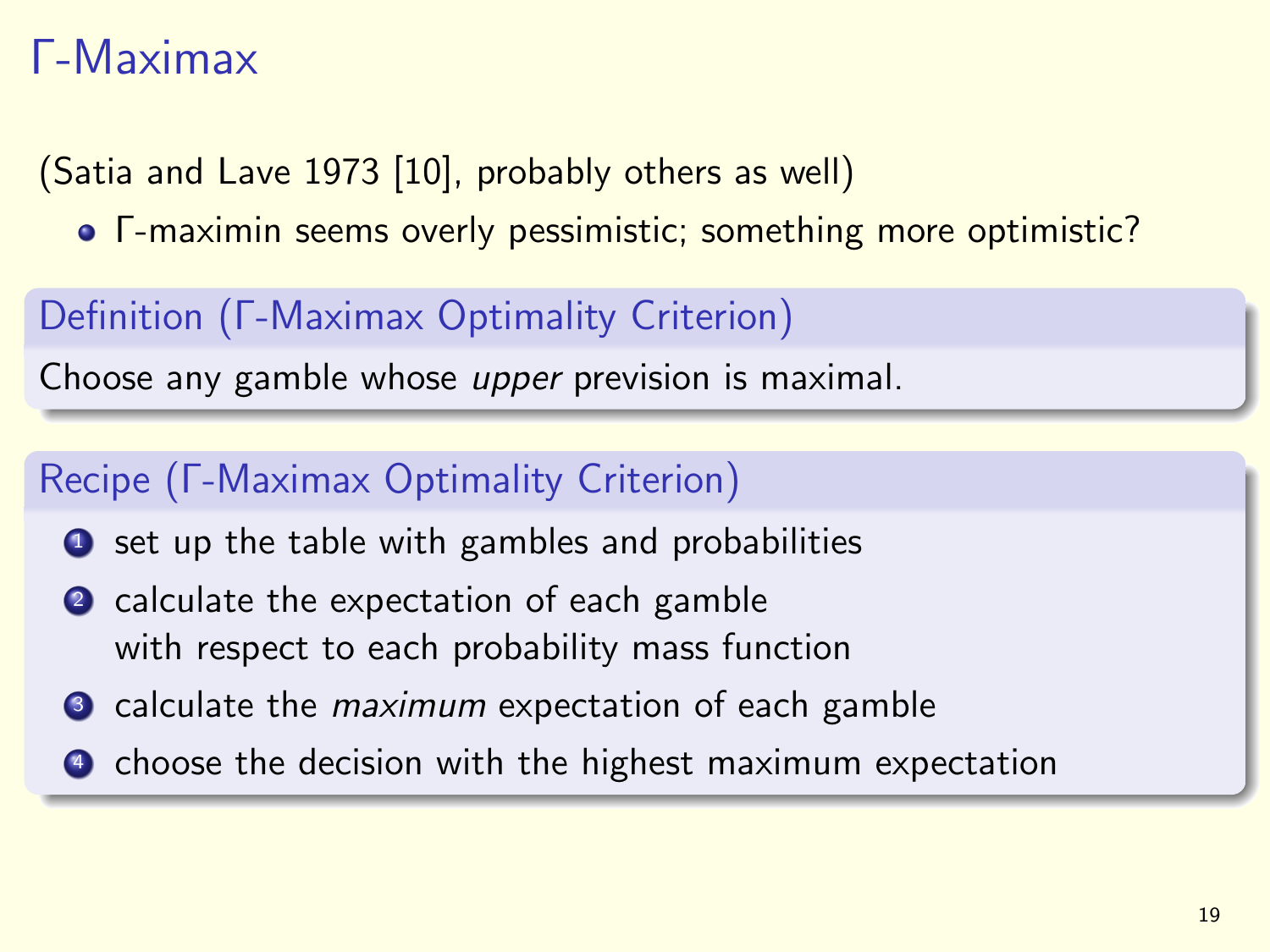# Γ-Maximax: Example

## Example (Machinery, Overtime, or Nothing)

|                               | increase | stay | $p_1$ | $p_2$ |               |
|-------------------------------|----------|------|-------|-------|---------------|
| <i><u><b>Increase</b></u></i> |          |      | 0.5   | 0.8   |               |
| stay                          |          |      | 0.5   | 0.2   |               |
| machinery                     | 440      | 260  |       |       |               |
| overtime                      | 420      | 300  |       |       |               |
| nothing                       | 370      | 370  |       |       |               |
|                               |          |      |       | (2)   | $(3)$ & $(4)$ |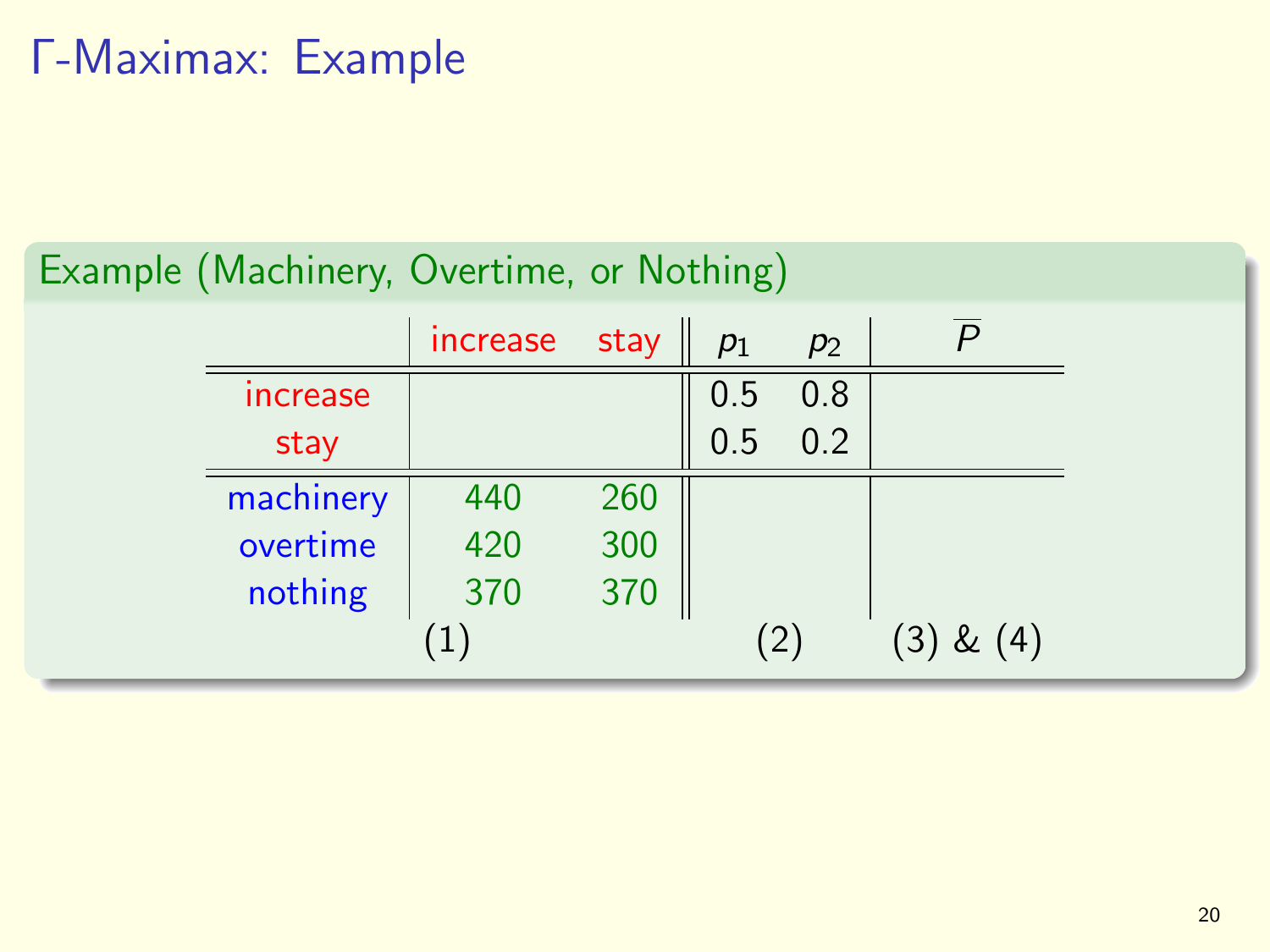# Interval Dominance

(Satia and Lave 1973 [\[10\]](#page-61-0), Kyburg 1983 [\[8\]](#page-60-0), many others)

o get every reasonable option (from pessimistic to optimistic) at once?

## Definition (Interval Dominance Optimality Criterion)

Choose any gamble whose upper prevision exceeds the largest lower prevision.

## Recipe (Interval Dominance Optimality Criterion)

- $\bullet$  set up the table with gambles and probabilities
- 2 calculate the expectation of each gamble with respect to each probability mass function
- **3** calculate the minimum and maximum expectation of each gamble
- **4** choose the decisions whose maximum expectation exceeds the overall largest minimum expectation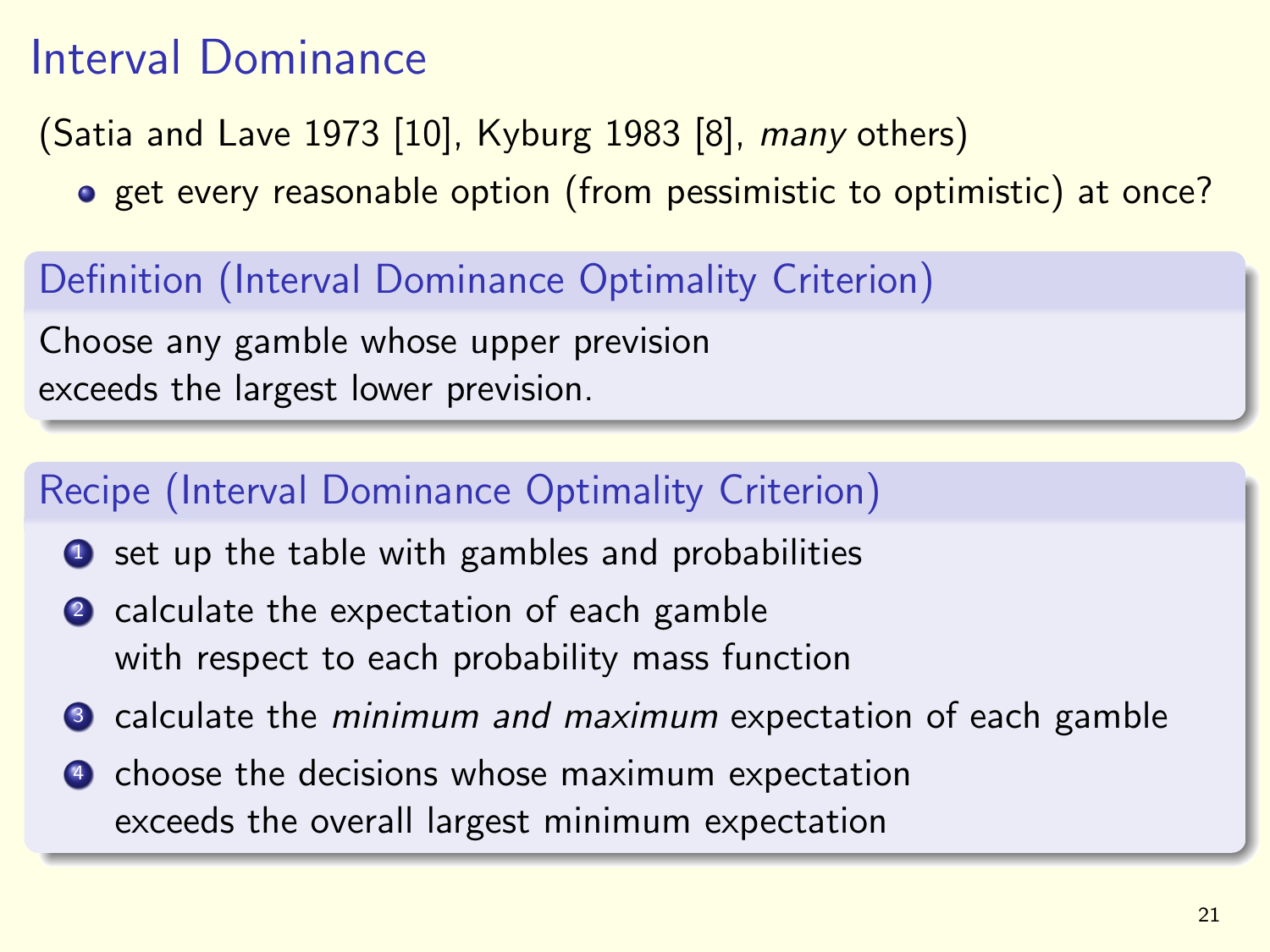# Interval Dominance: Example

## Example (Machinery, Overtime, or Nothing)

|                        | increase | stay | $p_1$ | $p_2$ | <u>P</u> |               |
|------------------------|----------|------|-------|-------|----------|---------------|
| <i><b>Increase</b></i> |          |      | 0.5   | 0.8   |          |               |
| stay                   |          |      | 0.5   | 0.2   |          |               |
| machinery              | 440      | 260  |       |       |          |               |
| overtime               | 420      | 300  |       |       |          |               |
| nothing                | 370      | 370  |       |       |          |               |
|                        | 1        |      |       |       |          | $(3)$ & $(4)$ |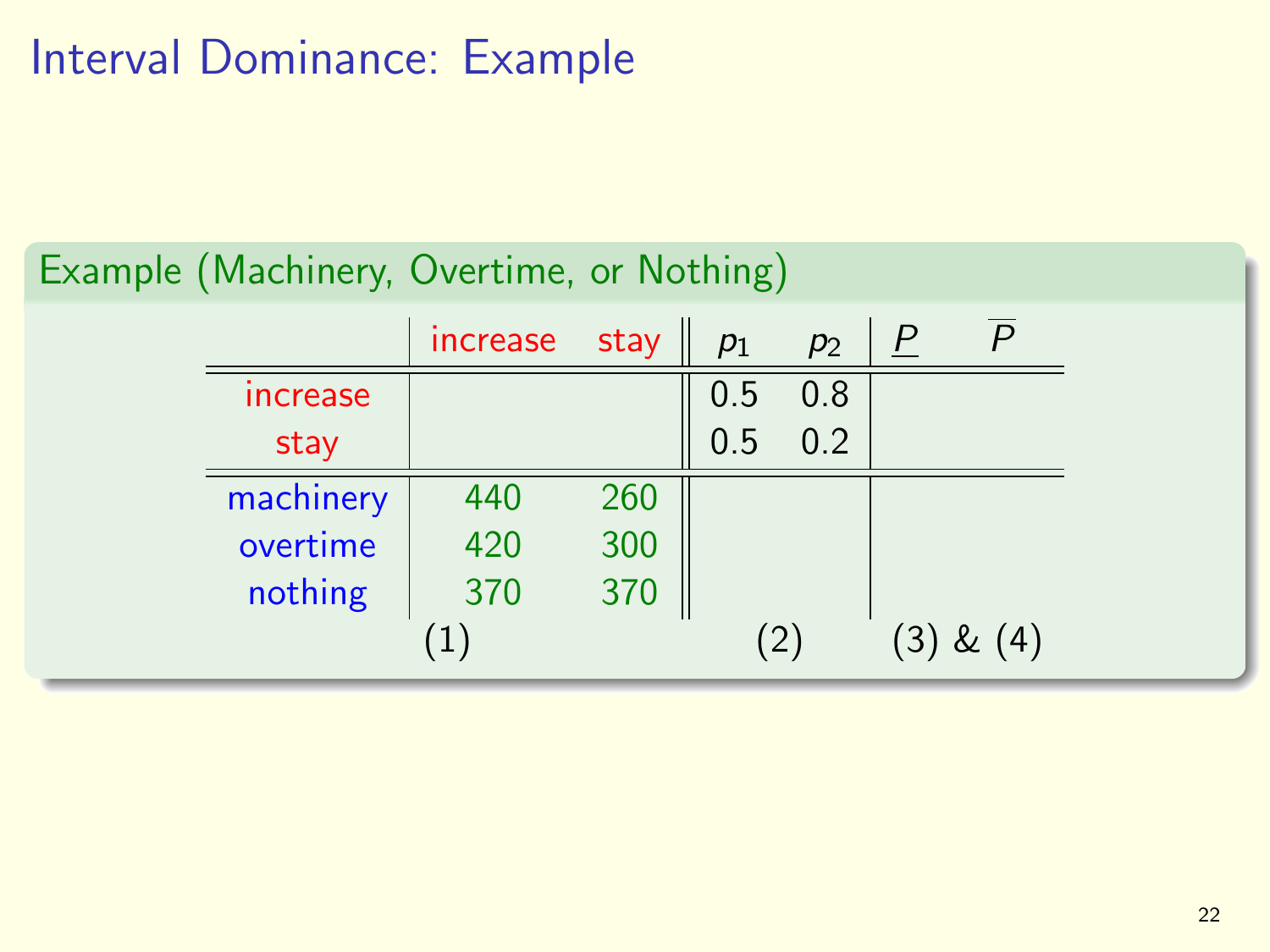# **Maximality**

- exploits the behavioural interpretation of lower previsions
- **•** refines interval dominance (see Exercise 3 later!)

Definition (Partial Ordering Determined by a Lower Prevision) A lower prevision determines a partial ordering between gambles

$$
f \succ g
$$
 whenever  $\underline{P}(f-g) > 0$ 

(willing to pay a small amount in order to trade  $g$  for  $f$ )  $(f - g + \epsilon)$  is desirable for some  $\epsilon > 0$ )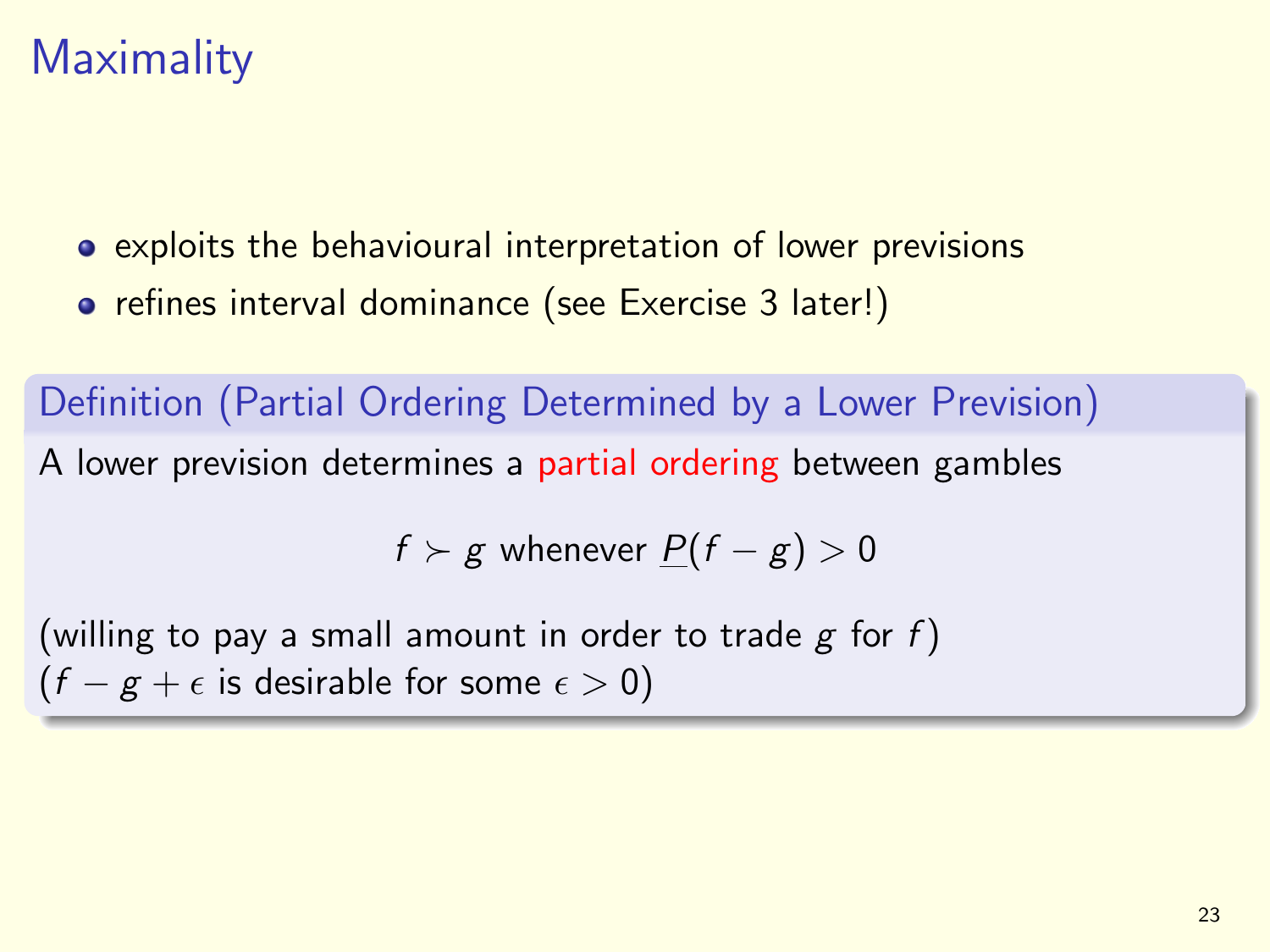# **Maximality** (Condorcet 1785 [\[2\]](#page-58-0), Sen 1977 [\[13\]](#page-61-1), Walley 1991 [\[16\]](#page-62-1))

## Definition (Maximality Optimality Criterion)

Choose any gamble which is undominated with respect to  $\succ$ .

i.e. any gamble f such that  $g \nless f$  for all relevant gambles g i.e. any gamble f such that  $P(g - f) \leq 0$  for all relevant gambles g

## Recipe (Maximality Optimality Criterion)

- $\bullet$  set up the table with gambles and probabilities
- <sup>2</sup> set up the table with differences between gambles
- calculate the sign of the expectation of each difference with respect to each probability mass function
- **4** calculate the minimum sign of the expectation of each difference
- **•** choose the decisions whose differences are all negative or zero

(if you do this cleverly, you may not need to consider every difference!)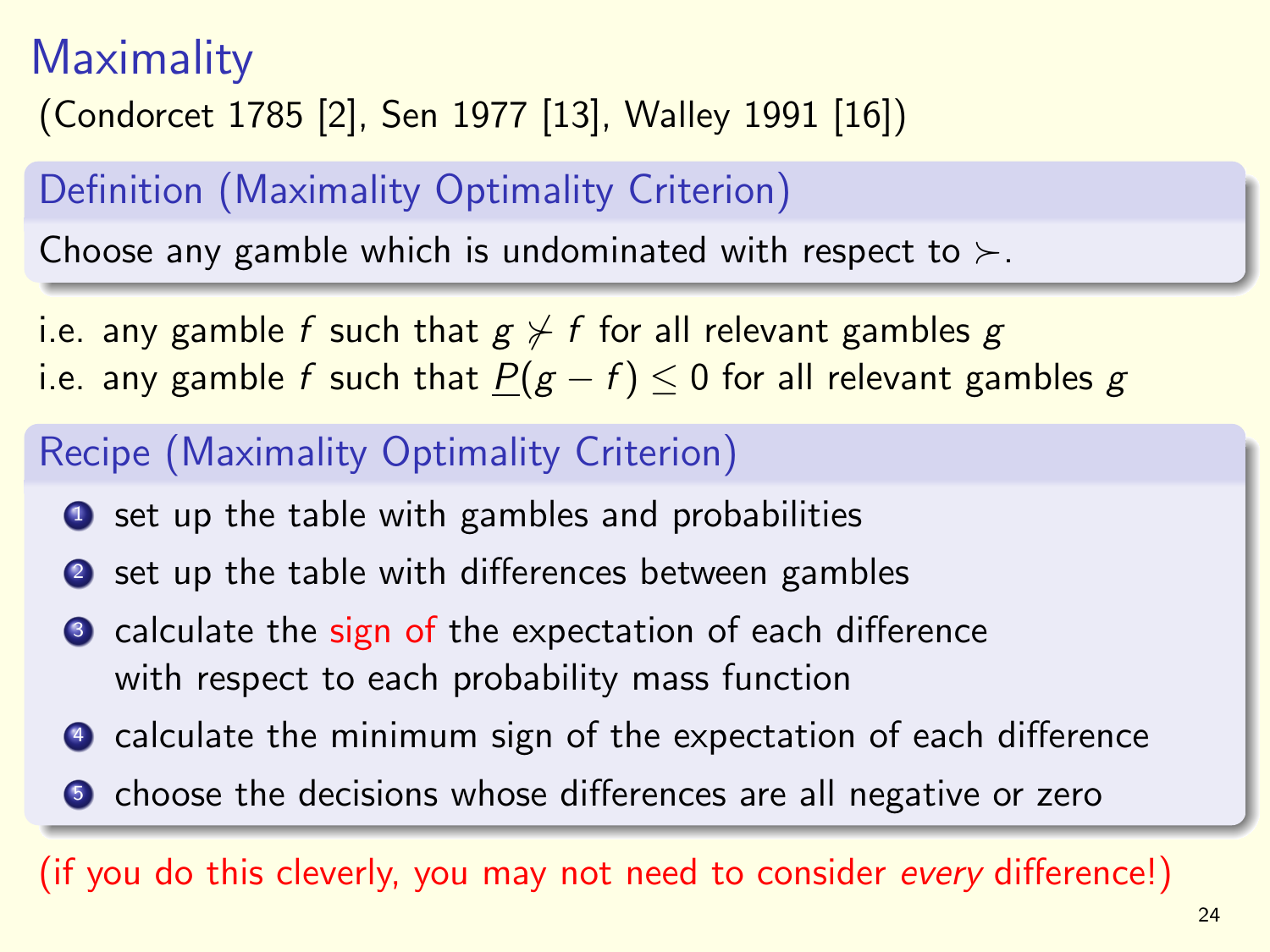# Maximality: Example

## Example (Machinery, Overtime, or Nothing)

|                        | increase | stay | $p_1$ | $p_2$ |   |
|------------------------|----------|------|-------|-------|---|
| <i><b>Increase</b></i> |          |      | 0.5   | 0.8   |   |
| stay                   |          |      | 0.5   | 0.2   |   |
| machinery              | 440      | 260  |       |       |   |
| overtime               | 420      | 300  |       |       |   |
| nothing                | 370      | 370  |       |       |   |
|                        |          |      | (3    |       | 4 |

|               | machinery | overtime   nothing |  |  |  |  |  |
|---------------|-----------|--------------------|--|--|--|--|--|
| -machinery    |           |                    |  |  |  |  |  |
| $-$ overtime  |           |                    |  |  |  |  |  |
| $-$ nothing   |           |                    |  |  |  |  |  |
| $(2)$ & $(5)$ |           |                    |  |  |  |  |  |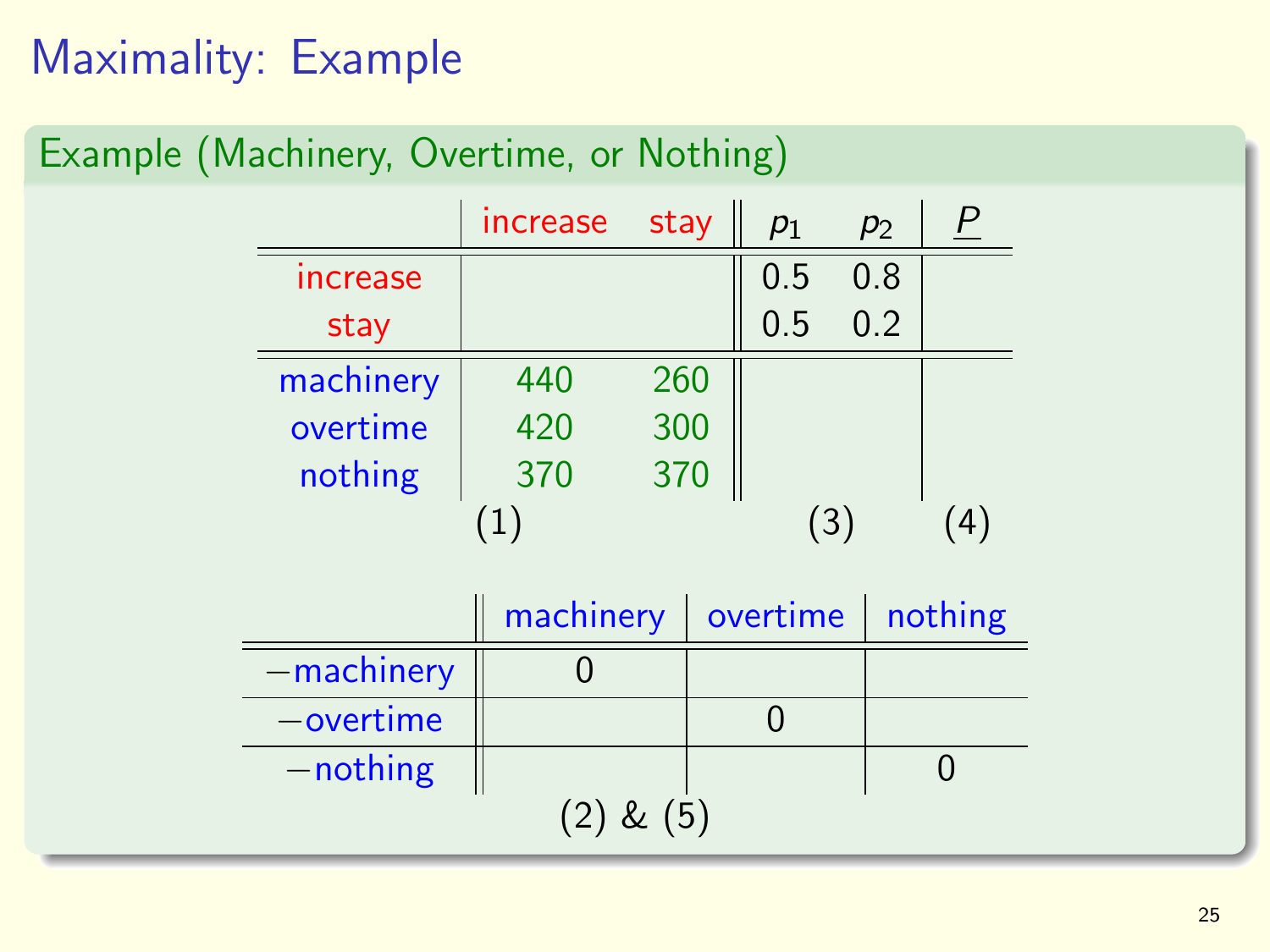# **Outline**

## **[Static Decision Problems](#page-2-0)**

- [A Very Simple Example](#page-2-0)
- **o** [Decision Trees](#page-5-0)
- [The Problem of Choice](#page-8-0)
- [Choice Functions](#page-20-0)

# 2 [Sequential Decision Problems](#page-30-0)

- [A Simple Example](#page-30-0)
- [Normal Form](#page-33-0)
- [The Problem of Sequential Choice in Normal Form](#page-37-0)
- <span id="page-30-0"></span>[Normal Form Backward Induction](#page-41-0)

## [What's Next. . .](#page-56-0)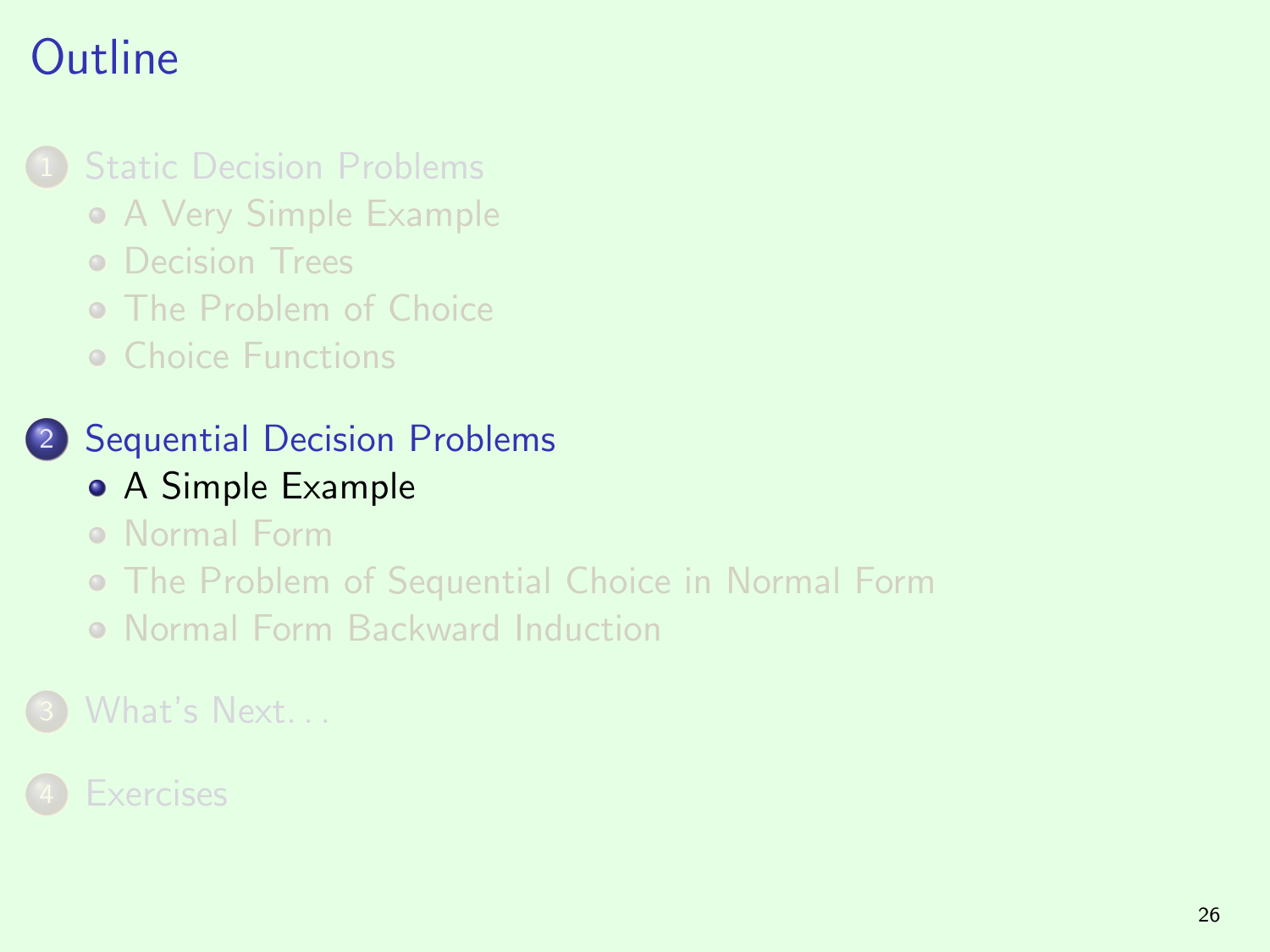# A Simple Example

(adapted from Kikuti et al. [\[7,](#page-60-1) Fig. 2])

## Example (The Oil Wildcatter)

An oil wildcatter must decide whether to drill for oil  $(d_2)$  or not  $(d_1)$ . Drilling costs 7 and provides a return of 0, 12, or 27 depending on the richness of the site. The events  $S_1$  to  $S_3$  represent the different yields, with  $S_1$  being the least profitable and  $S_3$  the most. The subject may pay 1 to test the site before deciding whether to drill; this gives one of three results  $T_1$  to  $T_3$ , where  $T_1$  is the most pessimistic and  $T_3$  the most optimistic. (All rewards in units of \$10000.)

|                |                                | $p_1$ | $p_2$ | $p_3$ | $p_4$ | $p_5$ | $p_6$ |
|----------------|--------------------------------|-------|-------|-------|-------|-------|-------|
|                | T1&S1                          | 0.18  | 0.18  | 0.18  | 0.18  | 0.26  | 0.40  |
|                | T1&S2                          | 0.06  | 0.06  | 0.06  | 0.06  | 0.20  | 0.06  |
|                | T1&S3                          | 0.03  | 0.03  | 0.03  | 0.03  | 0.03  | 0.03  |
|                | T <sub>2</sub> &S <sub>1</sub> | 0.03  | 0.03  | 0.03  | 0.23  | 0.03  | 0.03  |
| $\mathcal{P}=$ | T <sub>2</sub> &S <sub>2</sub> | 0.18  | 0.18  | 0.40  | 0.23  | 0.18  | 0.18  |
|                | T <sub>2</sub> &S <sub>3</sub> | 0.03  | 0.03  | 0.03  | 0.00  | 0.03  | 0.03  |
|                | T3&S1                          | 0.03  | 0.03  | 0.03  | 0.03  | 0.03  | 0.03  |
|                | T3&S2                          | 0.06  | 0.20  | 0.06  | 0.06  | 0.06  | 0.06  |
|                | T3&S3                          | 0.40  | 0.26  | 0.18  | 0.18  | 0.18  | 0.18  |

Should the wildcatter pay for the test or not? Then, should he drill or not?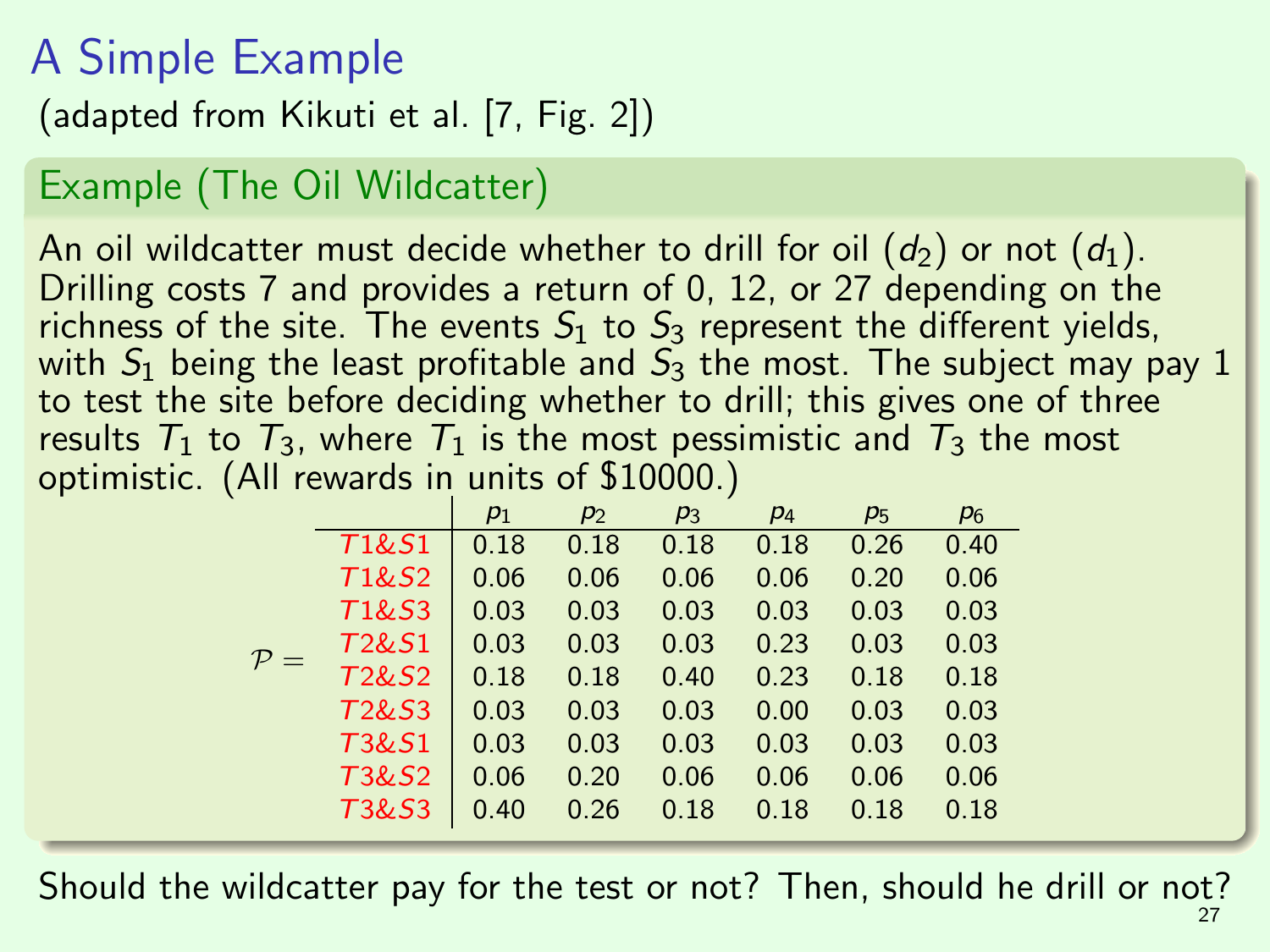# A Simple Example: Decision Tree

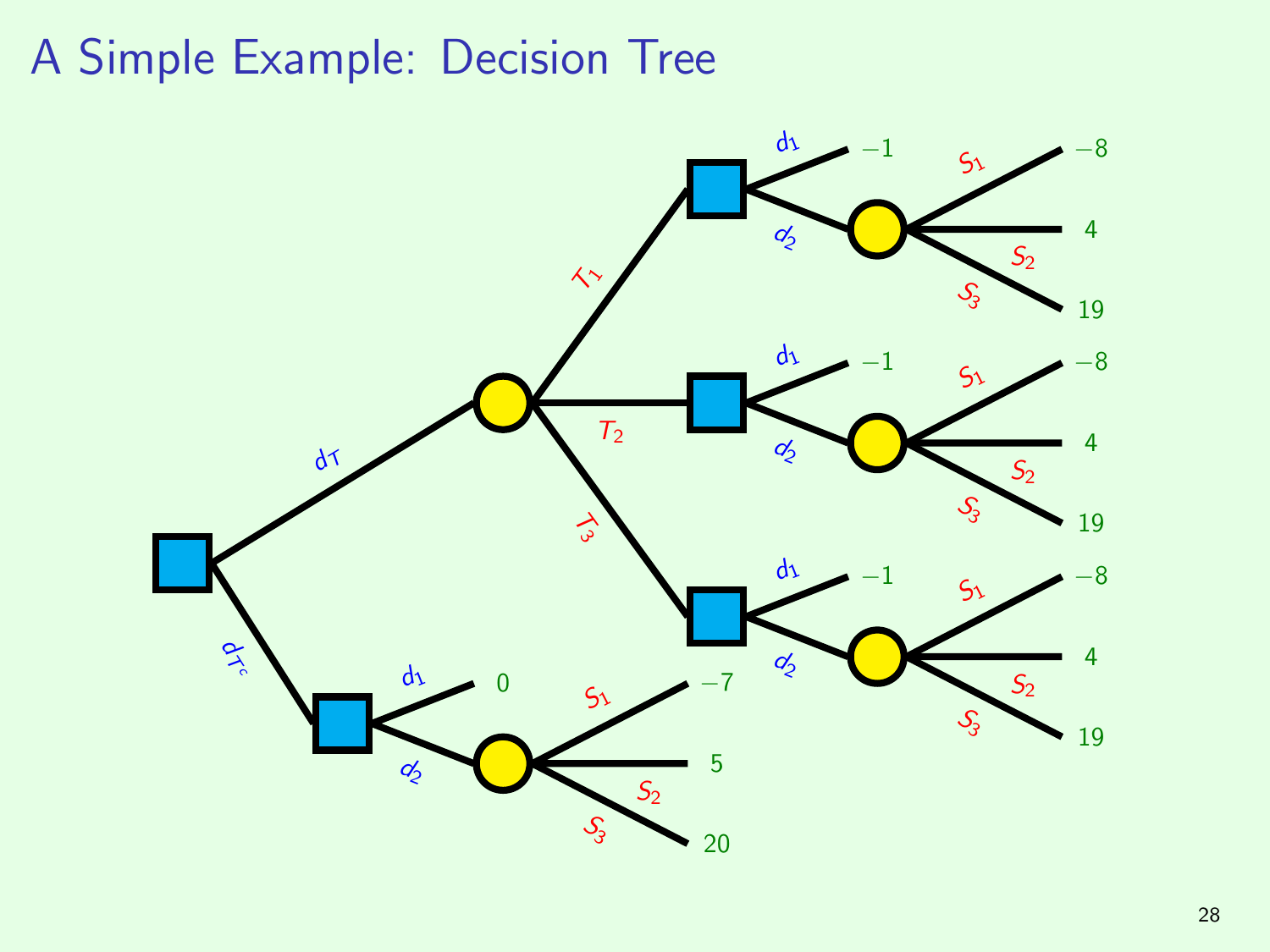# **Outline**

## **[Static Decision Problems](#page-2-0)**

- [A Very Simple Example](#page-2-0)
- **O** [Decision Trees](#page-5-0)
- [The Problem of Choice](#page-8-0)
- [Choice Functions](#page-20-0)

# 2 [Sequential Decision Problems](#page-30-0)

- [A Simple Example](#page-30-0)
- **[Normal Form](#page-33-0)**
- [The Problem of Sequential Choice in Normal Form](#page-37-0)
- <span id="page-33-0"></span>[Normal Form Backward Induction](#page-41-0)

## [What's Next. . .](#page-56-0)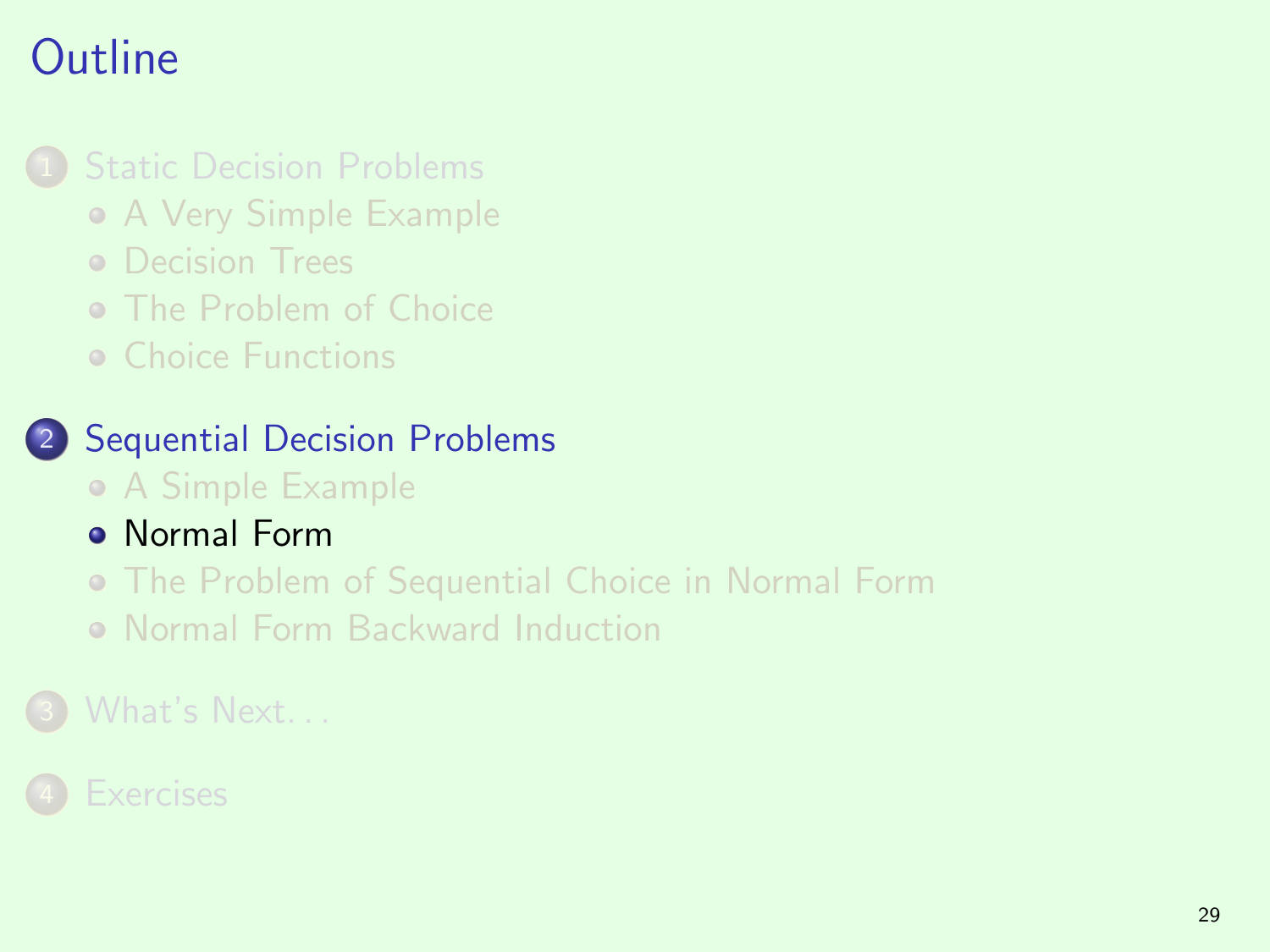# Normal Form Decision

### Definition

A normal form decision fixes at every decision node exactly one decision.

## **Observation**

in a sequential decision problem, each normal form decision corresponds to a gamble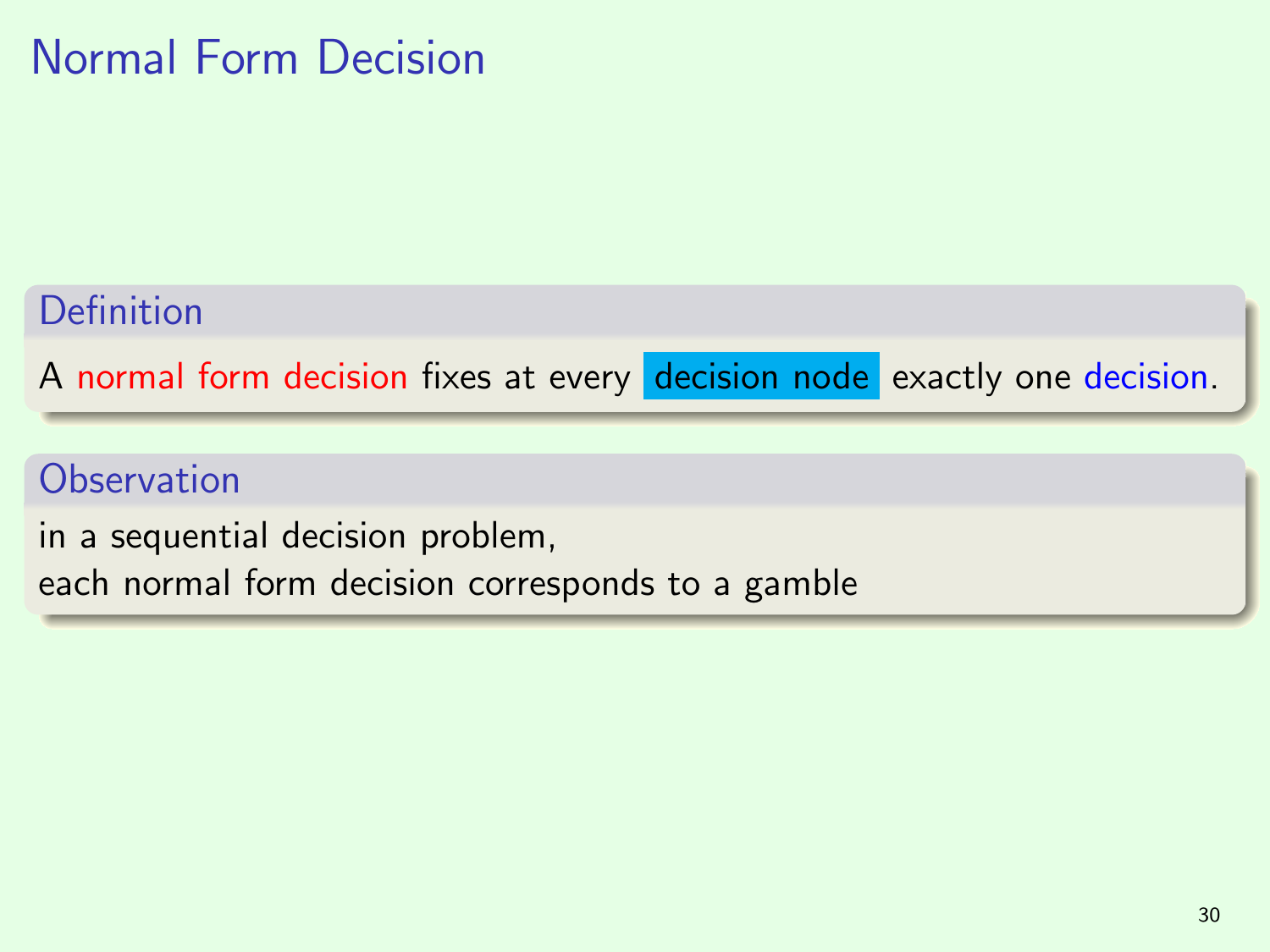# Normal Form Decision: Example

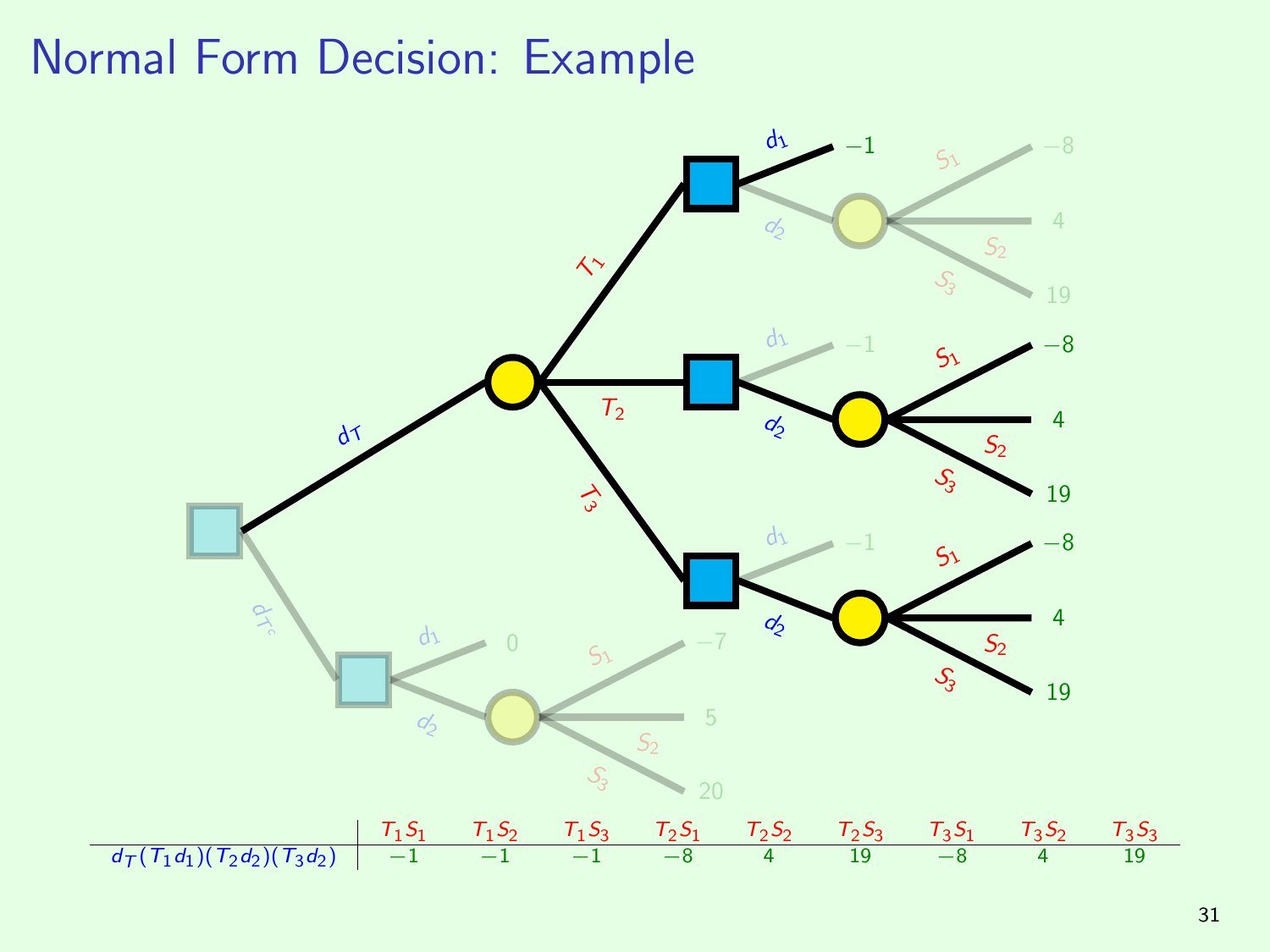## Normal Form Decision: Example

We can find the gamble this for every normal form decision:

|                                                                         | $T_1S_1$ | $T_1S_2$ | $T_1S_3$ | $T_2S_1$ | $T_2S_2$ | $T_2S_3$ | $T_3S_1$ | $T_3S_2$ | $T_3S_3$ |
|-------------------------------------------------------------------------|----------|----------|----------|----------|----------|----------|----------|----------|----------|
| $d_{\mathcal{T}}d_1$                                                    | $-1$     | - 1      | - 1      | - 1      | - 1      | -1       | - 1      | $-1$     | $-1$     |
| $d_{\mathcal{T}}(T_1d_1)(T_2d_1)(T_3d_2)$                               | - 1      | - 1      | $-1$     | -1       | $-1$     | -1       | $-8$     | 4        | 19       |
| $d_{\mathcal{T}}(\mathcal{T}_1d_1)(\mathcal{T}_2d_2)(\mathcal{T}_3d_1)$ | - 1      | - 1      | - 1      | $-8$     | 4        | 19       | - 1      | $-1$     | -1       |
| $d_{\mathcal{T}}(T_1d_1)(T_2d_2)(T_3d_2)$                               | - 1      | - 1      | - 1      | -8       |          | 19       | $-8$     | 4        | 19       |
| $d_{\mathcal{T}}(\mathcal{T}_1d_2)(\mathcal{T}_2d_1)(\mathcal{T}_3d_1)$ | $-8$     | 4        | 19       | - 1      | - 1      | - 1      | - 1      | $-1$     | -1       |
| $d_{\mathcal{T}}(T_1d_2)(T_2d_1)(T_3d_2)$                               | $-8$     | 4        | 19       | - 1      | - 1      | - 1      | $-8$     | 4        | 19       |
| $d_{\mathcal{T}}(T_1d_2)(T_2d_2)(T_3d_1)$                               | $-8$     | 4        | 19       | $-8$     | 4        | 19       | - 1      | -1       | -1       |
| $d_{\mathcal{T}}d_{\mathcal{T}}$                                        | $-8$     | 4        | 19       | $-8$     |          | 19       | $-8$     | 4        | 19       |
| $d_{\mathcal{T}} c d_1$                                                 | 0        | $\Omega$ | $\Omega$ | n        | n        | n        | n        | 0        | $\Omega$ |
| $d_{TC}$ $d_{2}$                                                        | $-7$     | 5        | 20       | -7       | 5        | 20       | $-7$     | 5        | 20       |

- $\bullet$  ... so, we have
	- $\triangleright$  a set of normal form decisions
	- $\triangleright$  a gamble for each normal form decision
	- $\triangleright$  a credal set, so we can calculate lower/upper previsions of gambles and of their differences
	- . . . everything keeps working as before!!

(except that now we have normal form decisions, instead of simple decisions)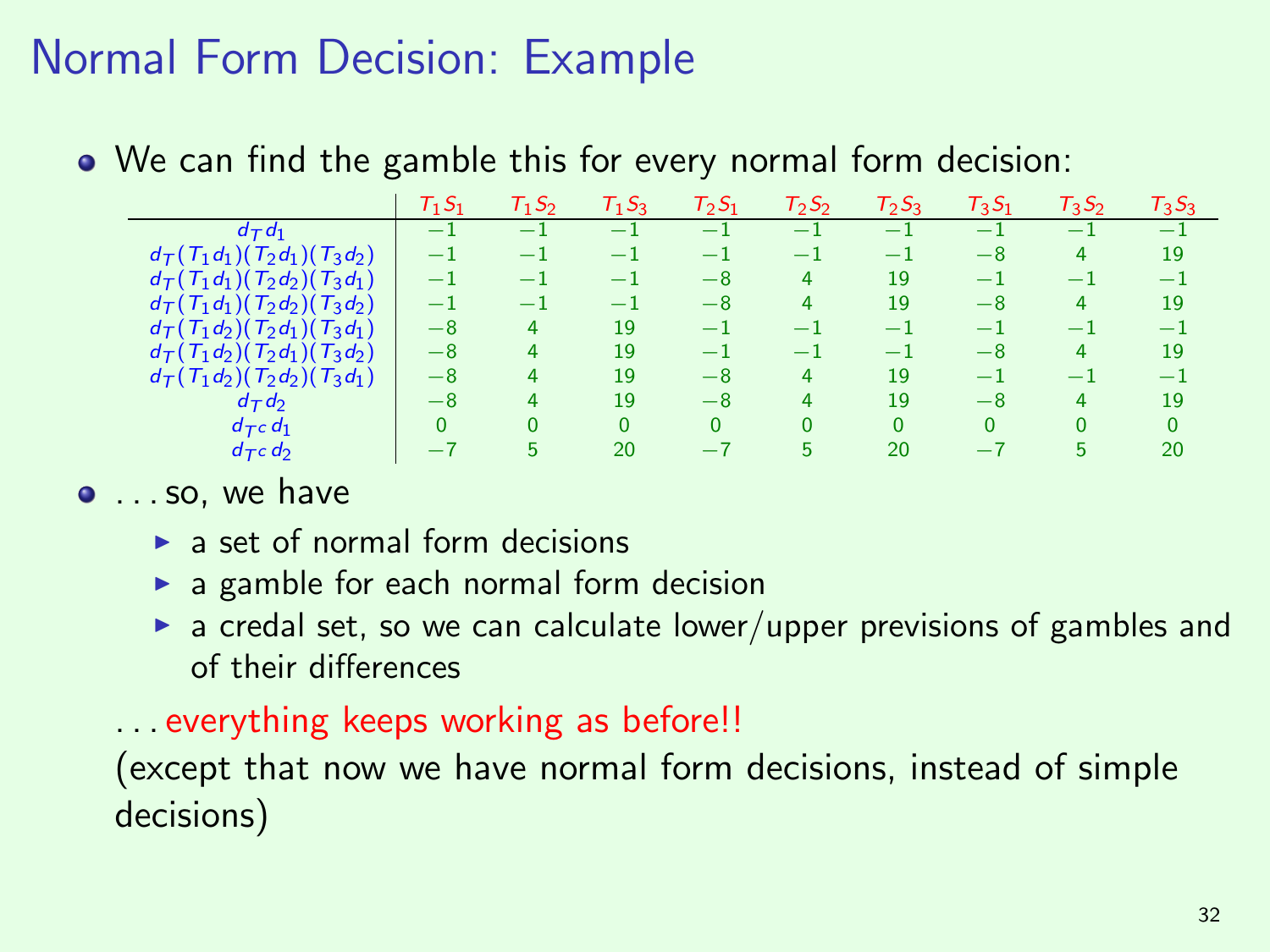## **Outline**

#### **[Static Decision Problems](#page-2-0)**

- [A Very Simple Example](#page-2-0)
- **O** [Decision Trees](#page-5-0)
- [The Problem of Choice](#page-8-0)
- [Choice Functions](#page-20-0)

#### 2 [Sequential Decision Problems](#page-30-0)

- [A Simple Example](#page-30-0)
- [Normal Form](#page-33-0)

#### [The Problem of Sequential Choice in Normal Form](#page-37-0)

<span id="page-37-0"></span>[Normal Form Backward Induction](#page-41-0)

#### [What's Next. . .](#page-56-0)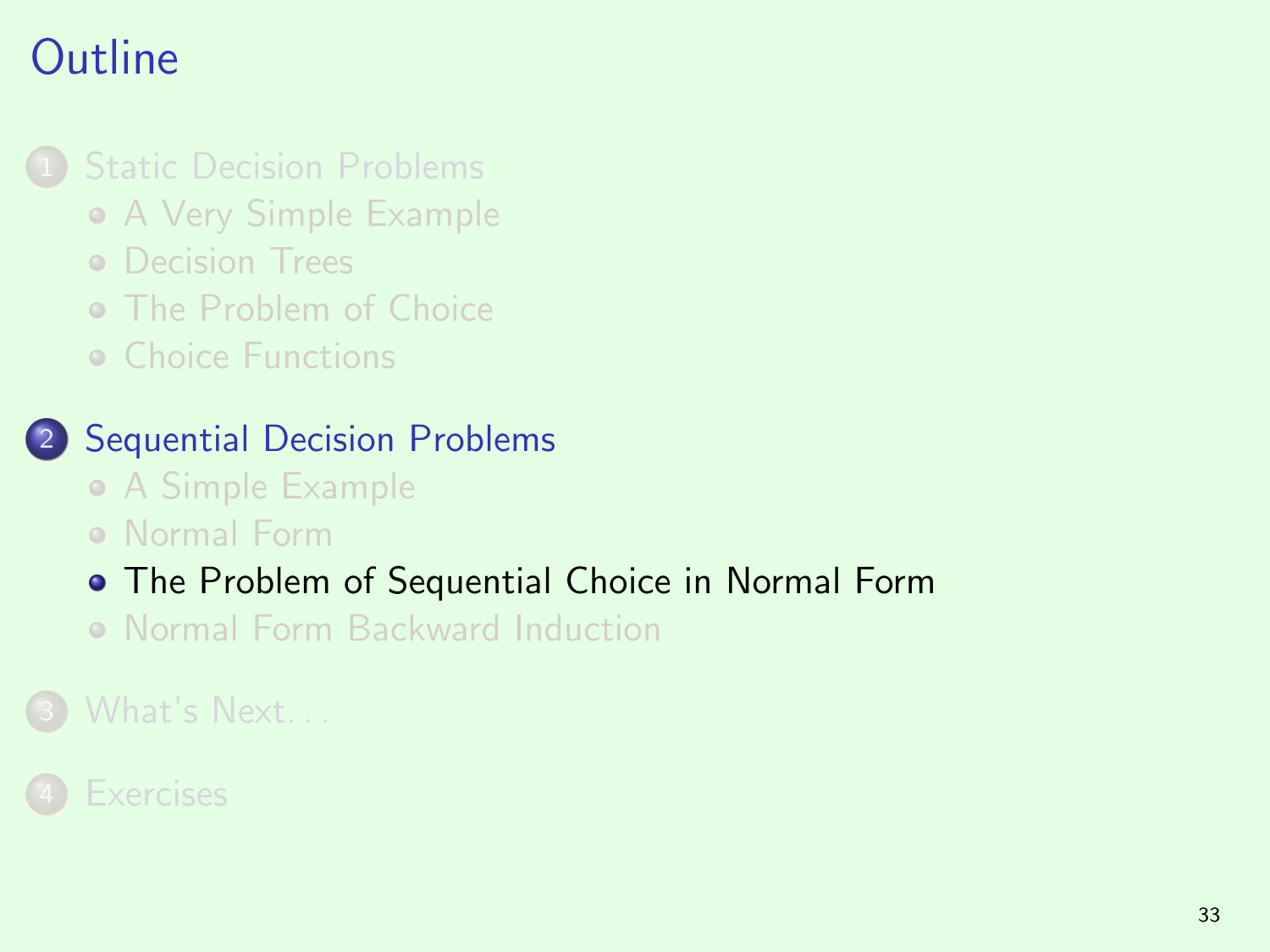## The Problem of Sequential Choice in Normal Form

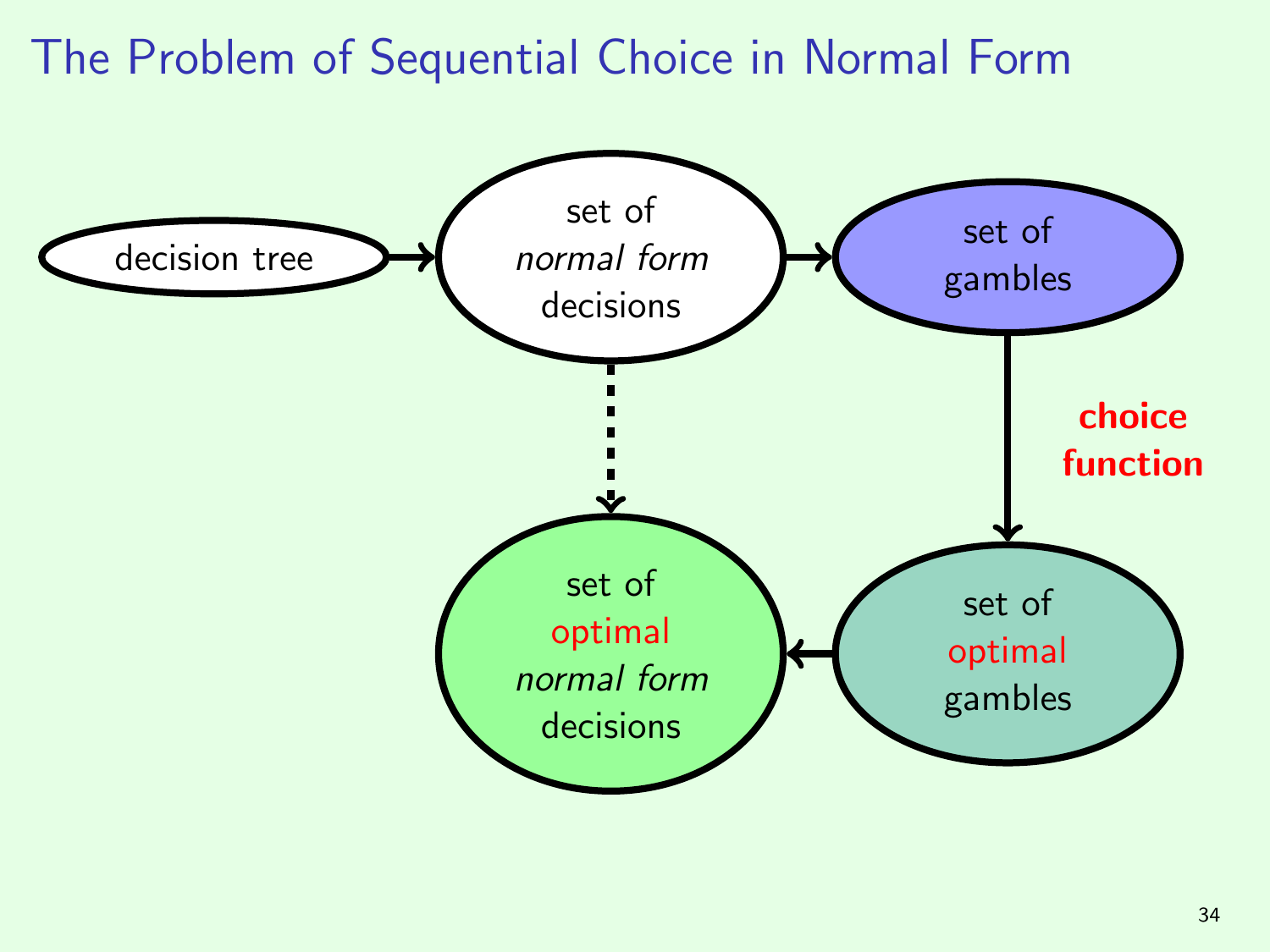## Example: Normal Form Solution

```
>>> opt = OptLowPrevMaxMin (lpr)
>>> list ( opt ( gambles ))
[-7.0, 5.0, 20.0, -7.0, 5.0, 20.0, -7.0, 5.0, 20.0]>>> opt = OptLowPrevMaxMax (lpr)
>>> list ( opt ( gambles ))
[-7.0, 5.0, 20.0, -7.0, 5.0, 20.0, -7.0, 5.0, 20.0]>>> opt = OptLowPrevMaxInterval (lpr)
>>> list ( opt ( gambles ))
[-1.0, -1.0, -1.0, -1.0, -1.0, -1.0, -1.0, -8.0, 4.0, 19.0][-1.0, -1.0, -1.0, -8.0, 4.0, 19.0, -8.0, 4.0, 19.0][-8.0, 4.0, 19.0, -1.0, -1.0, -1.0, -8.0, 4.0, 19.0][-8.0, 4.0, 19.0, -8.0, 4.0, 19.0, -8.0, 4.0, 19.0][-7.0, 5.0, 20.0, -7.0, 5.0, 20.0, -7.0, 5.0, 20.0]>>> opt = OptLowPrevMax ( lpr )
>>> list ( opt ( gambles ))
[-1.0, -1.0, -1.0, -8.0, 4.0, 19.0, -8.0, 4.0, 19.0][-7.0, 5.0, 20.0, -7.0, 5.0, 20.0, -7.0, 5.0, 20.0]
```
(aside, this shows very nicely that you should always try maximality, particularly when interval dominance gives you a lot of optimal gambles where it does not seem to make sense!)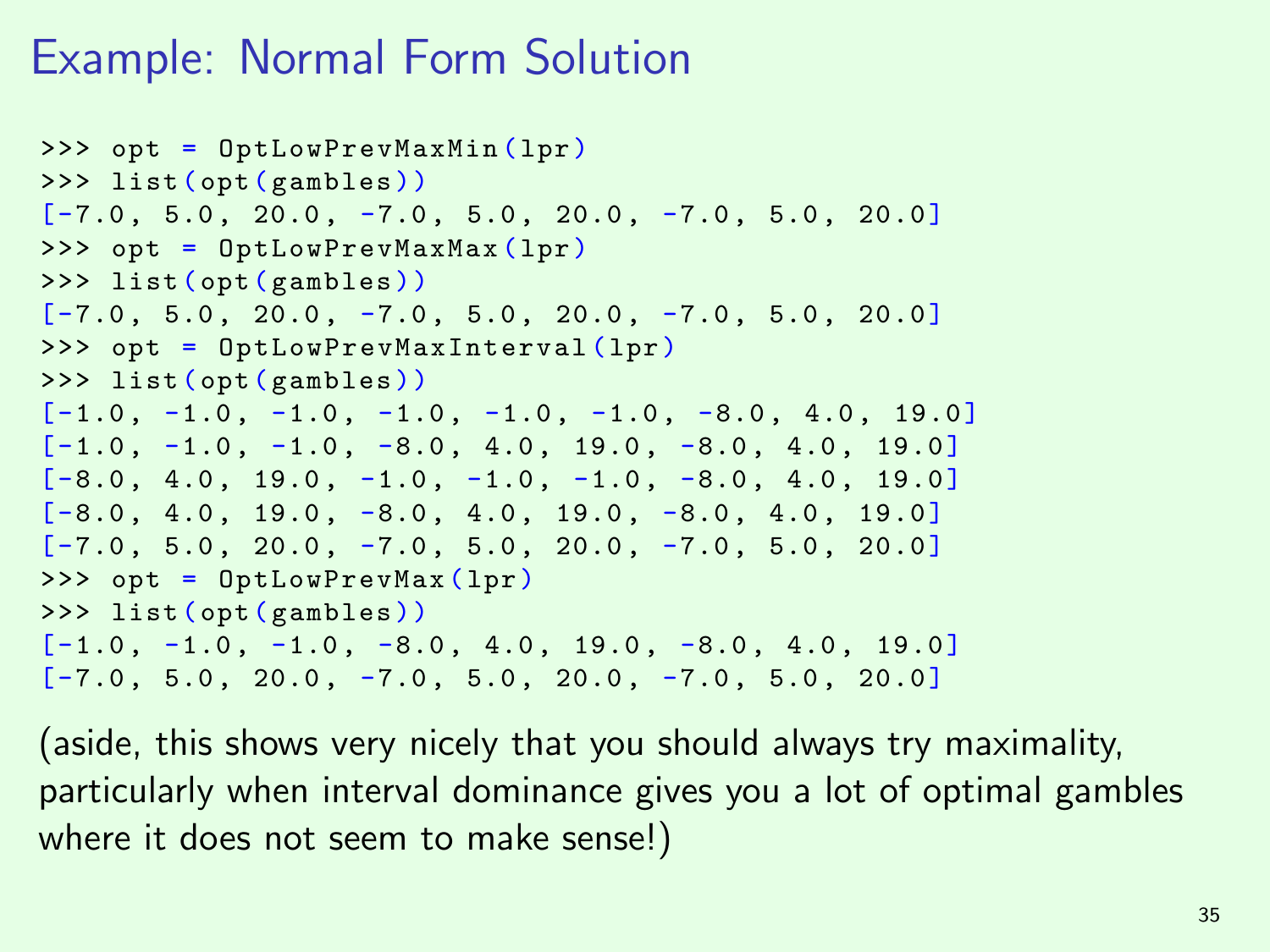## Why **Not** Solve Sequential Problems This Way?

- **•** even for this very simple problem, the number of normal form decisions was already pretty large
- a lot of calculations required, particularly with maximality
- **o** for larger problems, not even manageable by computer

the good news. . .

o there are backward induction schemes that can deal with arbitrary choice functions

the bad news. . .

• these algorithms only yields the actual optimal normal form solution if the choice function satisfies rather restrictive properties

but not all is lost!

- maximality satisfies these properties!!
- however (almost) no other criterion does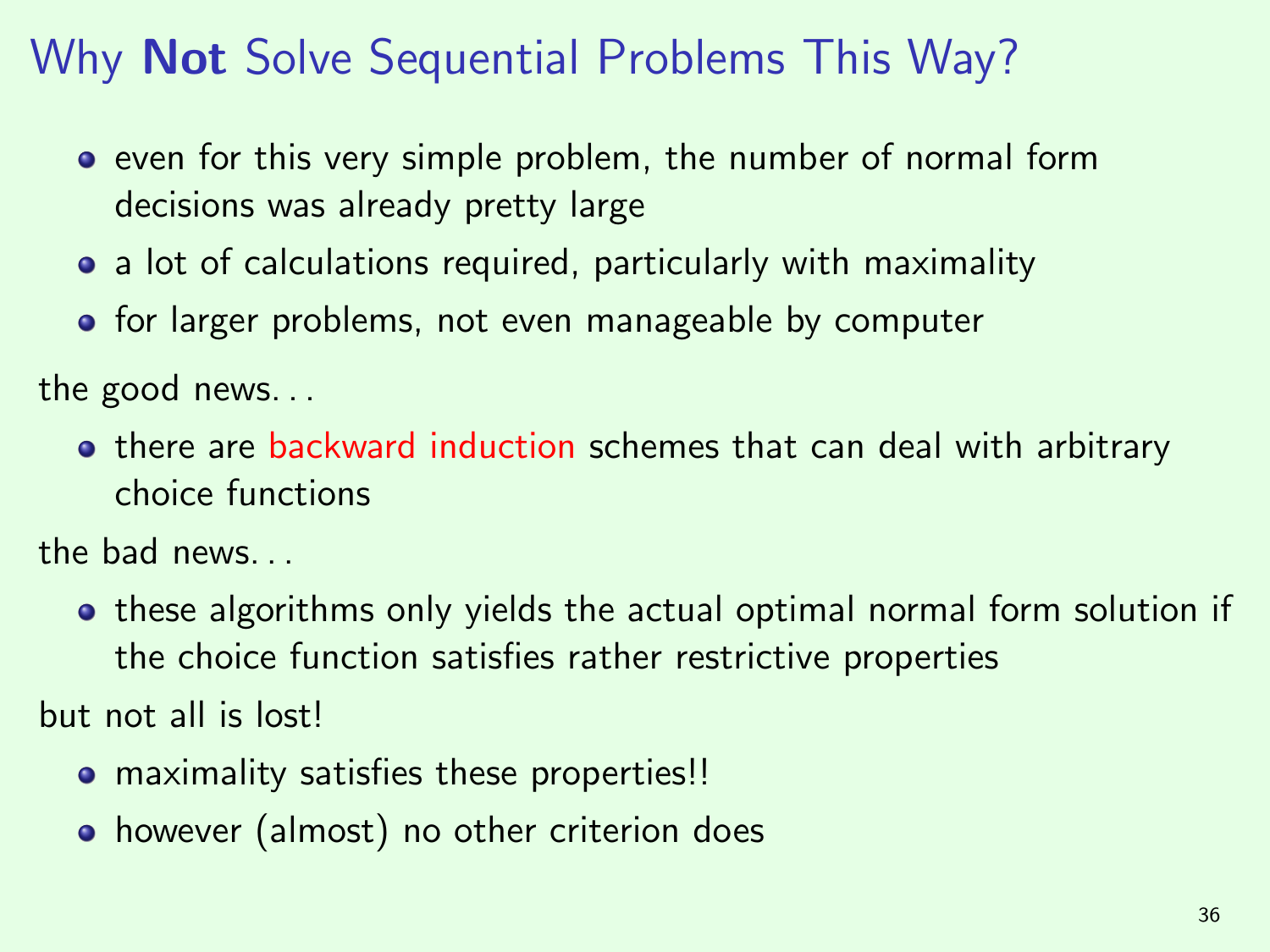## **Outline**

#### **[Static Decision Problems](#page-2-0)**

- [A Very Simple Example](#page-2-0)
- **O** [Decision Trees](#page-5-0)
- [The Problem of Choice](#page-8-0)
- [Choice Functions](#page-20-0)

#### 2 [Sequential Decision Problems](#page-30-0)

- [A Simple Example](#page-30-0)
- [Normal Form](#page-33-0)
- [The Problem of Sequential Choice in Normal Form](#page-37-0)
- <span id="page-41-0"></span>[Normal Form Backward Induction](#page-41-0)

### [What's Next. . .](#page-56-0)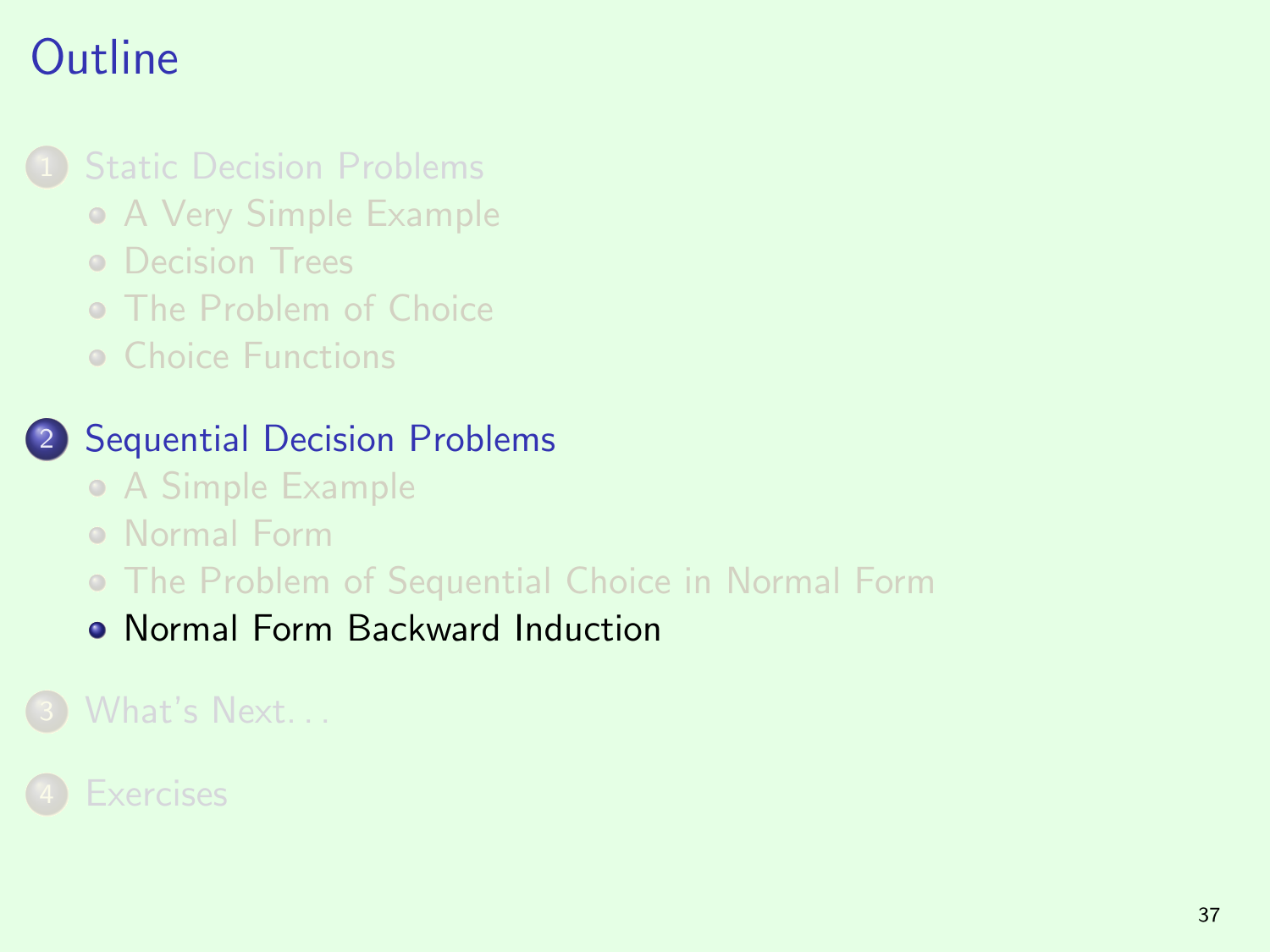idea: use solutions of subtrees to eliminate options in the full tree

For general choice functions several algorithms have been proposed:

- Seidenfeld 1988 [\[11\]](#page-61-0) [\[12\]](#page-61-1) (extensive form)
- Harmanec 1999 [\[5\]](#page-59-0) (extensive form)
- De Cooman & Troffaes 2005 [\[3\]](#page-58-0) (normal form)
- Kikuti et. al 2005 [\[7\]](#page-60-0) (apparently, normal form)
- Huntley & Troffaes 2008 [\[6\]](#page-59-1) (normal form)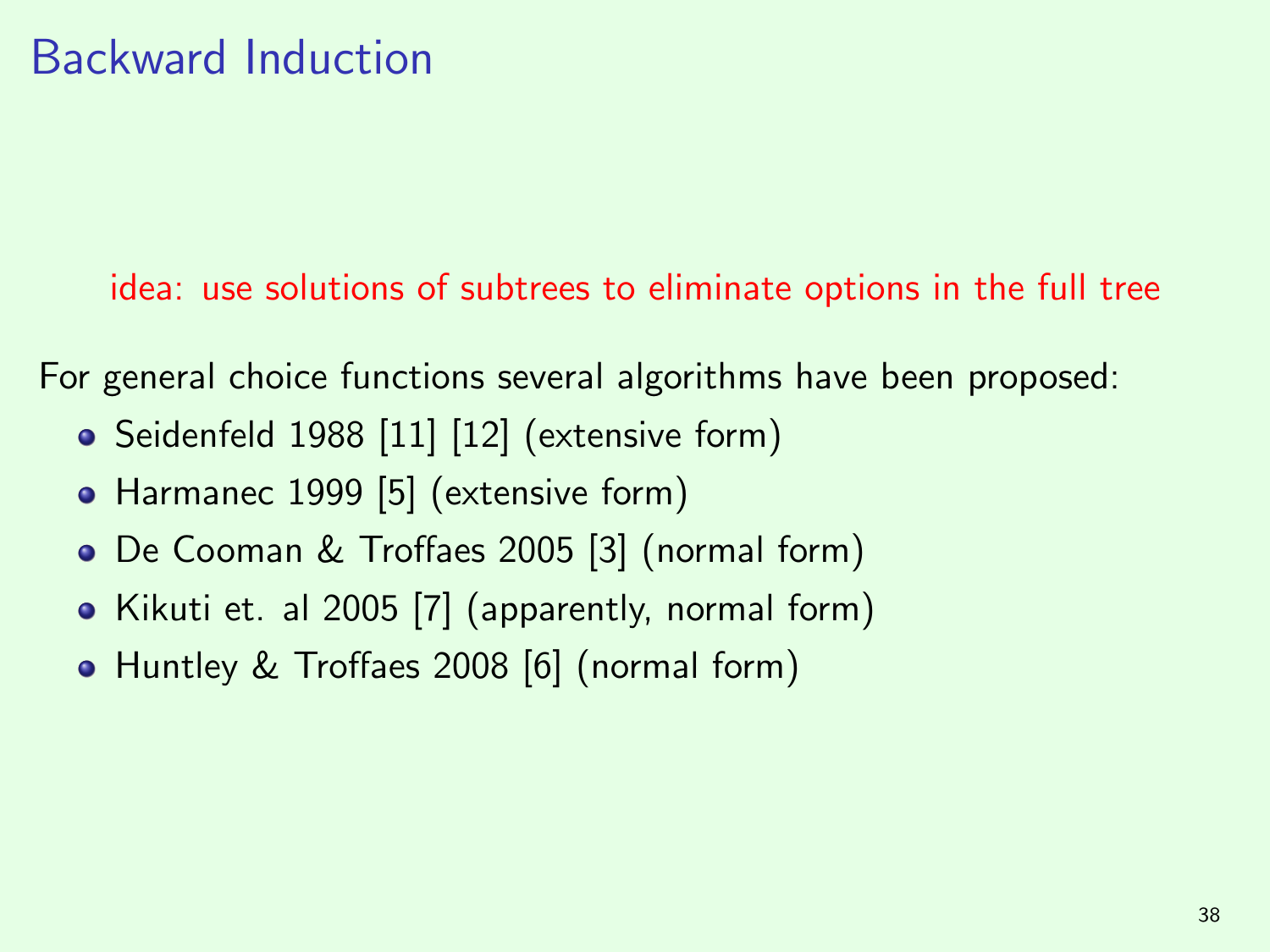## Normal Form Backward Induction

(Huntley & Troffaes, 2008 [\[6\]](#page-59-1))

### Recipe (Normal Form Backward Induction)

reiterate these steps, until all nodes have been dealt with:

- <sup>1</sup> find normal form decisions, and corresponding gambles, at final nodes
- 2 apply choice function conditional on past events, on each set of gambles
- <sup>3</sup> replace each final node by its set of optimal gambles

#### Theorem

If you do this using maximality as optimality criterion, then you are guaranteed to end up with the optimal normal form decisions at the root.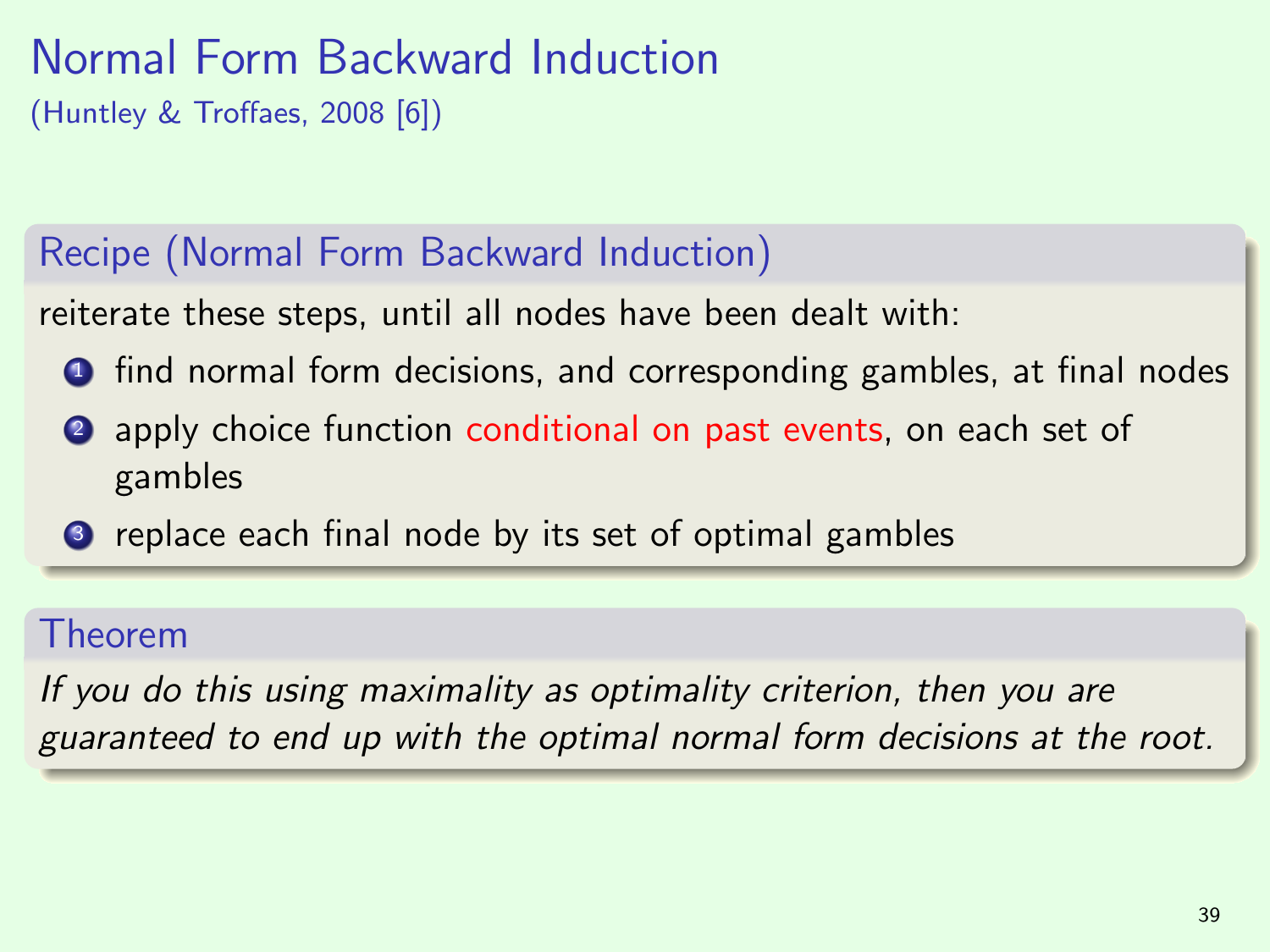## Normal Form Backward Induction: Example

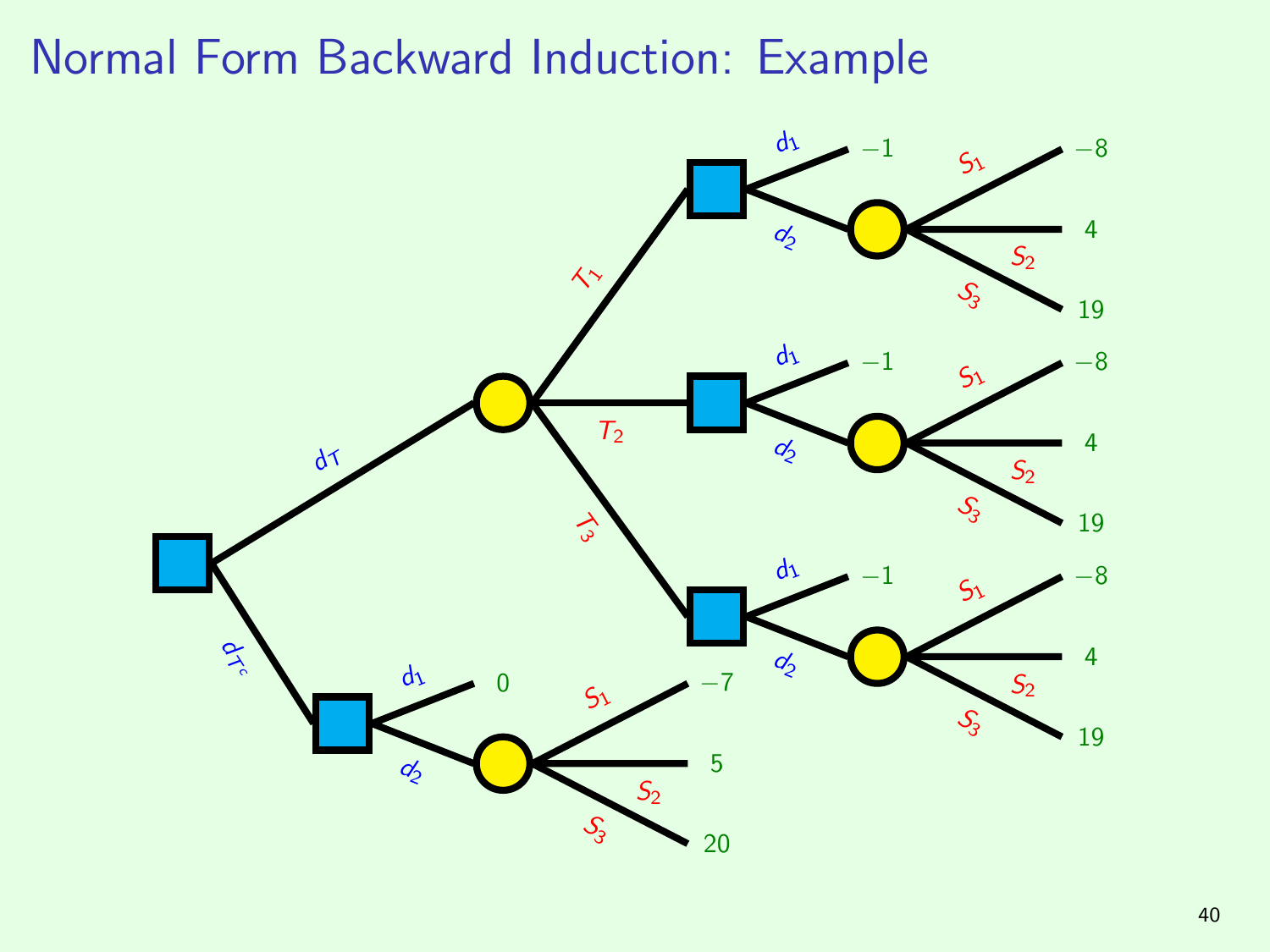- <sup>1</sup> normal form decisions, and corresponding gambles: trivial
- <sup>2</sup> apply conditional choice: trivial (single gamble for each node!)
- <sup>3</sup> replace nodes with sets of optimal gambles



with 
$$
g = \frac{S_1}{-7} \frac{S_2}{5} \frac{S_3}{20}
$$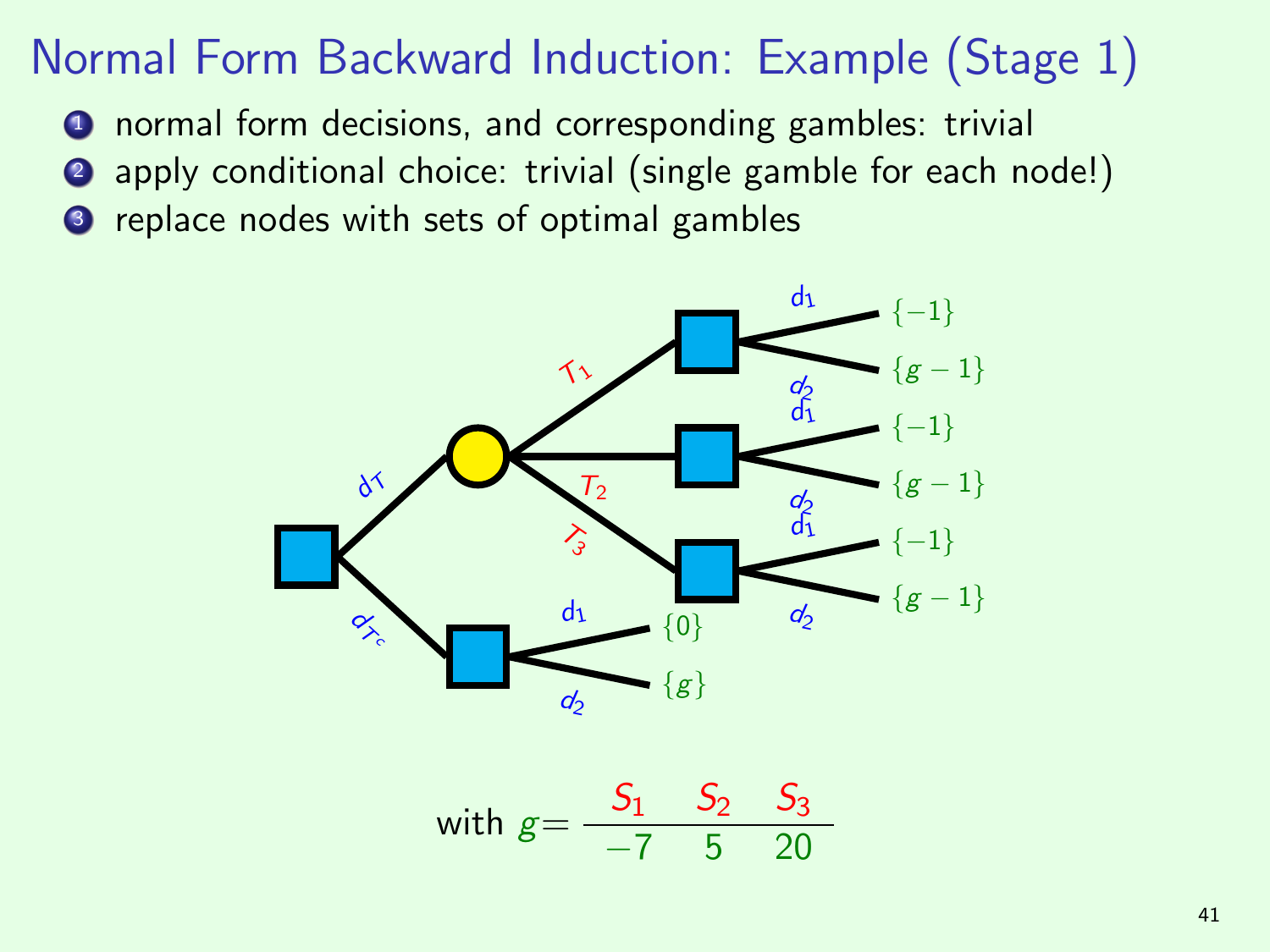$T_1$  branch

**1** normal form decisions and gambles

| d1 |   |          |
|----|---|----------|
| d2 | 8 | <b>Q</b> |

**2** maximality conditional on  $T_1$ 

 $\triangleright$  apply the definition of conditional probability on each of the given unconditional probabilities

$$
\mathcal{P}|T_1 = \begin{array}{c|ccccc}\n & p_1 & p_2 & p_3 \\
\hline\nS_1 & 0.531 & 0.667 & 0.817 \\
S_2 & 0.408 & 0.222 & 0.122 \\
S_3 & 0.061 & 0.111 & 0.061\n\end{array}
$$

 $\triangleright$  apply maximality using the resulting conditional probabilities

|                            | -21  | ၁၇ | $S_3$ | $p_1$ | $p_2$ | $p_3$ | $\overline{P}$ |      | $d_1$ | $d_2$ |
|----------------------------|------|----|-------|-------|-------|-------|----------------|------|-------|-------|
| $\mathcal{S}_1$            |      |    |       | 0.531 | 0.667 | 0.817 |                | -01  | U     |       |
| S <sub>2</sub>             |      |    |       | 0.408 | 0.222 | 0.122 |                | — də |       |       |
| $S_3$                      |      |    |       | 0.061 | 0.111 | 0.061 |                |      |       |       |
| $d_1$                      |      |    |       |       |       |       |                |      |       |       |
| $d_2$                      | $-8$ | Δ  | 19    |       |       |       |                |      |       |       |
| $d_2 - d_1$<br>$d_1 - d_2$ |      |    |       |       |       |       |                |      |       |       |
|                            |      |    |       |       |       |       |                |      |       |       |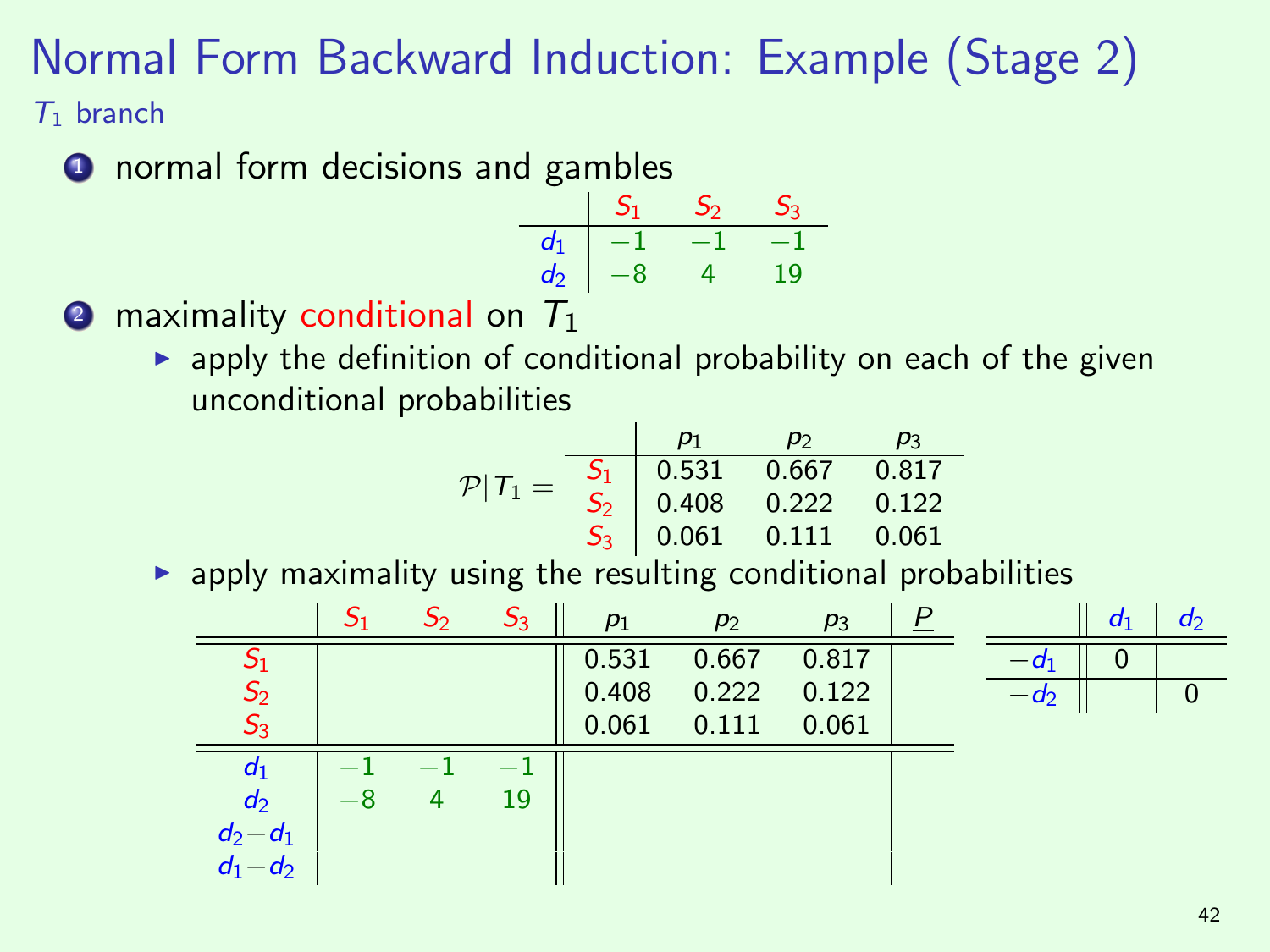$T_2$  branch

**1** normal form decisions and gambles

| d. |   |           |
|----|---|-----------|
| d  | 8 | $\bullet$ |

**2** maximality conditional on  $T_2$ 

 $\rightarrow$  apply the definition of conditional probability on each of the given unconditional probabilities

$$
\mathcal{P}|T_2 = \begin{array}{c|ccccc} & p_1 & p_2 & p_3 \\ \hline S_1 & 0.065 & 0.125 & 0.500 \\ S_2 & 0.870 & 0.750 & 0.500 \\ S_3 & 0.065 & 0.125 & 0.000 \end{array}
$$

 $\triangleright$  apply maximality using the resulting conditional probabilities

|                |      | $S_3$ | $p_1$ | $p_2$ | $p_3$ | P |      | $d_1$ | $d_2$ |
|----------------|------|-------|-------|-------|-------|---|------|-------|-------|
| $S_1$          |      |       | 0.065 | 0.125 | 0.500 |   | -01  | υ     |       |
| S <sub>2</sub> |      |       | 0.870 | 0.750 | 0.500 |   | — də |       |       |
| $S_3$          |      |       | 0.065 | 0.125 | 0.000 |   |      |       |       |
| $d_1$          |      |       |       |       |       |   |      |       |       |
| $d_2$          | $-8$ | 19    |       |       |       |   |      |       |       |
| $d_2-d_1$      |      |       |       |       |       |   |      |       |       |
| $d_1-d_2$      |      |       |       |       |       |   |      |       |       |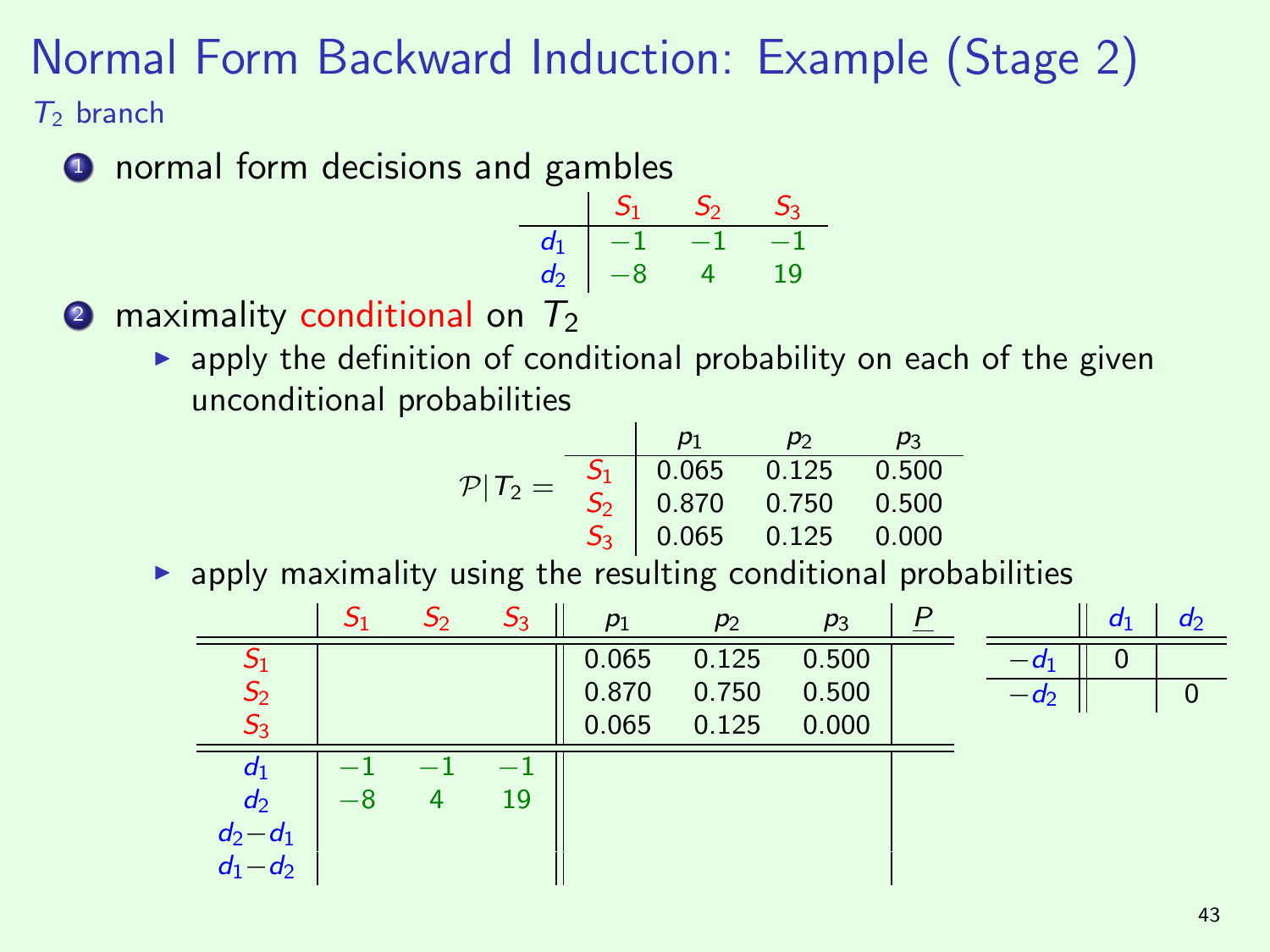$T_3$  branch

**1** normal form decisions and gambles

| d1 |   |          |
|----|---|----------|
| d2 | 8 | <b>Q</b> |

**2** maximality conditional on  $T_3$ 

 $\rightarrow$  apply the definition of conditional probability on each of the given unconditional probabilities

$$
\mathcal{P}|T_3 = \begin{array}{c|ccccc}\n & p_1 & p_2 & p_3 \\
\hline\nS_1 & 0.061 & 0.111 & 0.061 \\
S_2 & 0.408 & 0.222 & 0.122 \\
S_3 & 0.531 & 0.667 & 0.817\n\end{array}
$$

 $\triangleright$  apply maximality using the resulting conditional probabilities

|                            |   | $S_3$ | $p_1$ | $p_2$ | $p_3$ |        | $d_1$ | a <sub>2</sub> |
|----------------------------|---|-------|-------|-------|-------|--------|-------|----------------|
| $S_1$                      |   |       | 0.061 | 0.111 | 0.061 | $-a_1$ | O     |                |
| S <sub>2</sub>             |   |       | 0.408 | 0.222 | 0.122 | $-a2$  |       | 0              |
| $S_3$                      |   |       | 0.531 | 0.667 | 0.817 |        |       |                |
| $d_1$                      |   |       |       |       |       |        |       |                |
| $d_2$                      | 4 | 19    |       |       |       |        |       |                |
| $d_2 - d_1$<br>$d_1 - d_2$ |   |       |       |       |       |        |       |                |
|                            |   |       |       |       |       |        |       |                |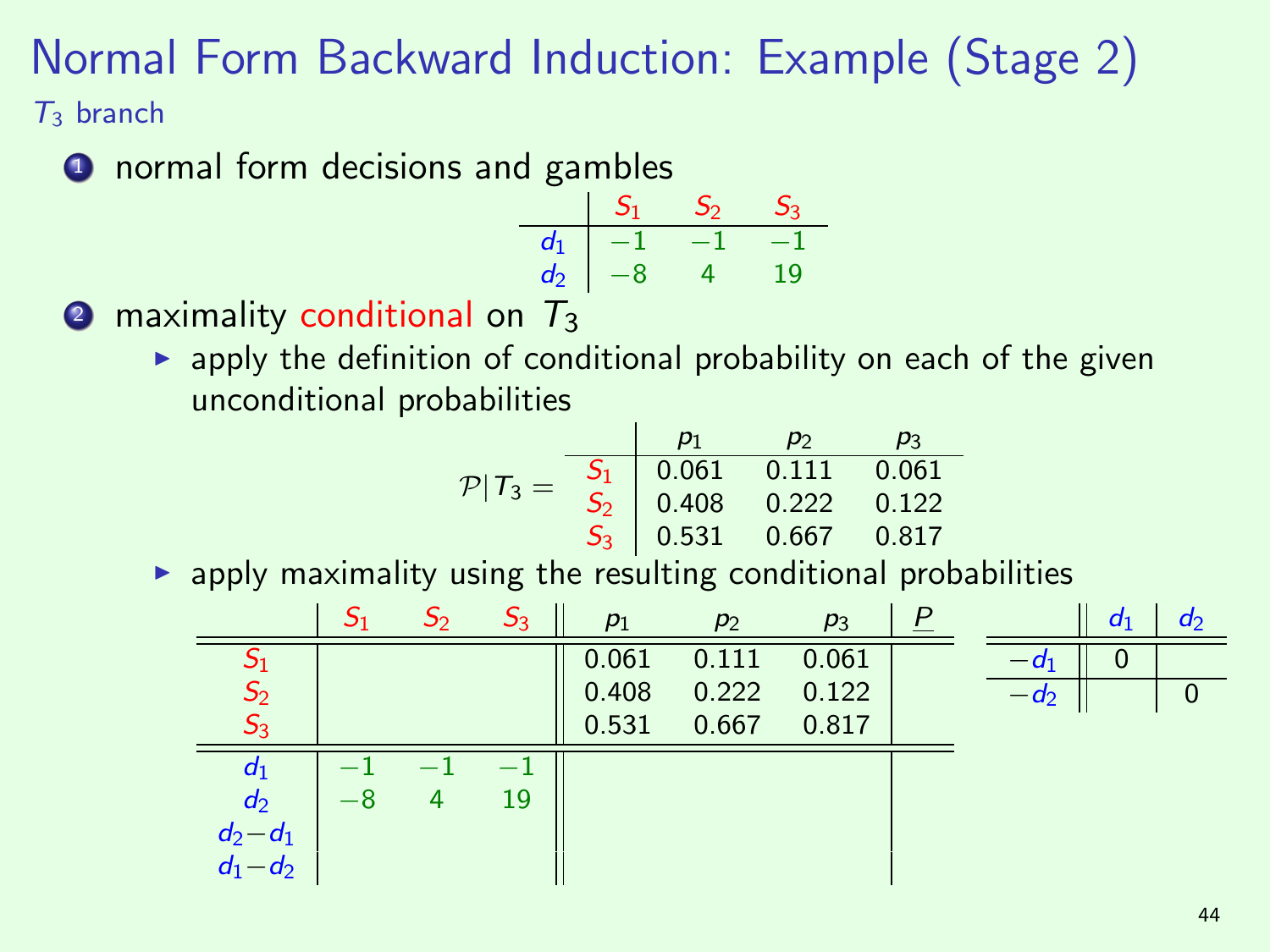#### Normal Form Backward Induction: Example (Stage 2)  $d\tau c$  branch

**1** normal form decisions and gambles

| $d_2$   $-7$ 5 20 $-7$ 5 20 $-7$ 5 20 |  |  |  |  |
|---------------------------------------|--|--|--|--|

**2** maximality

- $\triangleright$  no past events, so use unconditional probabilities
- $\blacktriangleright$  apply maximality as usual

|                                |      |    |    |      |   |    |      | $T_1S_1$ $T_1S_2$ $T_1S_3$ $T_2S_1$ $T_2S_2$ $T_2S_3$ $T_3S_1$ $T_3S_2$ $T_3S_3$    $p_1$ |    |                                 | p <sub>2</sub> | $P_3$ | P <sub>4</sub>                | p <sub>5</sub> | $P_6$ | P |                    | $\ d_1\ d_2$   |  |
|--------------------------------|------|----|----|------|---|----|------|-------------------------------------------------------------------------------------------|----|---------------------------------|----------------|-------|-------------------------------|----------------|-------|---|--------------------|----------------|--|
| T1&51                          |      |    |    |      |   |    |      |                                                                                           |    | $0.18$ 0.18 0.18 0.18 0.26 0.40 |                |       |                               |                |       |   | $-d_1 \parallel 0$ |                |  |
| T1&S2                          |      |    |    |      |   |    |      |                                                                                           |    |                                 |                |       | 0.06 0.06 0.06 0.06 0.20 0.06 |                |       |   | $-d_2$             | $\overline{0}$ |  |
| T <sub>1</sub> &S <sub>3</sub> |      |    |    |      |   |    |      |                                                                                           |    |                                 |                |       | 0.03 0.03 0.03 0.03 0.03 0.03 |                |       |   |                    |                |  |
| T <sub>2</sub> &S <sub>1</sub> |      |    |    |      |   |    |      |                                                                                           |    |                                 |                |       | 0.03 0.03 0.03 0.23 0.03 0.03 |                |       |   |                    |                |  |
| T2&S2                          |      |    |    |      |   |    |      |                                                                                           |    |                                 |                |       | 0.18 0.18 0.40 0.23 0.18 0.18 |                |       |   |                    |                |  |
| T <sub>2</sub> &S <sub>3</sub> |      |    |    |      |   |    |      |                                                                                           |    |                                 |                |       | 0.03 0.03 0.03 0.00 0.03 0.03 |                |       |   |                    |                |  |
| T3&S1                          |      |    |    |      |   |    |      |                                                                                           |    |                                 |                |       | 0.03 0.03 0.03 0.03 0.03 0.03 |                |       |   |                    |                |  |
| T3&S2                          |      |    |    |      |   |    |      |                                                                                           |    |                                 |                |       | 0.06 0.20 0.06 0.06 0.06 0.06 |                |       |   |                    |                |  |
| T3&S3                          |      |    |    |      |   |    |      |                                                                                           |    |                                 |                |       | 0.40 0.26 0.18 0.18 0.18 0.18 |                |       |   |                    |                |  |
| $d_1$                          |      |    |    |      |   |    |      |                                                                                           |    |                                 |                |       |                               |                |       |   |                    |                |  |
| d <sub>2</sub>                 | $-1$ | 5. | 20 | $-7$ | 5 | 20 | $-7$ | 5                                                                                         | 20 |                                 |                |       |                               |                |       |   |                    |                |  |
| $d_2 - d_1$                    |      |    |    |      |   |    |      |                                                                                           |    |                                 |                |       |                               |                |       |   |                    |                |  |
| $d_1 - d_2$                    |      |    |    |      |   |    |      |                                                                                           |    |                                 |                |       |                               |                |       |   |                    |                |  |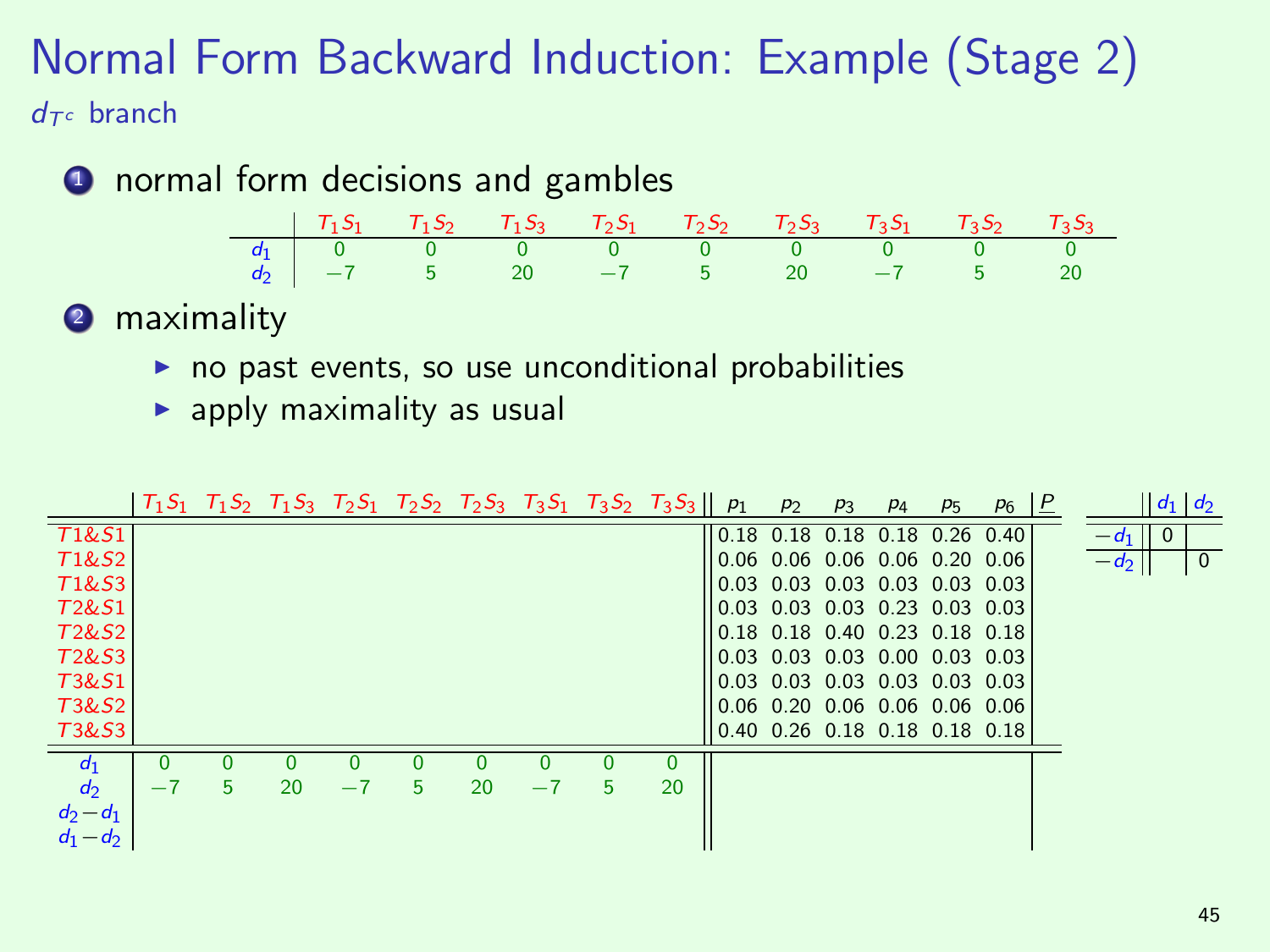<sup>3</sup> replace nodes with sets of optimal gambles

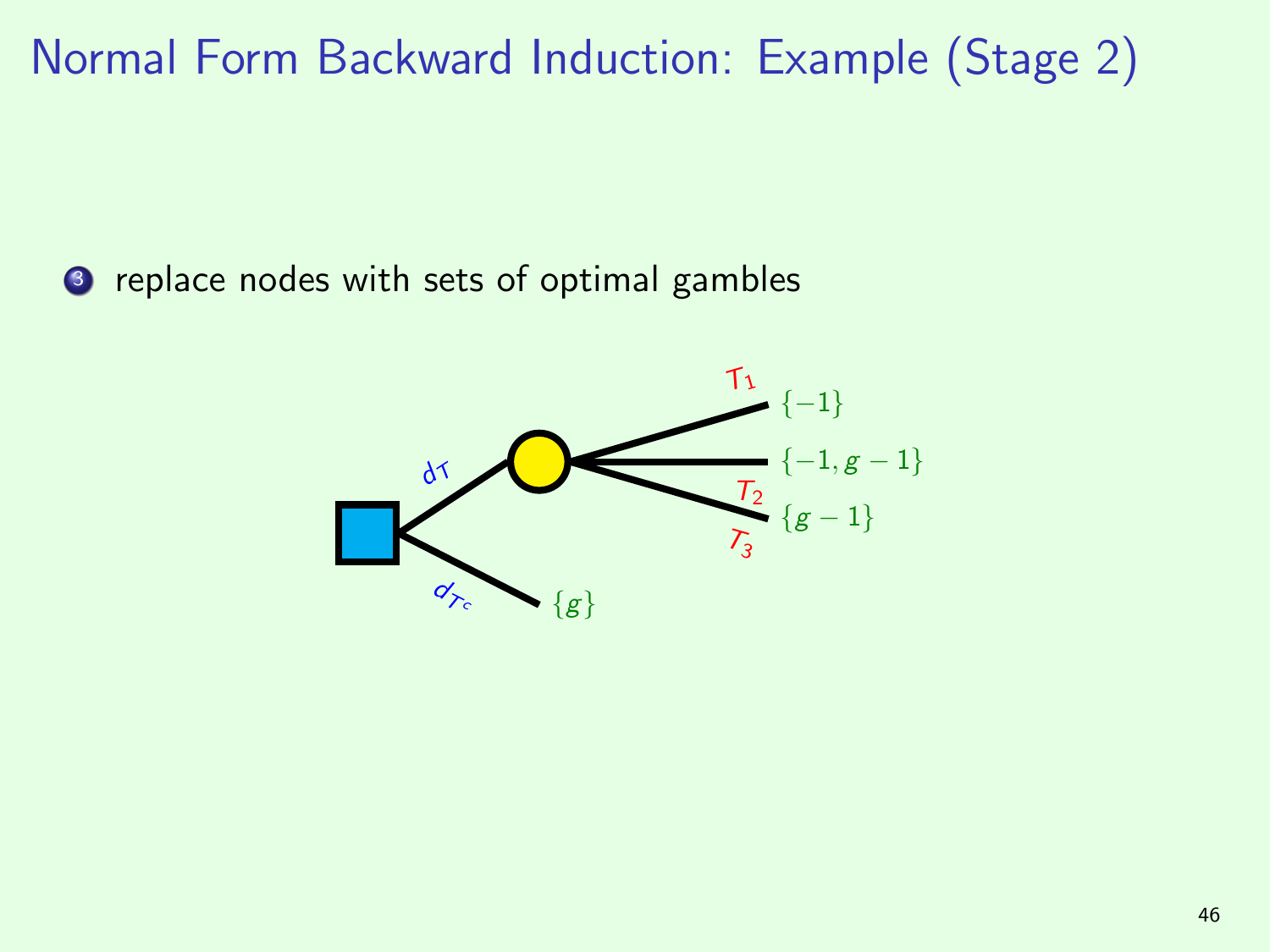#### Normal Form Backward Induction: Example (Stage 3)  $d\tau$  branch

**1** normal form decisions and gambles

|                                                                                 | $T_1S_1$ $T_1S_2$ $T_1S_3$ $T_2S_1$ $T_2S_2$ $T_2S_3$ $T_3S_1$ $T_3S_2$ $T_3S_3$ |  |  |  |  |
|---------------------------------------------------------------------------------|----------------------------------------------------------------------------------|--|--|--|--|
| $s_1 = (T_1 d_1)(T_2 d_1)(T_3 d_2)$ $-1$ $-1$ $-1$ $-1$ $-1$ $-1$ $-8$ $4$ $19$ |                                                                                  |  |  |  |  |
| $s_2=(T_1d_1)(T_2d_2)(T_3d_2)$ -1 -1 -1 -8 4 19 -8 4 19                         |                                                                                  |  |  |  |  |

**2** maximality

- $\triangleright$  no past events, so use unconditional probabilities
- $\blacktriangleright$  apply maximality as usual

|                                |  |      |   |    |      |   | $T_1S_1$ $T_1S_2$ $T_1S_3$ $T_2S_1$ $T_2S_2$ $T_2S_3$ $T_3S_1$ $T_3S_2$ $T_3S_3  p_1$ |                                 | P <sub>2</sub> | $P_3$ | P <sub>4</sub> | P <sub>5</sub> | $P_6$ |                  | $\left  \mathbf{s}_1 \right  \mathbf{s}_2$ |                 |
|--------------------------------|--|------|---|----|------|---|---------------------------------------------------------------------------------------|---------------------------------|----------------|-------|----------------|----------------|-------|------------------|--------------------------------------------|-----------------|
| <b>T1&amp;S1</b>               |  |      |   |    |      |   |                                                                                       | 0.18 0.18 0.18 0.18 0.26 0.40   |                |       |                |                |       | $-s1$ p          |                                            |                 |
| T1&S2                          |  |      |   |    |      |   |                                                                                       | 0.06 0.06 0.06 0.06 0.20 0.06   |                |       |                |                |       | $ s_2$ $\mapsto$ |                                            | $\vert 0 \vert$ |
| T <sub>1</sub> &S <sub>3</sub> |  |      |   |    |      |   |                                                                                       | 0.03 0.03 0.03 0.03 0.03 0.03   |                |       |                |                |       |                  |                                            |                 |
| T <sub>2</sub> &S <sub>1</sub> |  |      |   |    |      |   |                                                                                       | 0.03 0.03 0.03 0.23 0.03 0.03   |                |       |                |                |       |                  |                                            |                 |
| T <sub>2</sub> &S <sub>2</sub> |  |      |   |    |      |   |                                                                                       | 0.18 0.18 0.40 0.23 0.18 0.18   |                |       |                |                |       |                  |                                            |                 |
| T <sub>2</sub> &S <sub>3</sub> |  |      |   |    |      |   |                                                                                       | 0.03 0.03 0.03 0.00 0.03 0.03   |                |       |                |                |       |                  |                                            |                 |
| T3&S1                          |  |      |   |    |      |   |                                                                                       | 0.03 0.03 0.03 0.03 0.03 0.03   |                |       |                |                |       |                  |                                            |                 |
| T3&S2                          |  |      |   |    |      |   |                                                                                       | 0.06 0.20 0.06 0.06 0.06 0.06   |                |       |                |                |       |                  |                                            |                 |
| T3&S3                          |  |      |   |    |      |   |                                                                                       | $0.40$ 0.26 0.18 0.18 0.18 0.18 |                |       |                |                |       |                  |                                            |                 |
| S <sub>1</sub>                 |  |      |   |    |      |   | 19                                                                                    |                                 |                |       |                |                |       |                  |                                            |                 |
| S <sub>2</sub>                 |  | $-8$ | 4 | 19 | $-8$ | 4 | 19                                                                                    |                                 |                |       |                |                |       |                  |                                            |                 |
| $s_2 - s_1$                    |  |      |   |    |      |   |                                                                                       |                                 |                |       |                |                |       |                  |                                            |                 |
| $s_1 - s_2$                    |  |      |   |    |      |   |                                                                                       |                                 |                |       |                |                |       |                  |                                            |                 |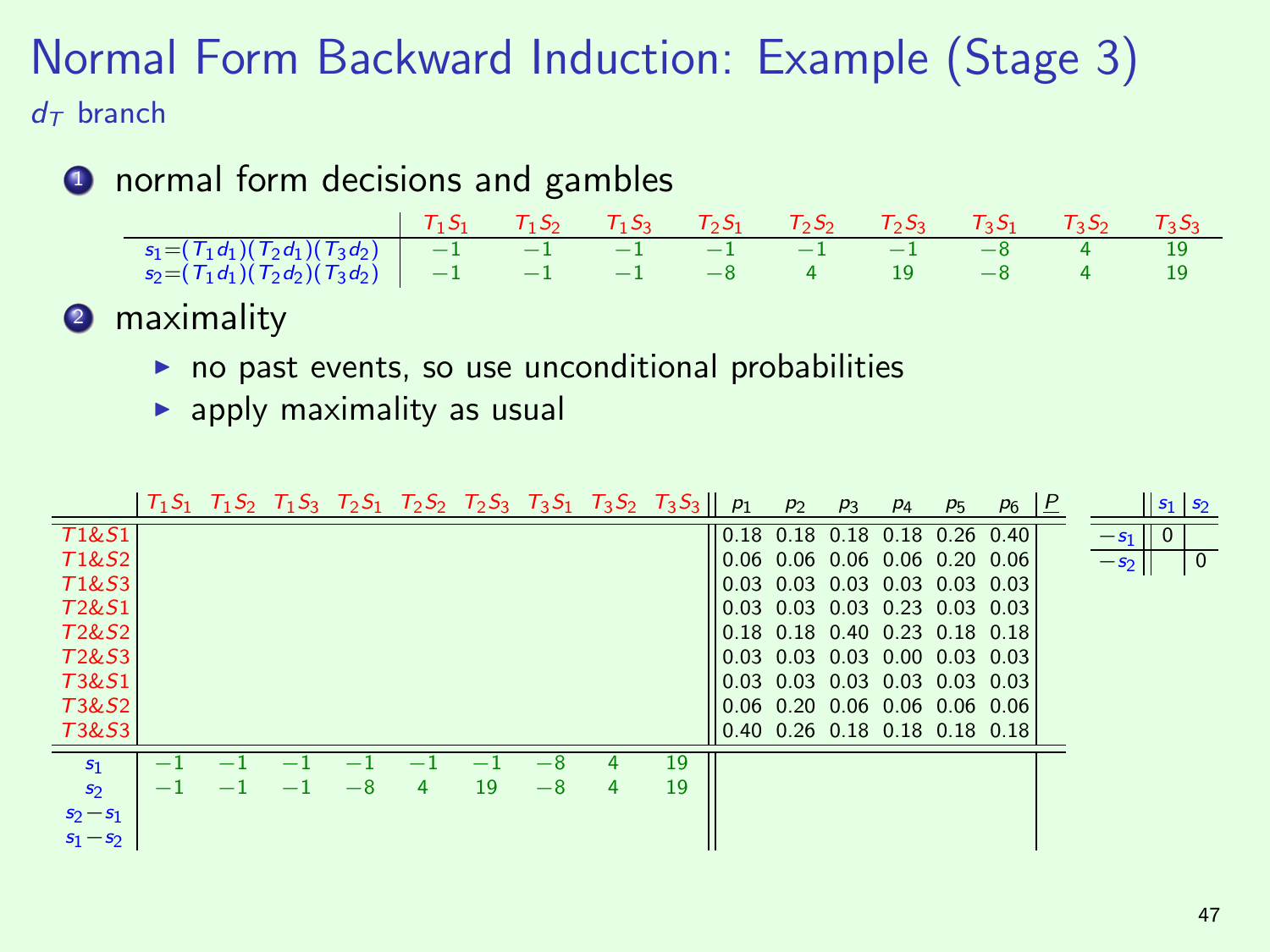<sup>3</sup> replace nodes with sets of optimal gambles

$$
\left\{\frac{d\tau}{d\gamma_c}\right\} \left\{-1+T_3g, -1+(T_2+T_3)g\right\}
$$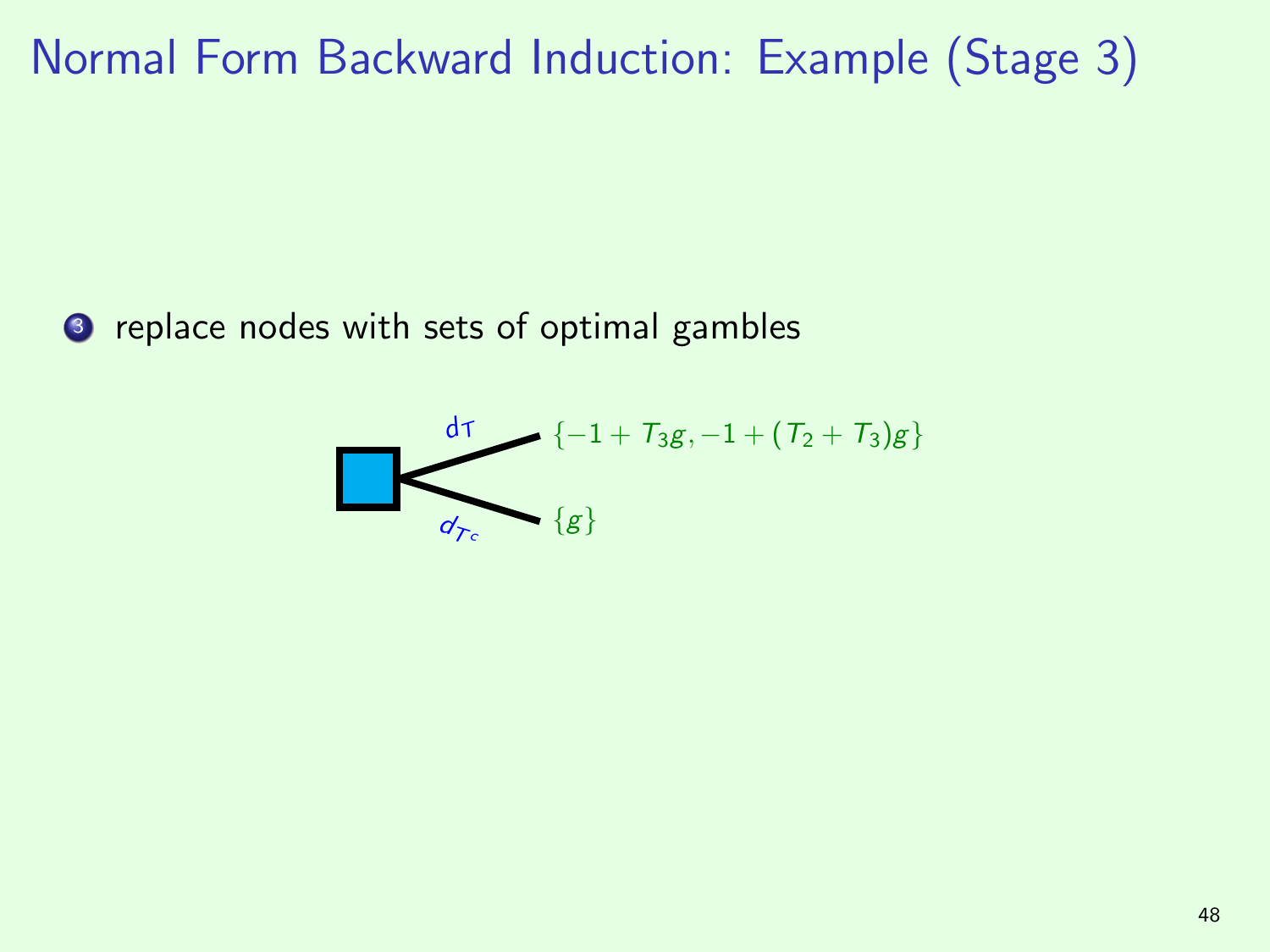### Normal Form Backward Induction: Example (Stage 4) root node

#### **1** normal form decisions and gambles

|                                                                                              | $T_1S_1$ $T_1S_2$ $T_1S_3$ $T_2S_1$ $T_2S_2$ $T_2S_3$ $T_3S_1$ $T_3S_2$ $T_3S_3$ |  |  |  |  |
|----------------------------------------------------------------------------------------------|----------------------------------------------------------------------------------|--|--|--|--|
| $s_1 = (T_1 d_1)(T_2 d_1)(T_3 d_2)$ $-1$ $-1$ $-1$ $-1$ $-1$ $-1$ $-8$ $4$ $19$              |                                                                                  |  |  |  |  |
| $s_2=(T_1d_1)(T_2d_2)(T_3d_2)$ -1 -1 -1 -8 4 19 -8 4 19                                      |                                                                                  |  |  |  |  |
| $\begin{array}{c ccccccccc}\n-3 & -7 & -7 & 5 & 20 & -7 & 5 & 20 & -7 & 5 & 20\n\end{array}$ |                                                                                  |  |  |  |  |

#### **2** maximality

- $\triangleright$  no past events, so use unconditional probabilities
- $\blacktriangleright$  apply maximality as usual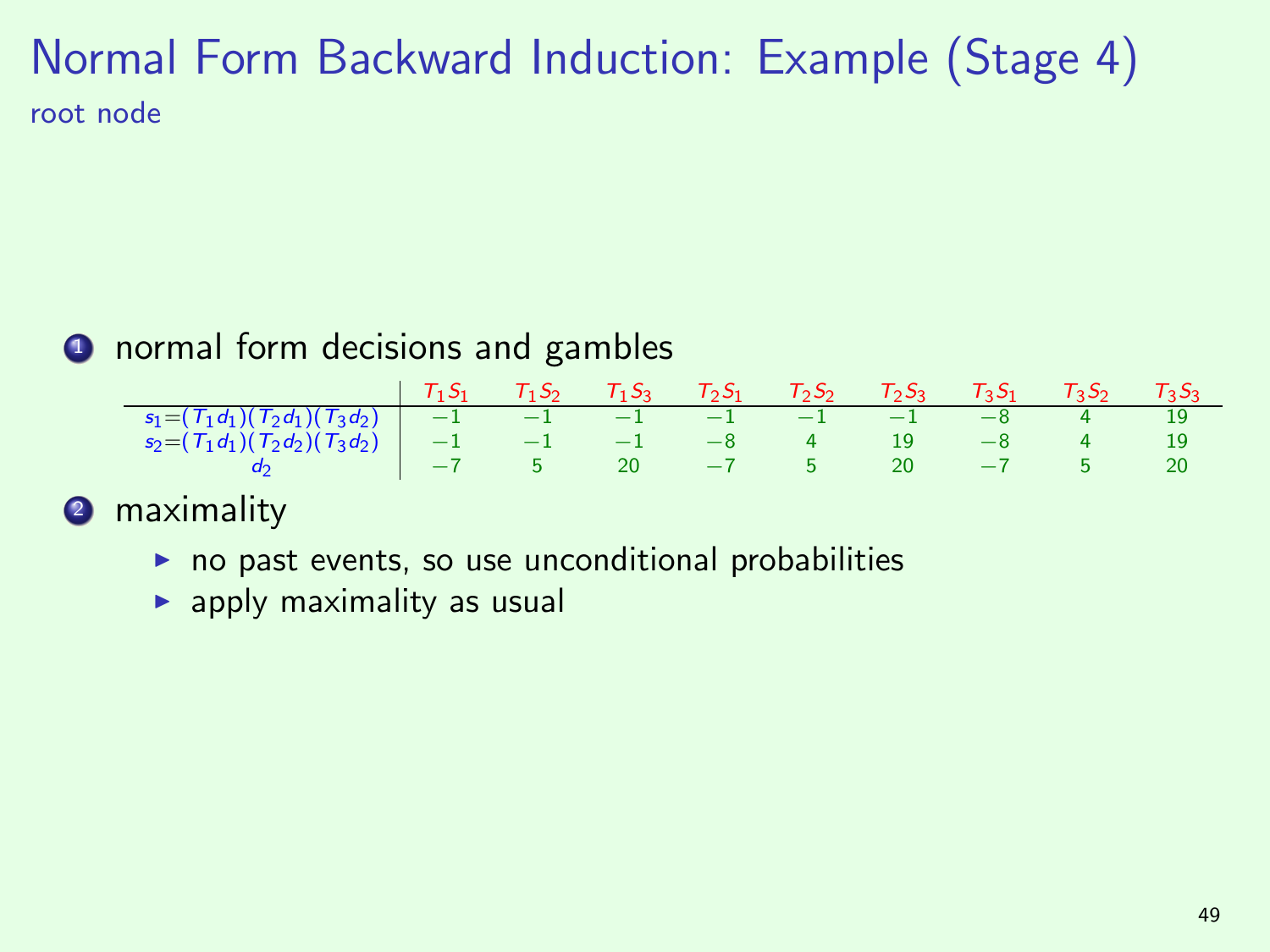### Normal Form Backward Induction: Example (Stage 4) root node

|                  |         |         |         |      |      |        |                    |                                 | $T_1S_1$ $T_1S_2$ $T_1S_3$ $T_2S_1$ $T_2S_2$ $T_2S_3$ $T_3S_1$ $T_3S_2$ $T_3S_3$ | $p_1$ | p <sub>2</sub> | $p_3$ | $p_4$               | $p_5$                         | P <sub>6</sub> | P |
|------------------|---------|---------|---------|------|------|--------|--------------------|---------------------------------|----------------------------------------------------------------------------------|-------|----------------|-------|---------------------|-------------------------------|----------------|---|
| <b>T1&amp;S1</b> |         |         |         |      |      |        |                    |                                 |                                                                                  |       | $0.18$ 0.18    | 0.18  | 0.18                | 0.26                          | 0.40           |   |
| T1&S2            |         |         |         |      |      |        |                    |                                 |                                                                                  |       |                |       |                     | 0.06 0.06 0.06 0.06 0.20 0.06 |                |   |
| T1&S3            |         |         |         |      |      |        |                    |                                 |                                                                                  |       |                |       |                     | 0.03 0.03 0.03 0.03 0.03 0.03 |                |   |
| T2&S1            |         |         |         |      |      |        |                    |                                 |                                                                                  |       |                |       | 0.03 0.03 0.03 0.23 | $0.03$ 0.03                   |                |   |
| T2&S2            |         |         |         |      |      |        |                    |                                 |                                                                                  |       |                |       |                     | 0.18 0.18 0.40 0.23 0.18 0.18 |                |   |
| T2&S3            |         |         |         |      |      |        |                    |                                 |                                                                                  |       |                |       | 0.03 0.03 0.03 0.00 | $0.03$ 0.03                   |                |   |
| T3&S1            |         |         |         |      |      |        |                    |                                 |                                                                                  |       |                |       |                     | 0.03 0.03 0.03 0.03 0.03 0.03 |                |   |
| T3&S2            |         |         |         |      |      |        |                    |                                 |                                                                                  |       |                |       |                     | 0.06 0.20 0.06 0.06 0.06 0.06 |                |   |
| T3&S3            |         |         |         |      |      |        |                    |                                 |                                                                                  |       |                |       |                     | 0.40 0.26 0.18 0.18 0.18 0.18 |                |   |
| $s_1$            |         | $-1$    | $-1$    | $-1$ | $-1$ | $-1$   | $\overline{\bf 8}$ | 4                               | 19                                                                               |       |                |       |                     |                               |                |   |
| $\mathfrak{s}_2$ | $^{-1}$ | $^{-1}$ | $^{-1}$ | $-8$ | 4    | 19     | $-8$               | 4                               | 19                                                                               |       |                |       |                     |                               |                |   |
| $d_2$            | $-7$    | 5       | 20      | $-7$ | 5    | 20     | $-7$               | 5                               | 20                                                                               |       |                |       |                     |                               |                |   |
| $s_2 - s_1$      |         |         |         |      |      |        |                    |                                 |                                                                                  |       |                |       |                     |                               |                |   |
| $d_2 - s_1$      |         |         |         |      |      |        |                    |                                 |                                                                                  |       |                |       |                     |                               |                |   |
| $s_1 - s_2$      |         |         |         |      |      |        |                    |                                 |                                                                                  |       |                |       |                     |                               |                |   |
| $d_2 - s_2$      |         |         |         |      |      |        |                    |                                 |                                                                                  |       |                |       |                     |                               |                |   |
| $s_1 - d_2$      |         |         |         |      |      |        |                    |                                 |                                                                                  |       |                |       |                     |                               |                |   |
| $s_2 - d_2$      |         |         |         |      |      |        |                    |                                 |                                                                                  |       |                |       |                     |                               |                |   |
|                  |         |         |         |      |      |        |                    |                                 |                                                                                  |       |                |       |                     |                               |                |   |
|                  |         |         |         |      |      |        |                    | $\vert s_1 \vert s_2 \vert d_2$ |                                                                                  |       |                |       |                     |                               |                |   |
|                  |         |         |         |      |      | $-s1$  | $\mathbf{0}$       |                                 |                                                                                  |       |                |       |                     |                               |                |   |
|                  |         |         |         |      |      | $-s2$  |                    | $\mathbf{0}$                    |                                                                                  |       |                |       |                     |                               |                |   |
|                  |         |         |         |      |      | $-d_2$ |                    | $\overline{0}$                  |                                                                                  |       |                |       |                     |                               |                |   |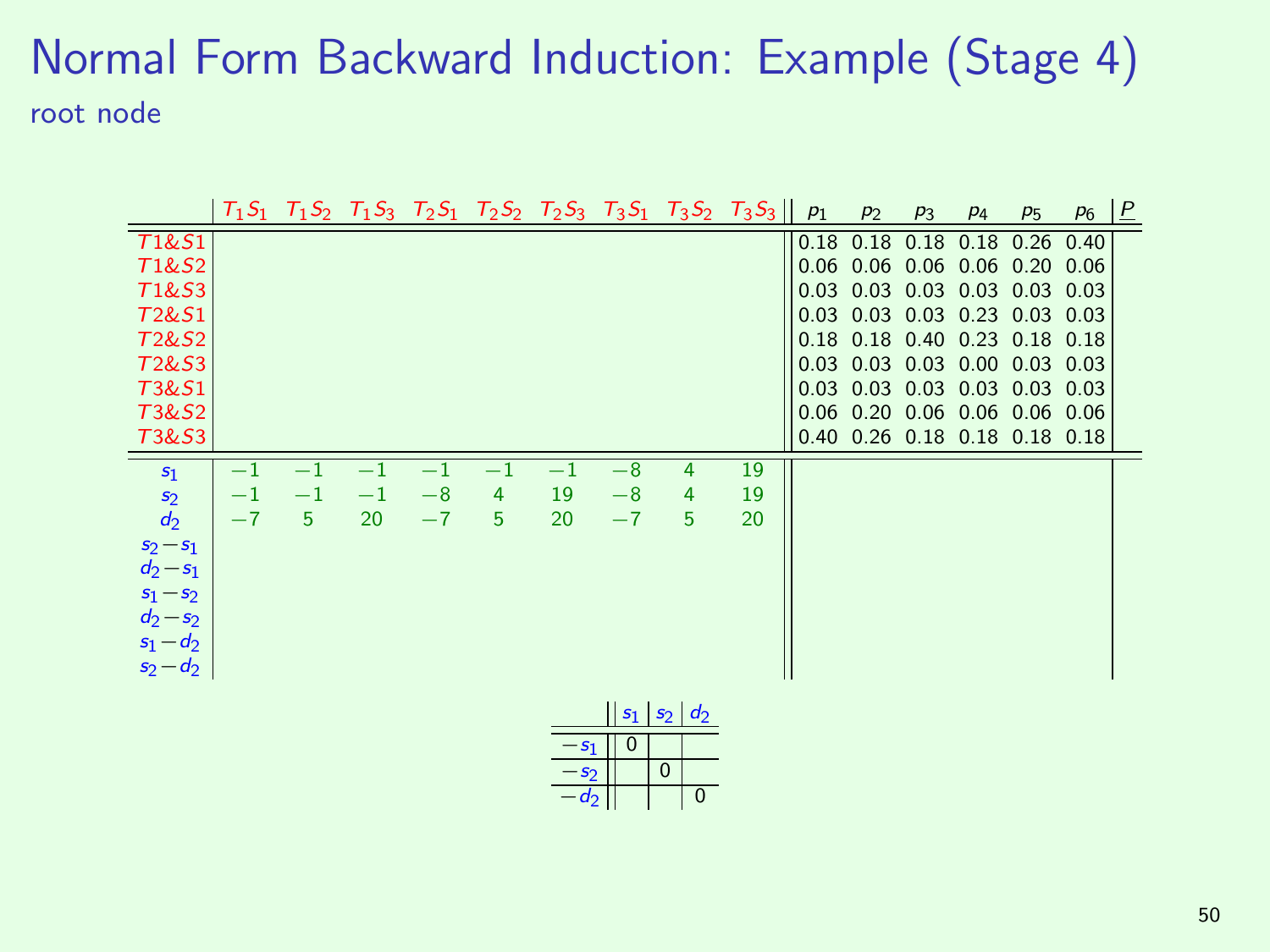<sup>3</sup> replace nodes with sets of optimal gambles

 $\{-1 + (T_2 + T_3)g, g\}$ 

• these gambles correspond to the normal form decisions:  $d_{\mathcal{T}}(T_1d_1)(T_2d_2)(T_3d_2), d_{\mathcal{T}}\infty d_2$ 

• we have solved the problem!!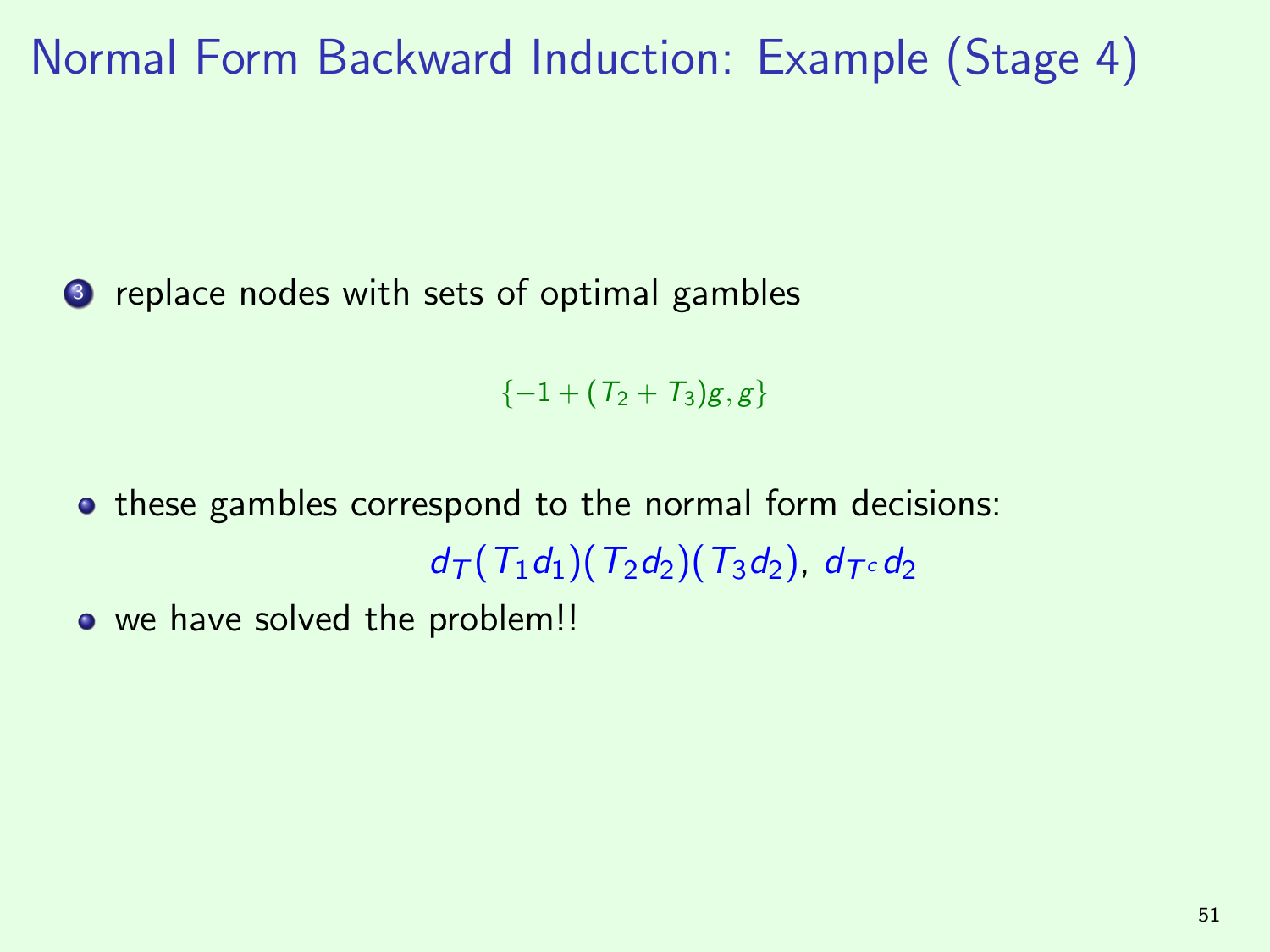## **Outline**

#### **[Static Decision Problems](#page-2-0)**

- [A Very Simple Example](#page-2-0)
- **[Decision Trees](#page-5-0)**
- **C** [The Problem of Choice](#page-8-0)
- **[Choice Functions](#page-20-0)**
- **[Sequential Decision Problems](#page-30-0)** 
	- [A Simple Example](#page-30-0)
	- **[Normal Form](#page-33-0)**
	- [The Problem of Sequential Choice in Normal Form](#page-37-0)
	- [Normal Form Backward Induction](#page-41-0)

#### <span id="page-56-0"></span>What's Next...

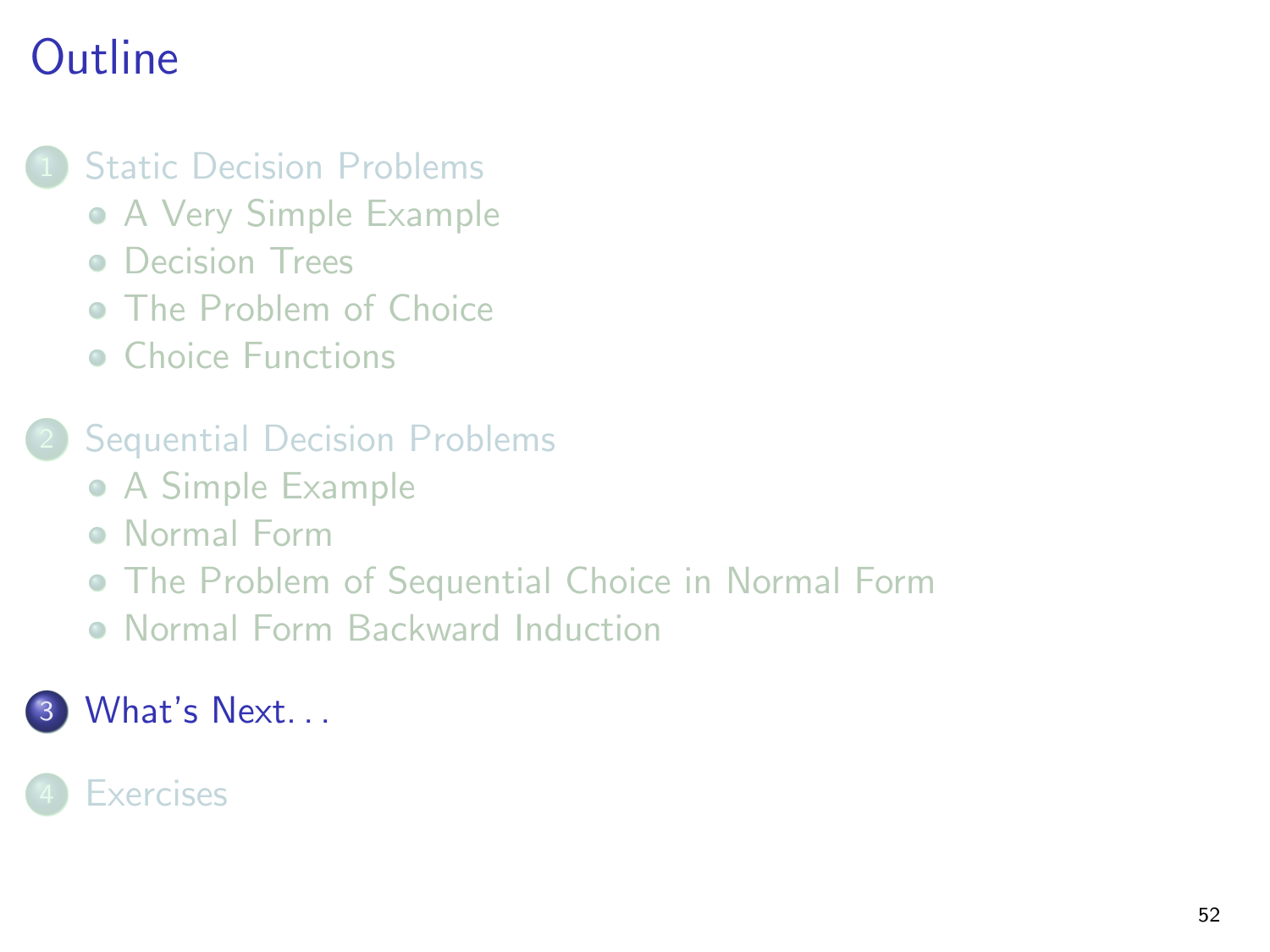## What's Next. . .

Things I have **not** told you today:

- relationships between choice functions [\[14\]](#page-62-0)
- **o** more choice functions
	- $\blacktriangleright$  E-admissibility [\[9\]](#page-60-1)
	- $\blacktriangleright$  info-gap, satisficing  $[1]$
	- $\triangleright$  extensive form methods [\[11\]](#page-61-0) [\[12\]](#page-61-1) [\[5\]](#page-59-0)
- nasty properties of some choice functions: do not rely on your general intuition about optimality
- **•** clever things you can do when your decision problem has additional structure

we've only scratched the surface, but hopefully you have learnt something, and have some idea of how decisions could be made under severe uncertainty, and where to look further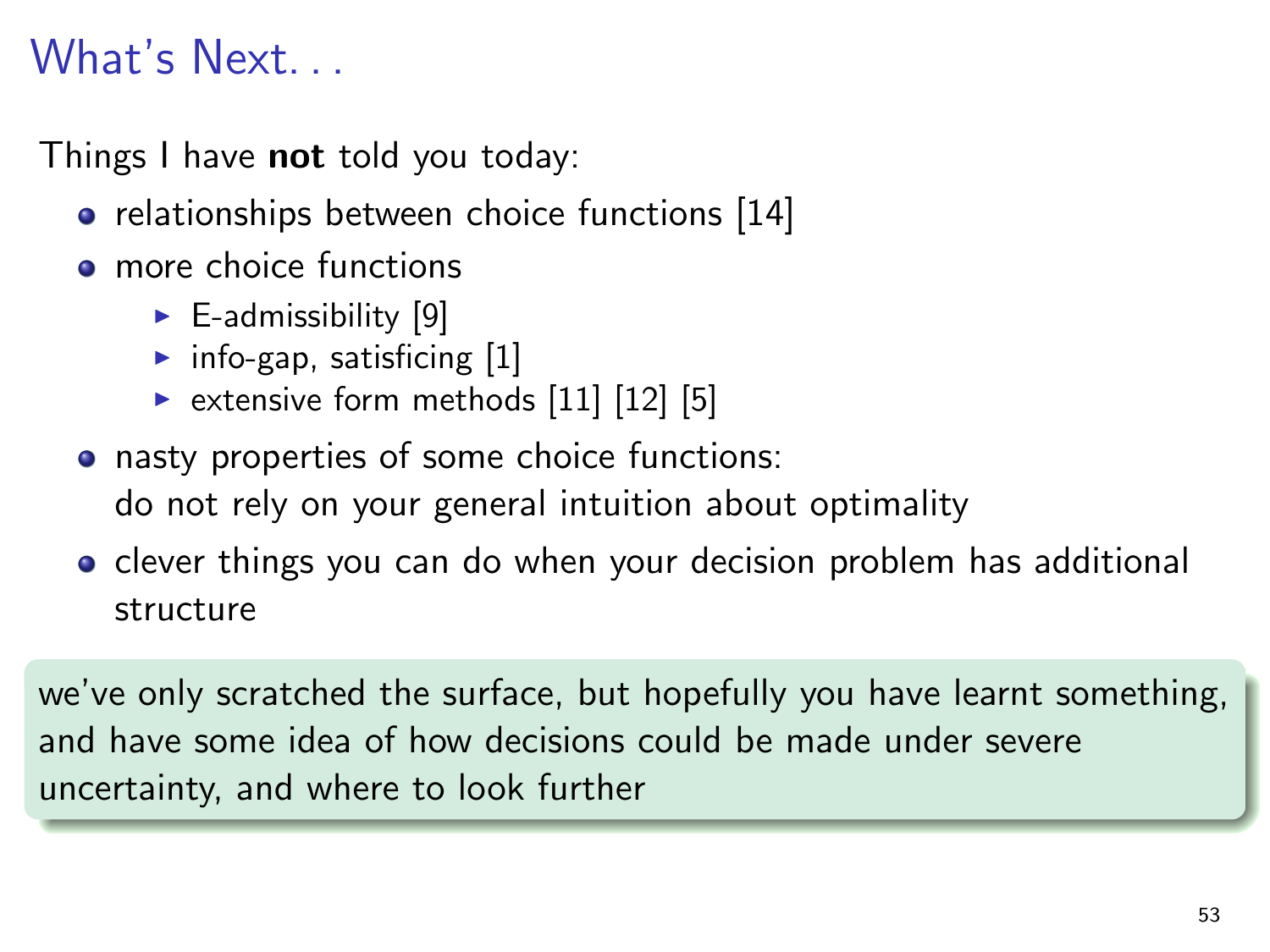## References I

<span id="page-58-1"></span>

#### Yakov Ben-Haim.

Info-Gap Decision Theory: Decisions Under Severe Uncertainty. Academic Press, 2001.

#### Marquis de Condorcet.

Essai sur l'Application de l'Analyse à la Probabilité des Décisions Rendues à la Pluralité des Voix. L'Imprimerie Royale, Paris, 1785.

#### <span id="page-58-0"></span>Gert de Cooman and Matthias C. M. Troffaes.

Dynamic programming for deterministic discrete-time systems with uncertain gain.

International Journal of Approximate Reasoning, 39(2–3):257–278, Jun 2005.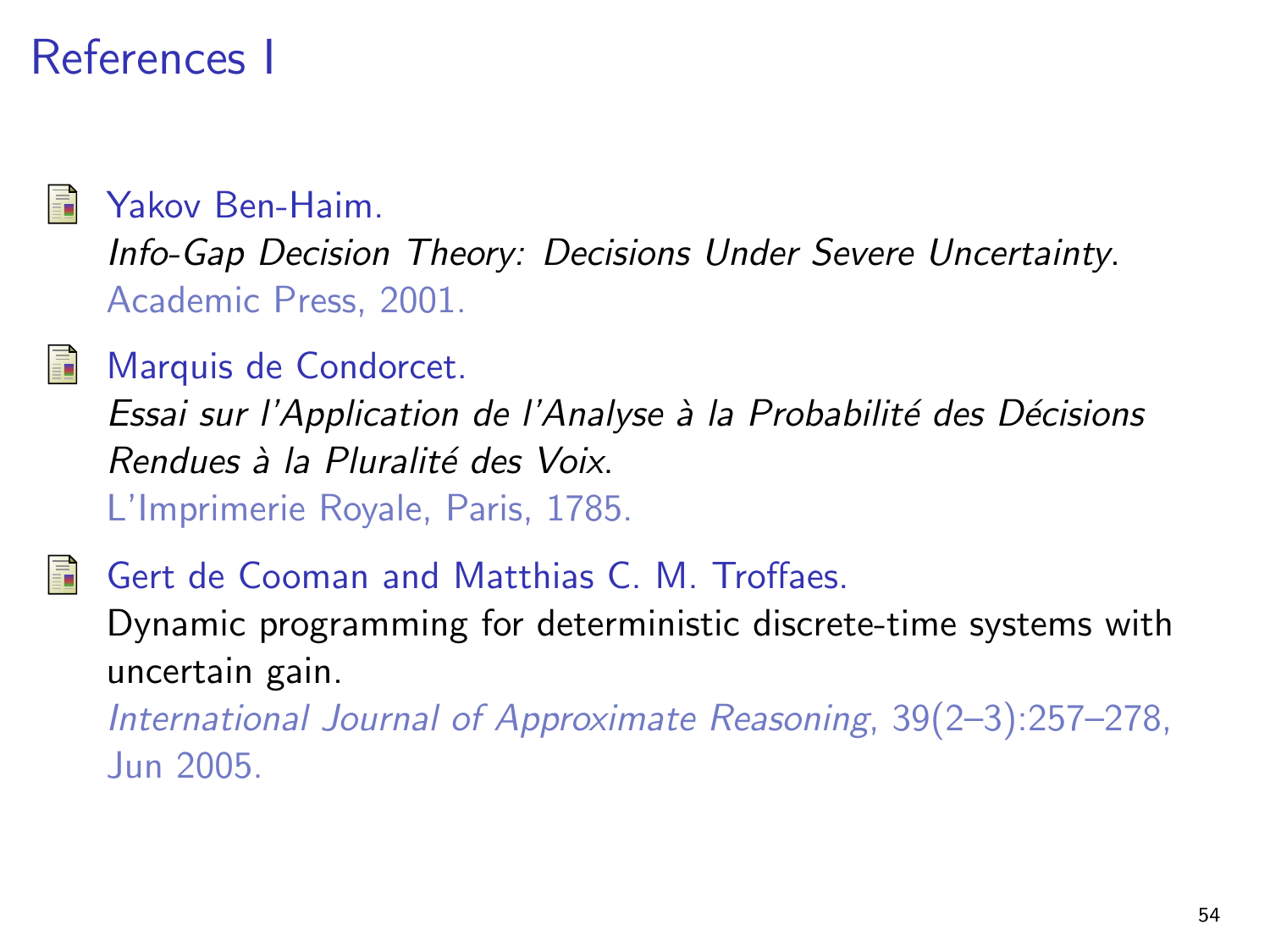## References II

#### Itzhak Gilboa and David Schmeidler. Maxmin expected utility with non-unique prior. Journal of Mathematical Economics, 18(2):141–153, 1989.

#### <span id="page-59-0"></span>David Harmanec.

A generalization of the concept of Markov decision process to imprecise probabilities.

pages 175–182, Ghent, 1999. Imprecise Probabilities Project.

<span id="page-59-1"></span>Nathan Huntley and Matthias C. M. Troffaes.

An efficient normal form solution to decision trees with lower previsions.

In Didier Dubois, M. Asunción Lubiano, Henri Prade, María Ángeles Gil, Przemyslaw Grzegorzewski, and Olgierd Hryniewicz, editors, Soft Methods for Handling Variability and Imprecision, Advances in Soft Computing, pages 419–426. Springer, Sep 2008.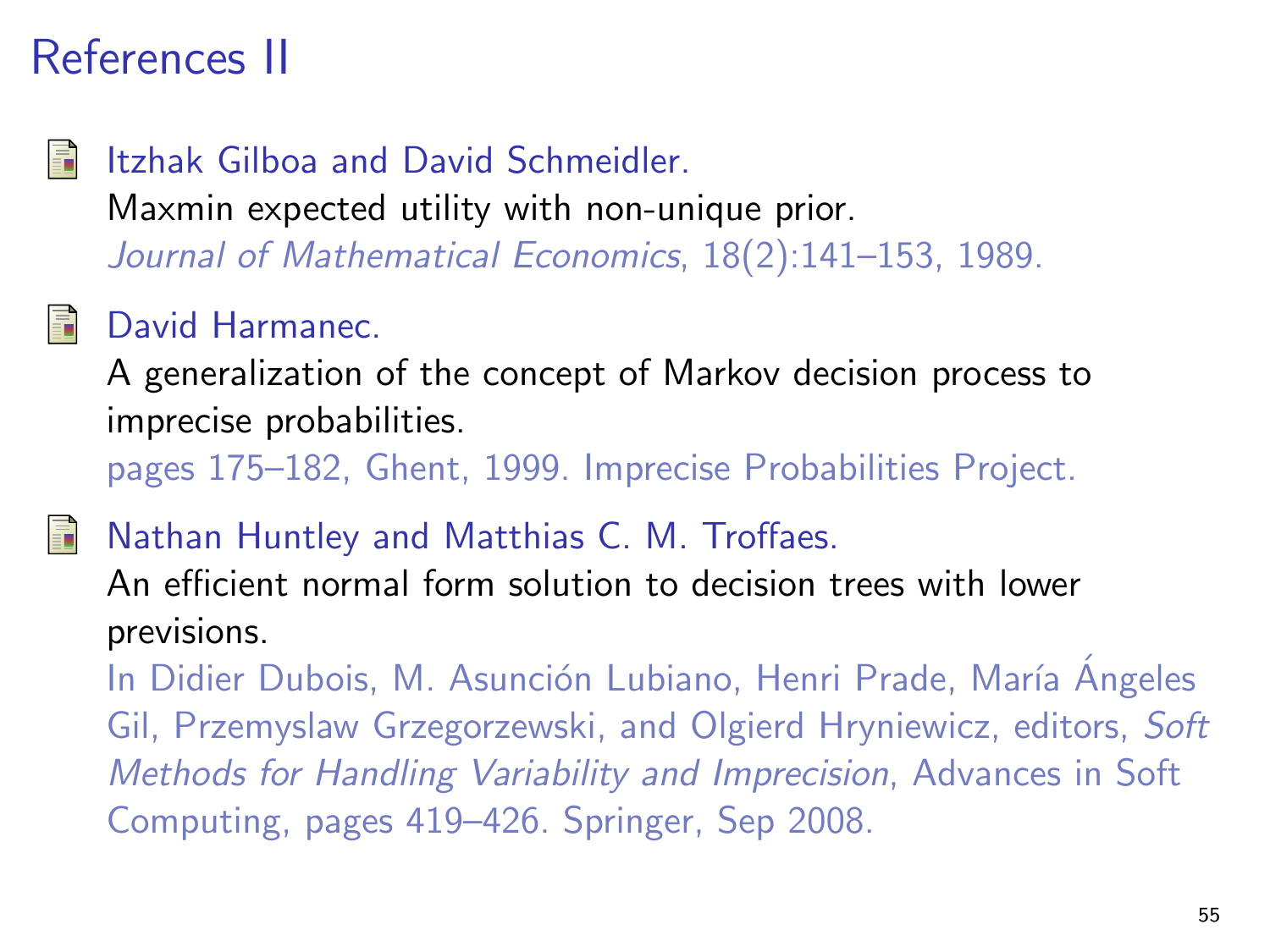## References III

<span id="page-60-0"></span>

Daniel Kikuti, Fabio G. Cozman, and Cassio P. de Campos. Partially ordered preferences in decision trees: Computing strategies with imprecision in probabilities.

In Ronen Brafman and Ulrich Junker, editors, Multidisciplinary IJCAI-05 Workshop on Advances in Preference Handling, pages 118–123, 2005.

H. E. Kyburg.

Rational belief.

Technical report, University of Rochester, 1983.

#### <span id="page-60-1"></span>Isaac Levi.

The Enterprise of Knowledge. An Essay on Knowledge, Credal Probability, and Chance. MIT Press, Cambridge, 1980.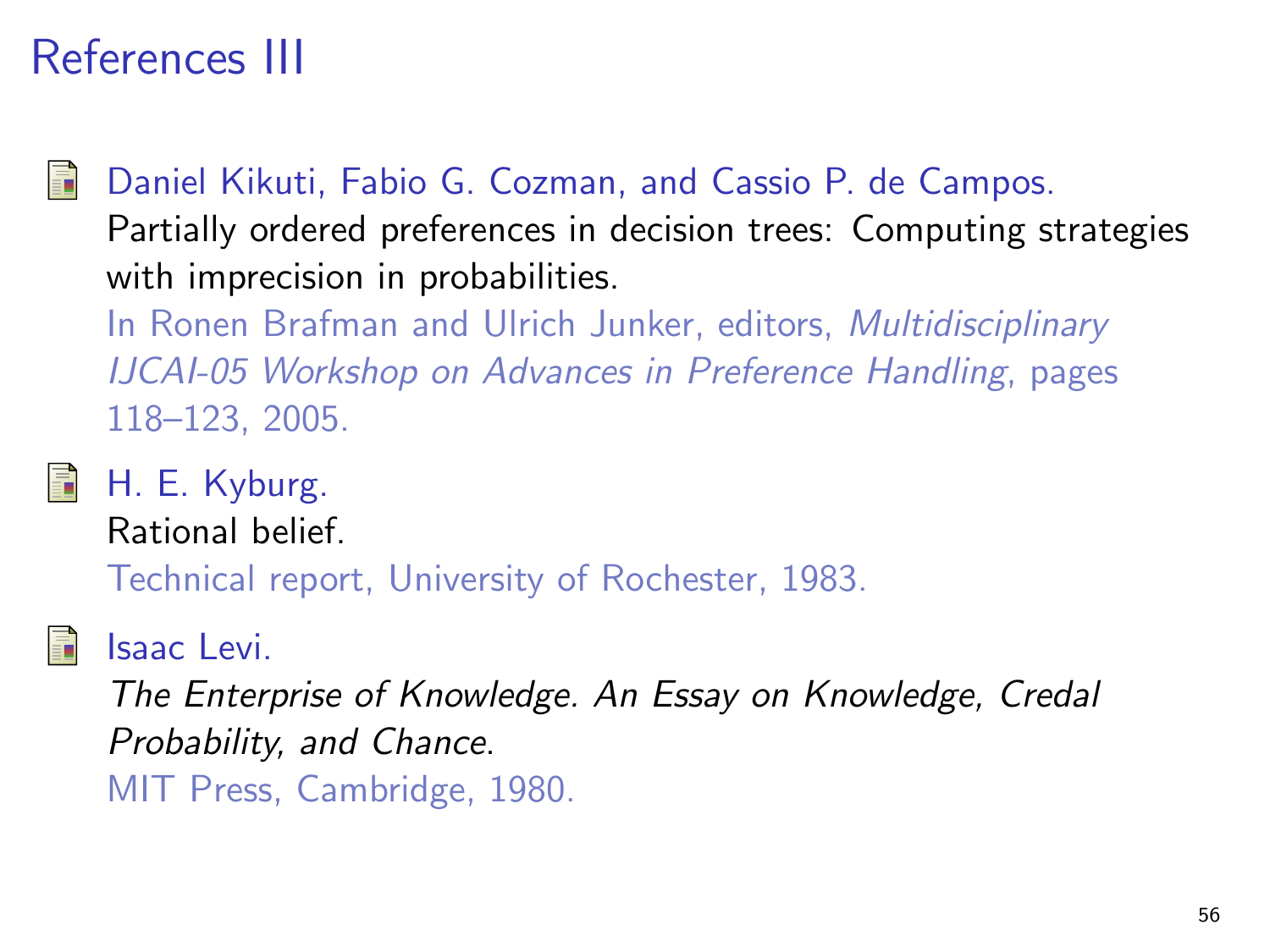## References IV

## Jay K. Satia and Jr. Roy E. Lave.

Markovian decision processes with uncertain transition probabilities. Operations Research, 21(3):728–740, 1973.

## <span id="page-61-0"></span>T. Seidenfeld.

Decision theory without 'independence' or without 'ordering': What is the difference?

Economics and Philosophy, 4:267–290, 1988.

## <span id="page-61-1"></span>Teddy Seidenfeld.

A contrast between two decision rules for use with (convex) sets of probabilities: Gamma-maximin versus E-admissibility. Synthese, 140(1–2):69–88, May 2004.

Amartya Sen.

Social choice theory: A re-examination.

Econometrica, 45(1):53–89, January 1977.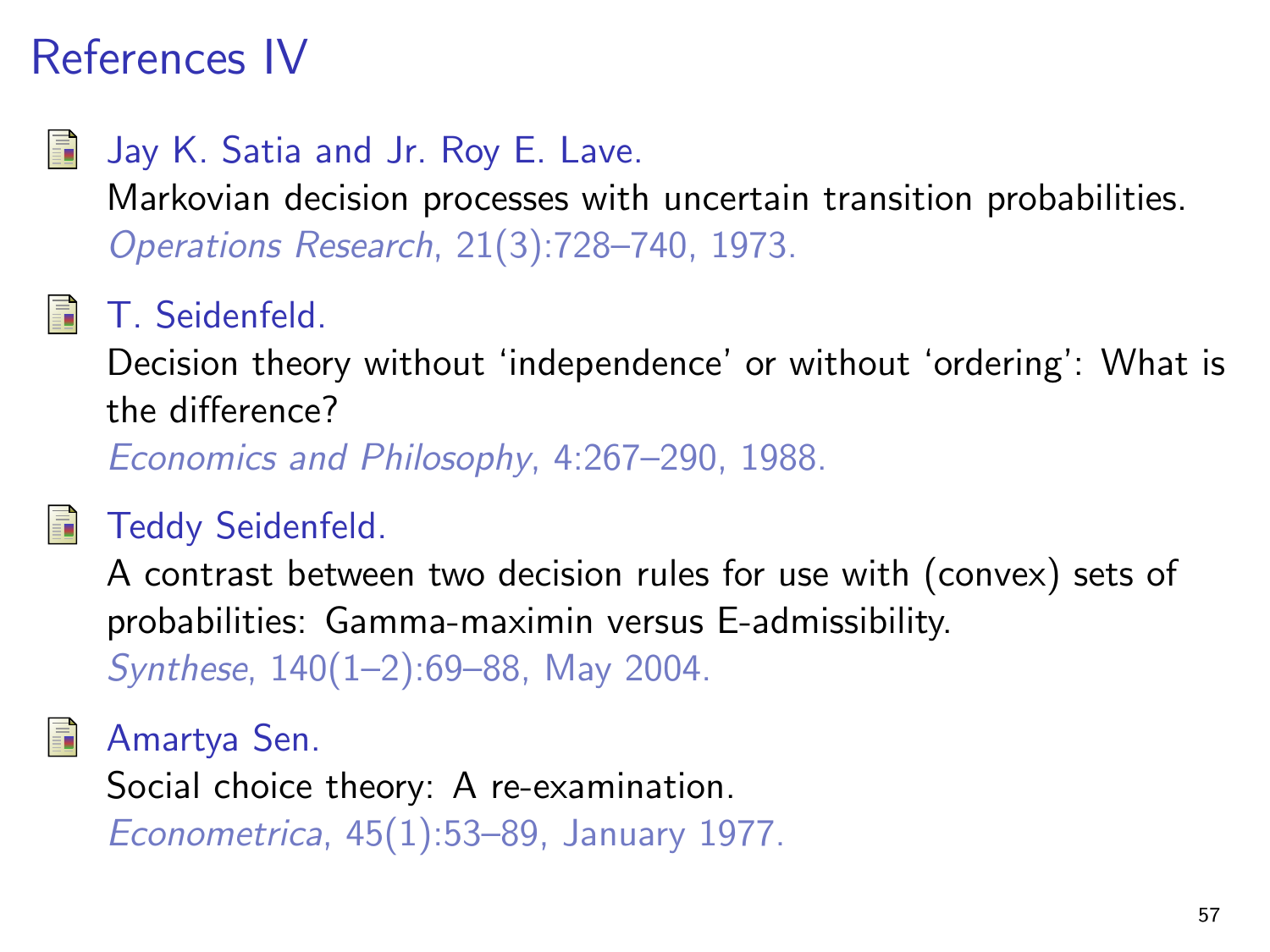## References V

<span id="page-62-0"></span>

#### Matthias C. M. Troffaes.

Decision making under uncertainty using imprecise probabilities. International Journal of Approximate Reasoning, 45(1):17–29, May 2007.



Abraham Wald.

Statistical decision functions which minimize the maximum risk. The Annals of Mathematics, 46(2):265–280, 1945.

Peter Walley.

Statistical Reasoning with Imprecise Probabilities. Chapman and Hall, London, 1991.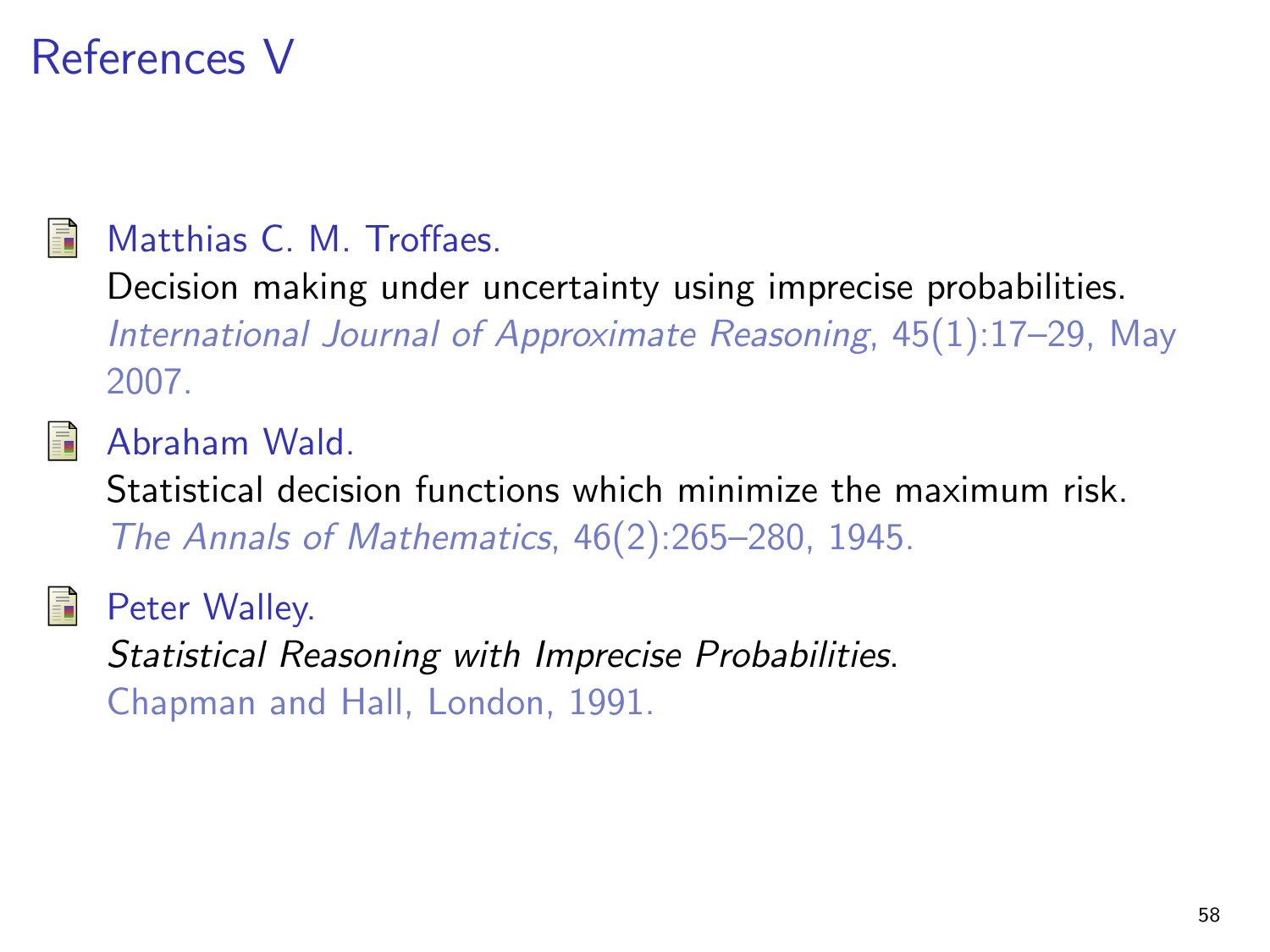## **Outline**

#### **[Static Decision Problems](#page-2-0)**

- [A Very Simple Example](#page-2-0)
- **[Decision Trees](#page-5-0)**
- **C** [The Problem of Choice](#page-8-0)
- **[Choice Functions](#page-20-0)**
- **[Sequential Decision Problems](#page-30-0)** 
	- [A Simple Example](#page-30-0)
	- **[Normal Form](#page-33-0)**
	- [The Problem of Sequential Choice in Normal Form](#page-37-0)
	- [Normal Form Backward Induction](#page-41-0)

#### <span id="page-63-0"></span>[What's Next. . .](#page-56-0)

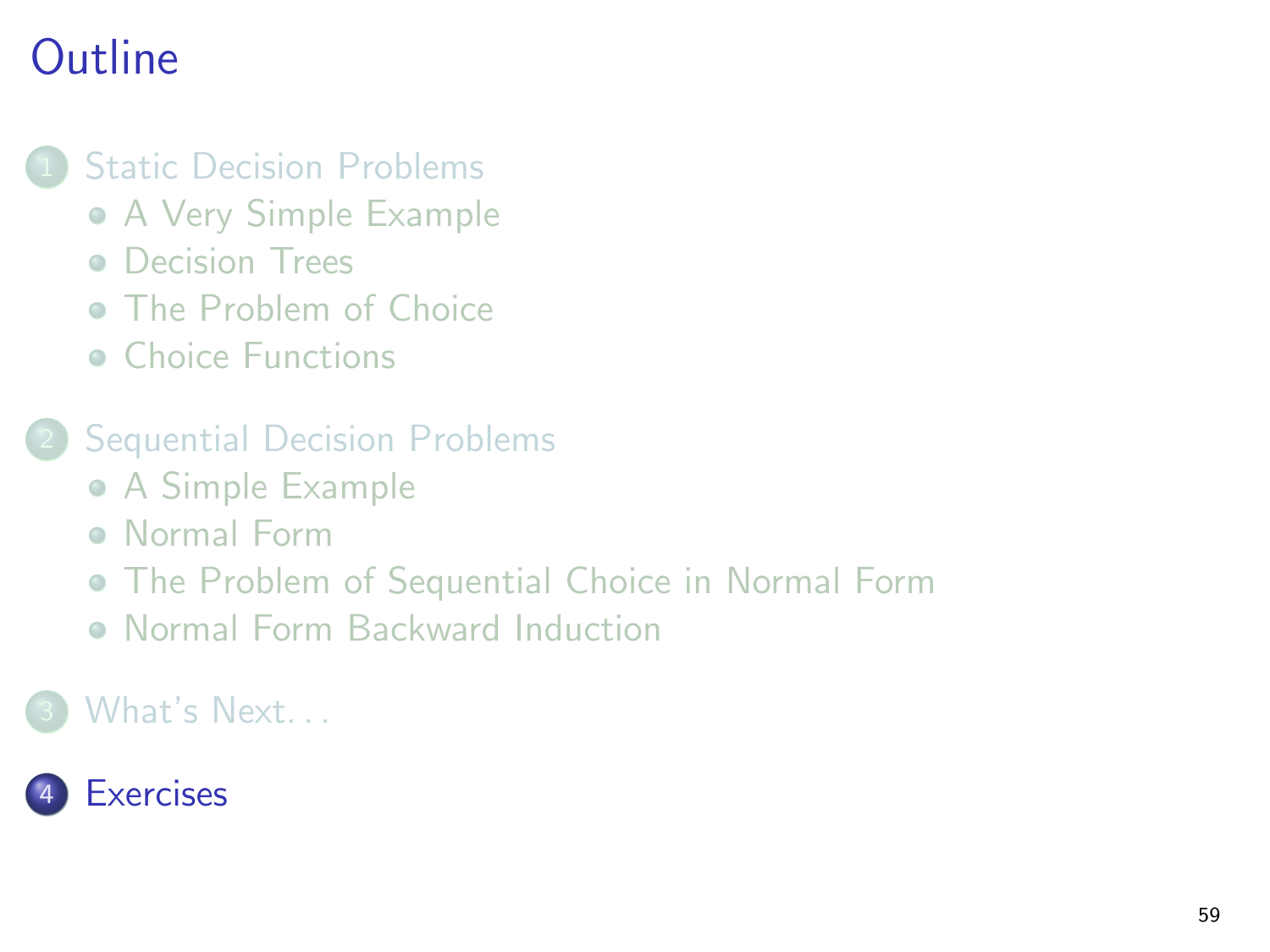## Exercise 1: Machinery, Overtime, or Nothing?

Consider again the same very simple example. We have done additional market research, and we now know that demand will increase with probability at least 0.6, and at most 0.65.

What advice can we give the manager now? Investigate with each optimality criterion.

|                               |                                                 | $p_1$ $p_2$ |  |
|-------------------------------|-------------------------------------------------|-------------|--|
| Hint: $P =$ increase 0.6 0.65 |                                                 |             |  |
|                               | stay $\begin{vmatrix} 0.4 & 0.35 \end{vmatrix}$ |             |  |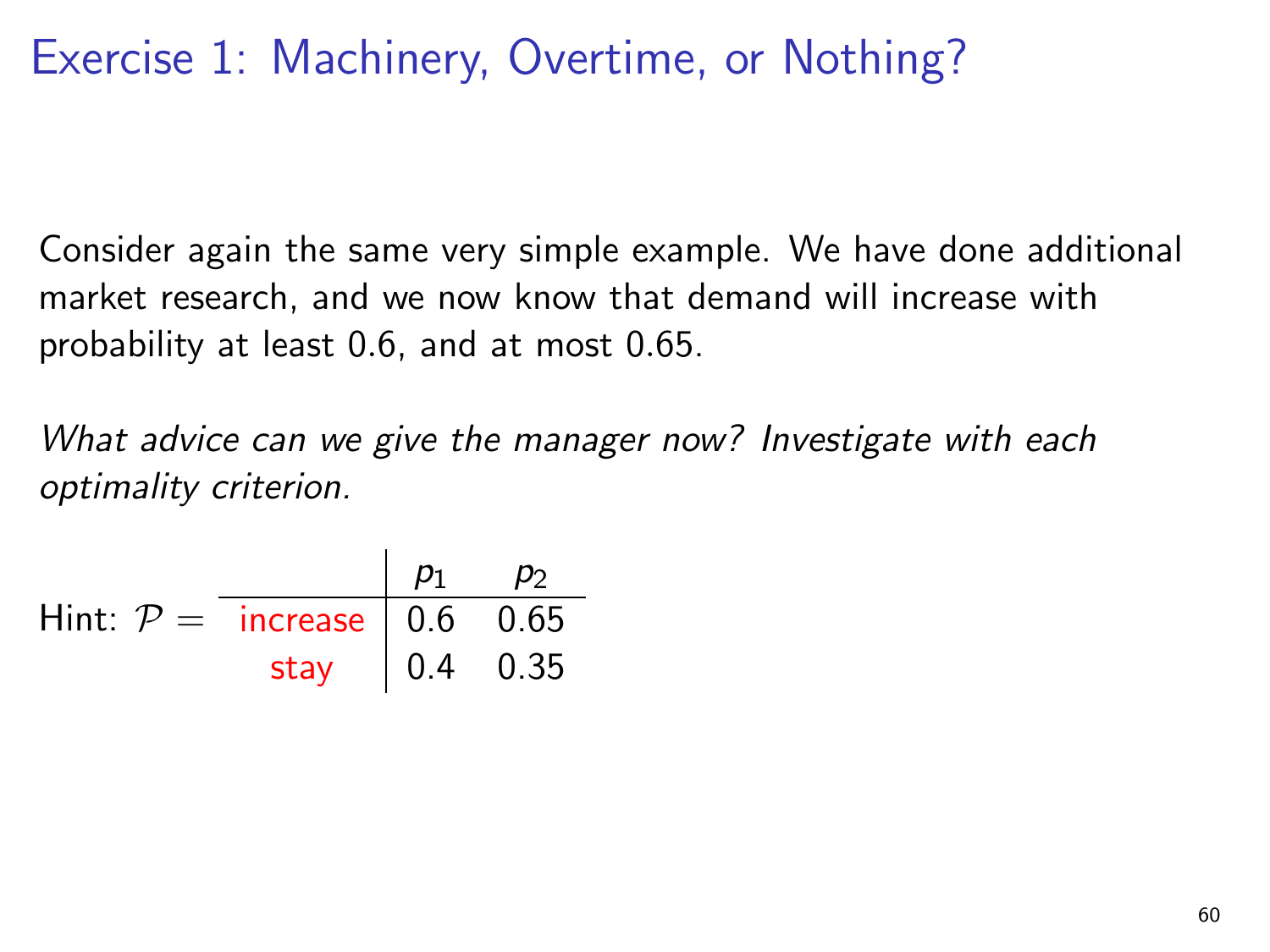## Exercise 2: Saving Zion (Or Maybe Not?)

There are two doors. The door to your right leads to the Source and the salvation of Zion. The door to your left leads back to the Matrix, to her. . . and to the end of your species. As you adequately put, the problem is choice. But we already know what you are going to do, don't we?



Left, or right? Investigate with your favorite optimality criterion.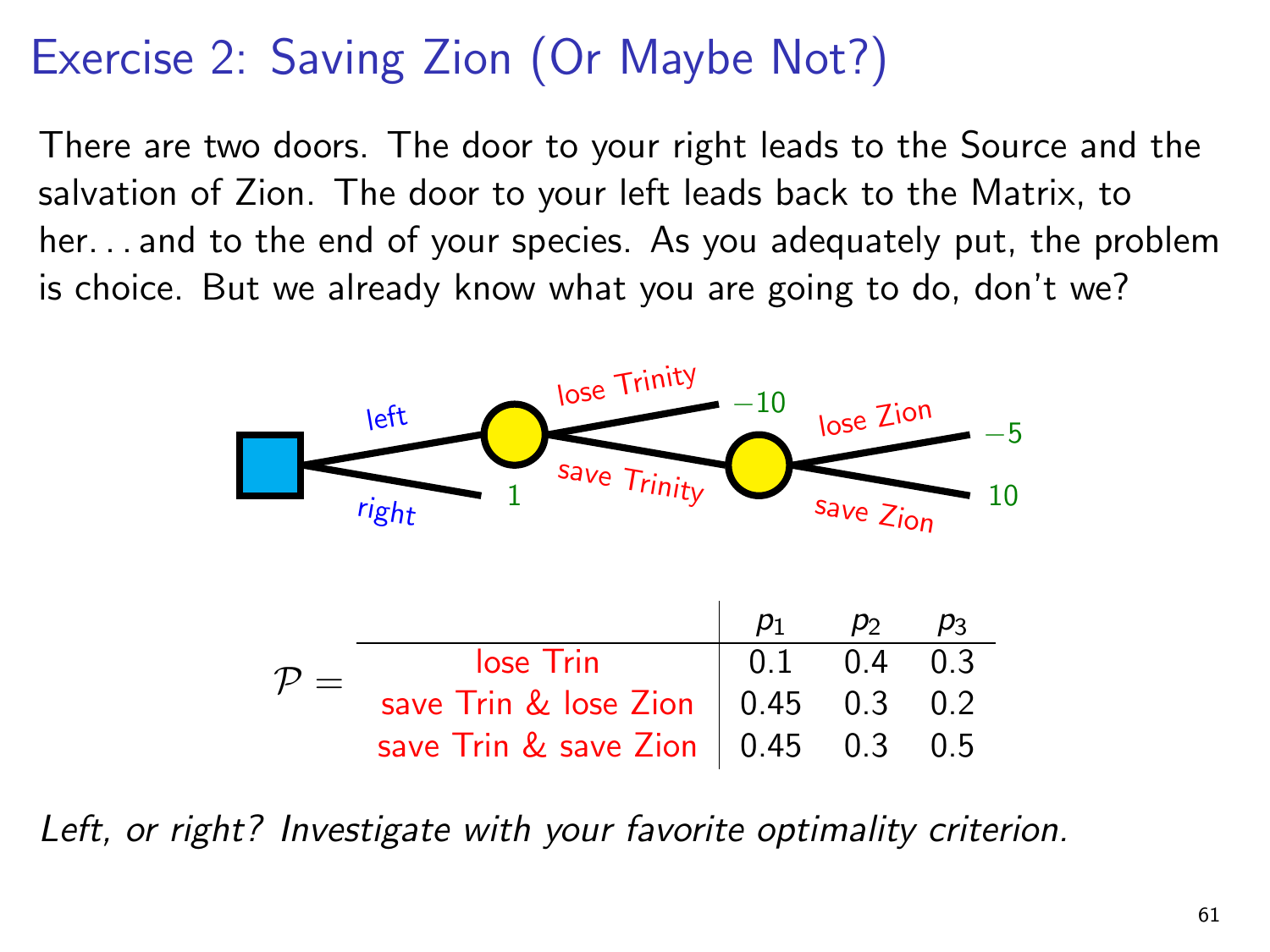## Exercise 3: A Risky Investment

You have the option to invest some money. The market can either improve, remain, or worsen. The set of probabilities for your lower prevision are tabulated below. You have the choice between 4 options, summarized in the decision tree below.



Which options should you definitely not consider? First consider interval dominance, then consider maximality. Which of these two criteria gives the better answer?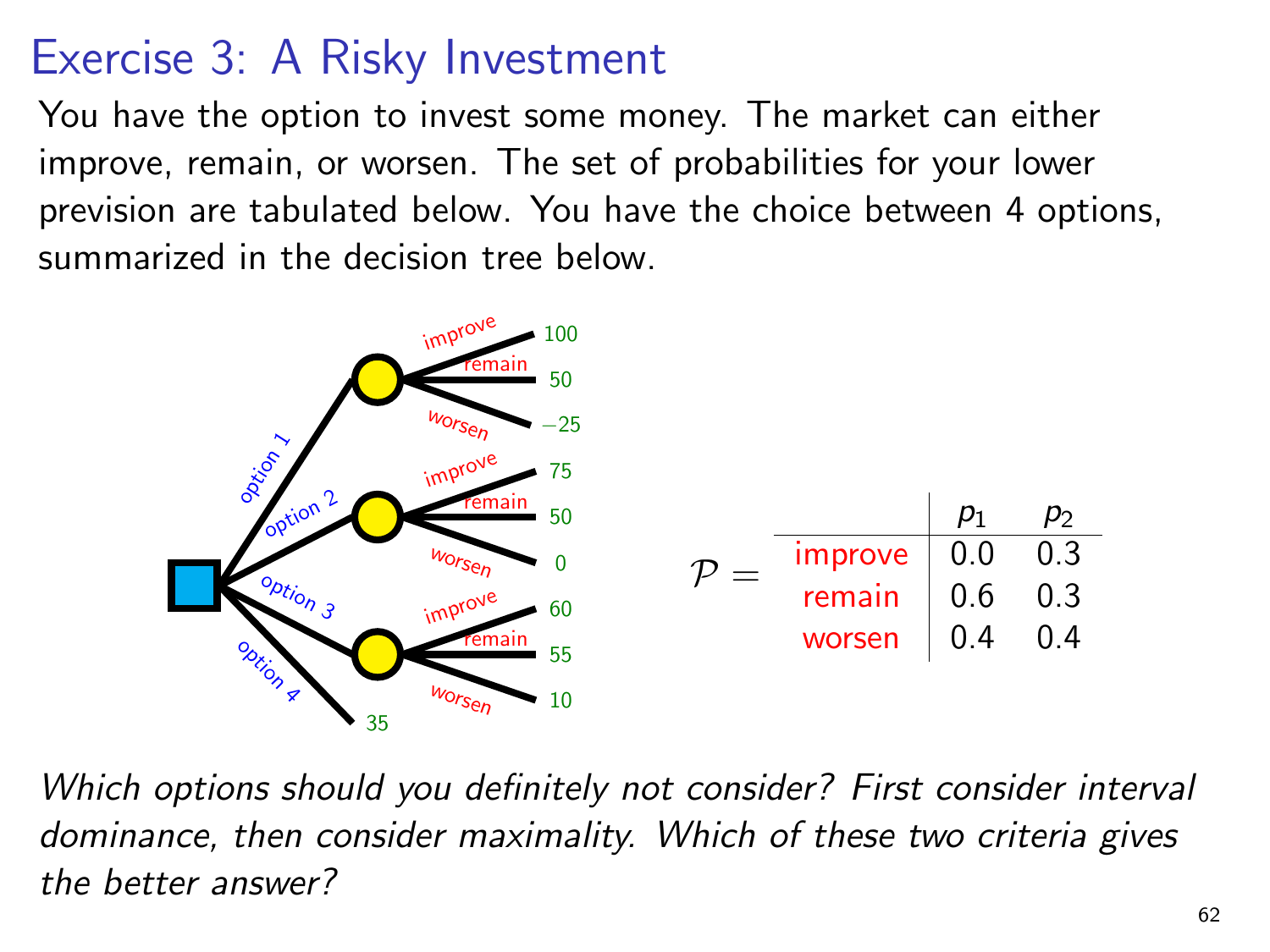## Exercise 4

The following is again the very simple example, solved in Python, for Γ-maximin, Γ-maximax, interval dominance, and maximality, respectively:

```
>>> from improb . lowprev . lowpoly import LowPoly
>>> from improb . decision . opt import *
>>> lpr = LowPoly(2, createdalset = [[.5, .5], [.8, .2]])\gg gambles = [[440, 260], [420, 300], [370, 370]]>>> opt = OptLowPrevMaxMin (lpr)
>>> list ( opt ( gambles ))
[[370 , 370]]
>>> opt = OptLowPrevMaxMax (lpr)
>>> list ( opt ( gambles ))
[[440 , 260]]
>>> opt = OptLowPrevMaxInterval (lpr)
>>> list ( opt ( gambles ))
[ [440, 260], [420, 300], [370, 370]]>>> opt = OptLowPrevMax ( lpr )
>>> list ( opt ( gambles ))
[ [440, 260], [420, 300], [370, 370]]
```
Solve Exercises 1, 2, and 3 similarly. [Hint: The first argument of LowPoly denotes the number of events.]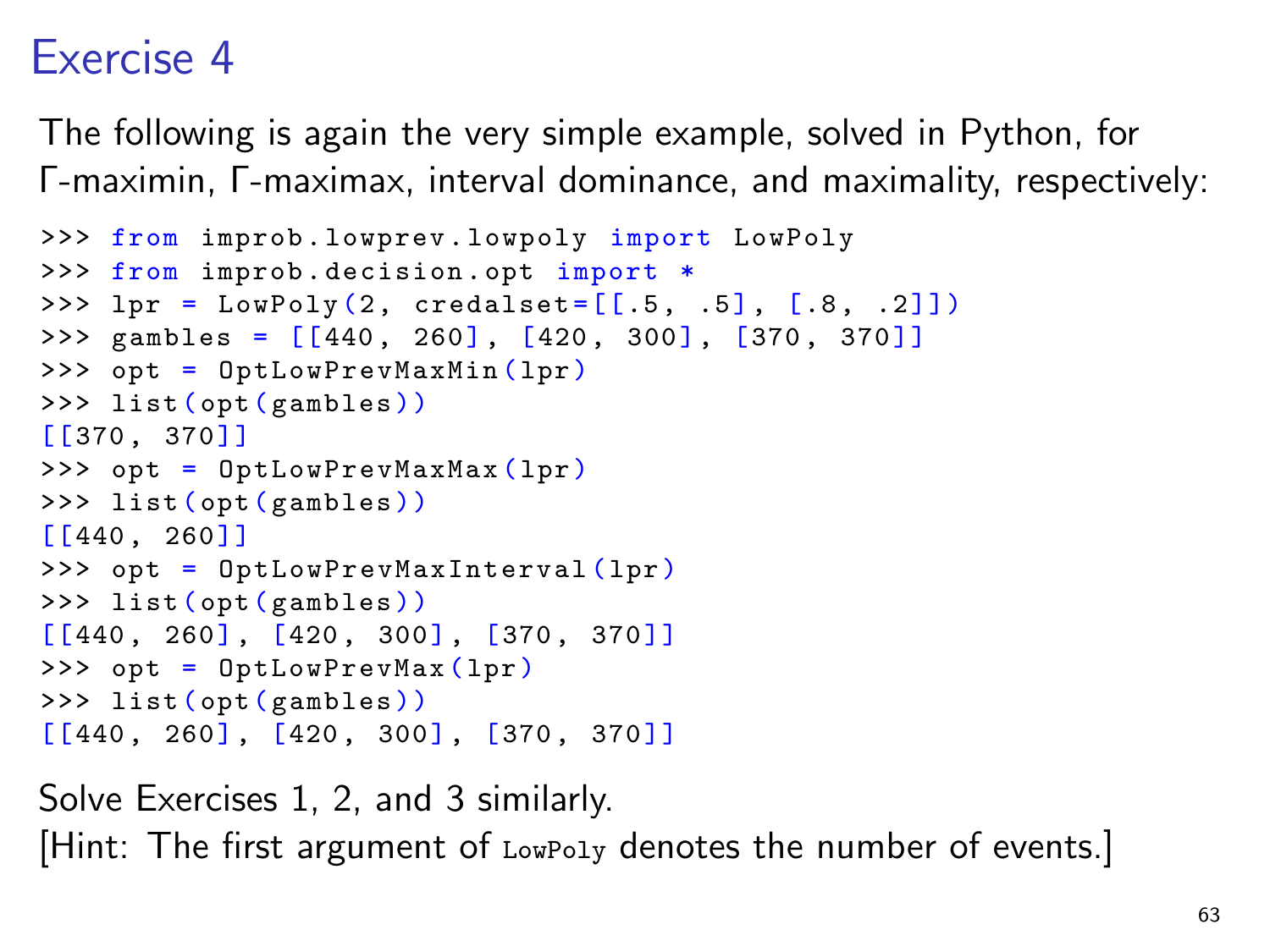## Exercise  $5$   $(*)$

Let g be any gamble on  $\mathcal{X}$ , with lower prevision L and upper prevision U. Let c be any constant. Suppose you have the choice between the uncertain gain  $g$ , or the certain gain  $c$ .

Under each of the criteria, determine which of g or c (or both!) are optimal, under the following circumstances:

- $\bullet$   $c < L$
- $0 \leq c \leq U$
- $c > U$

In Exercise 3, option 4 corresponds to an investment without risk, as it yields the value  $c = 35$  independently of the market, however, we found that this value was too low relative to the other options to be optimal.

For what values for c would you change your mind? Again, investigate this using each of the criteria.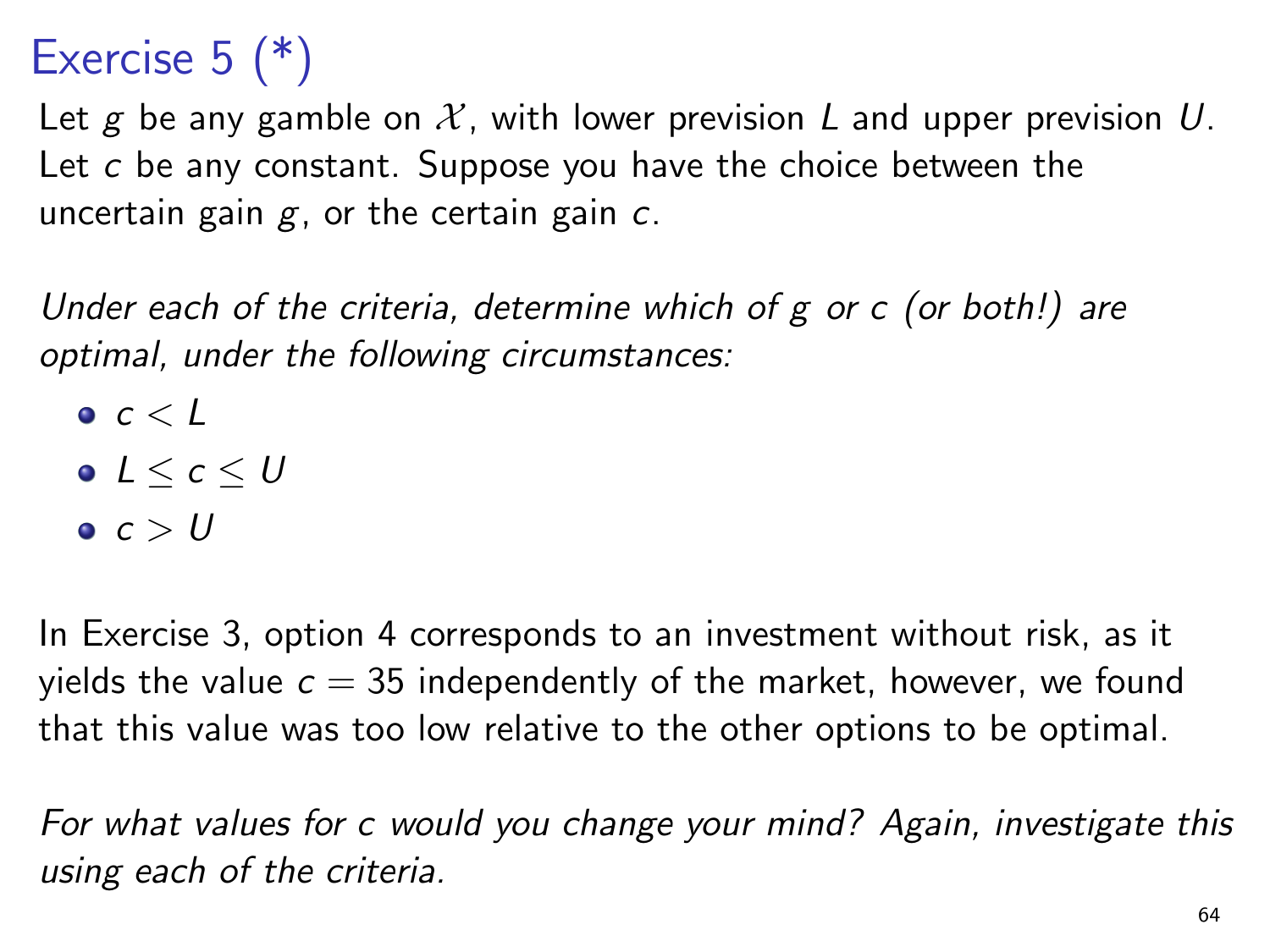## Exercise 6

State one advantage, and one disadvantage, of solving a sequential decision problem by normal form backward induction, compared to solving it by normal form.

Can you think of a situation in which normal form backward induction would be less efficient than normal form?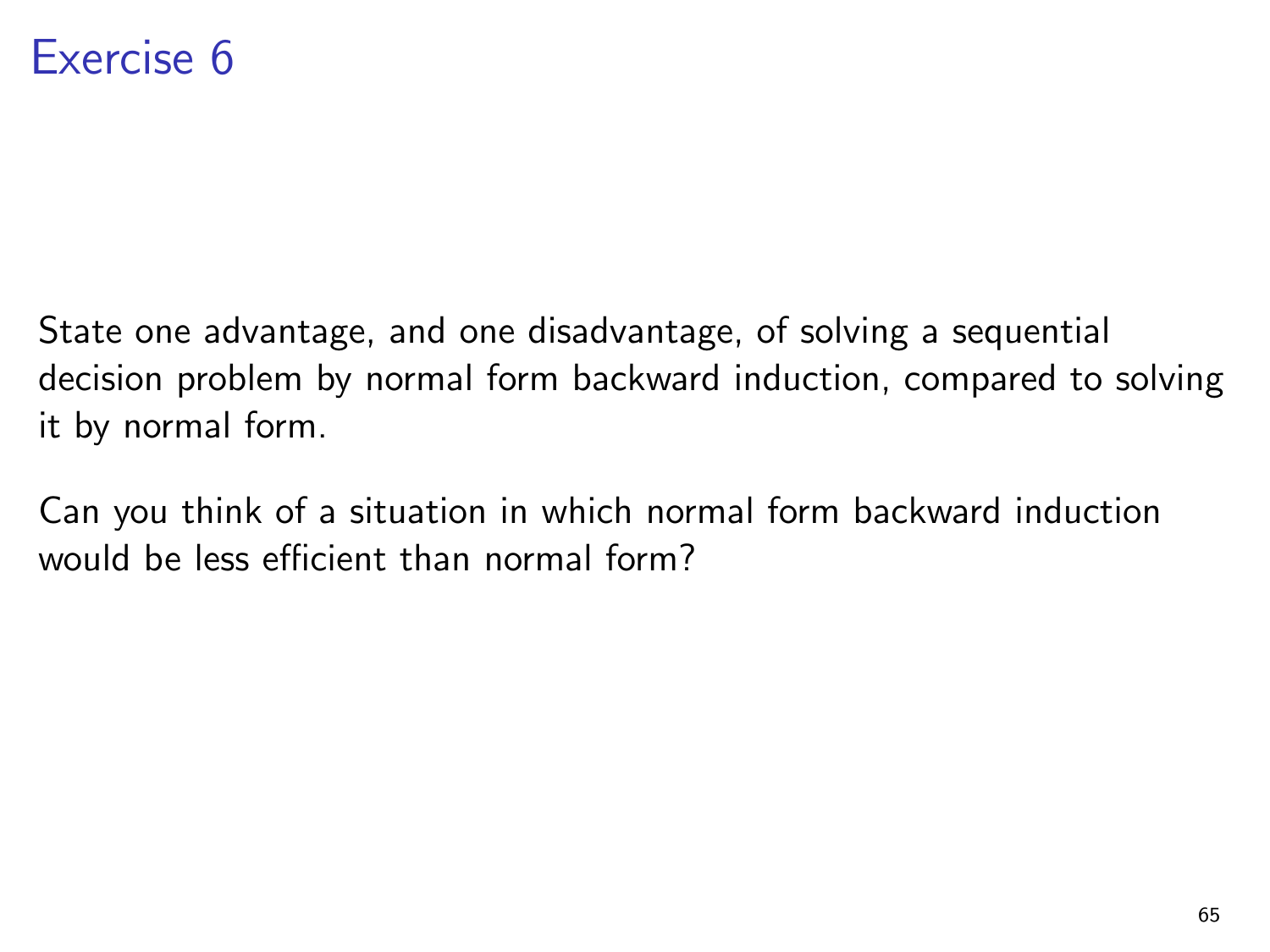## Exercise 7

Solve the following sequential decision problem for maximality, using either normal form, or normal form backward induction.

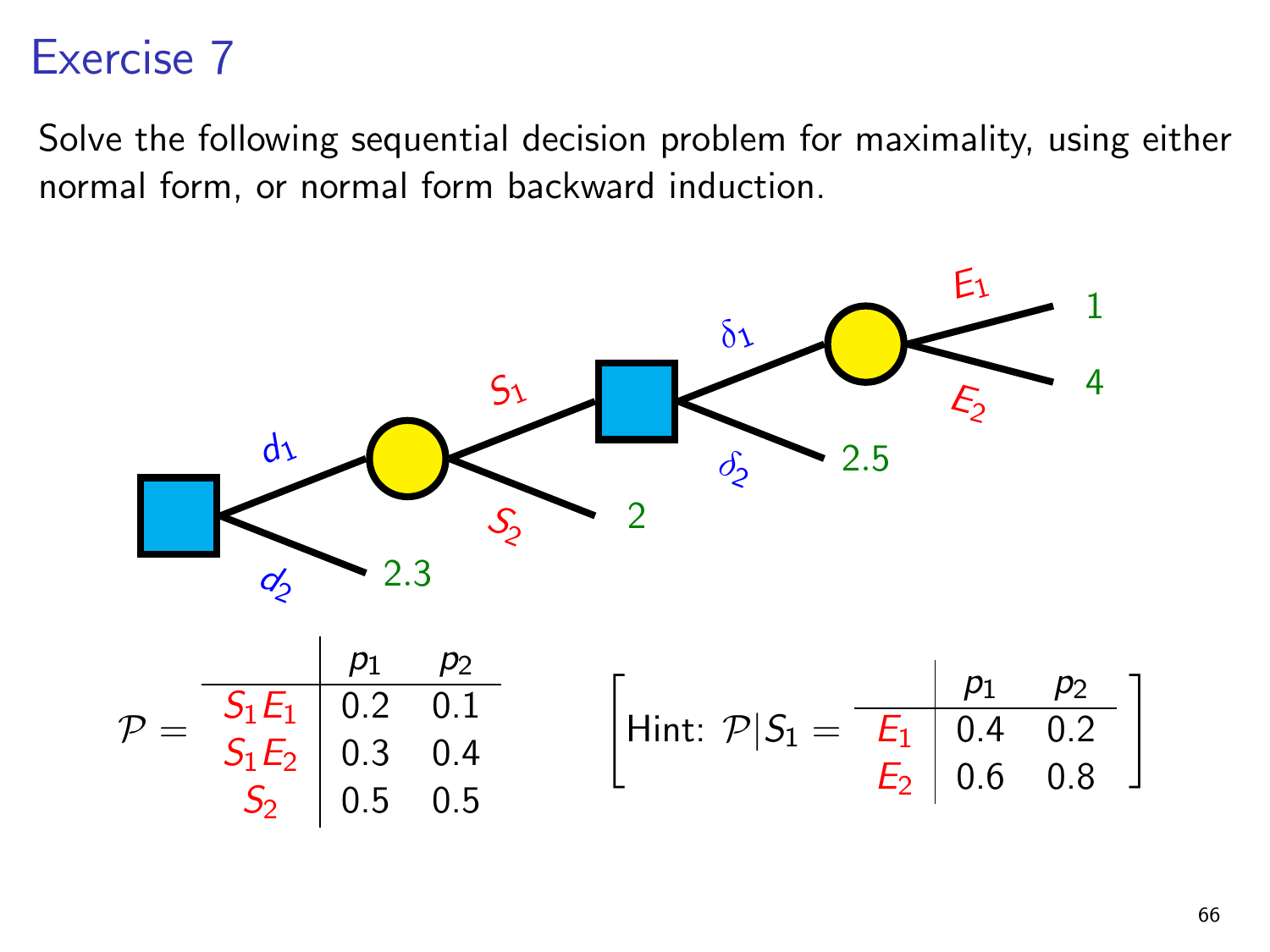## Exercise 8 (\*)

The following program solves the previous exercise in Python for maximality, by normal form backward induction:

```
>>> from improb . lowprev . lowpoly import LowPoly
>>> from improb . decision . opt import *
>>> from improb . decision . tree import *
>>> pspace = PSpace (["S1", "S2"], ["E1", "E2"])
>>> E1 = pspace.make_event(["S1", "S2"], ["E1"], name="E1")
>>> E2 = pspace.make_event (["S1", "S2"], ["E2"], name="E2")
>>> S1 = pspace.\text{make\_event}(["S1"], ["E1" "E2"], name="S1")\Rightarrow \Rightarrow S2 = pspace.\text{make\_event}(["S2"], ["E1", "E2"], name="S2")
```
(continued on next slide)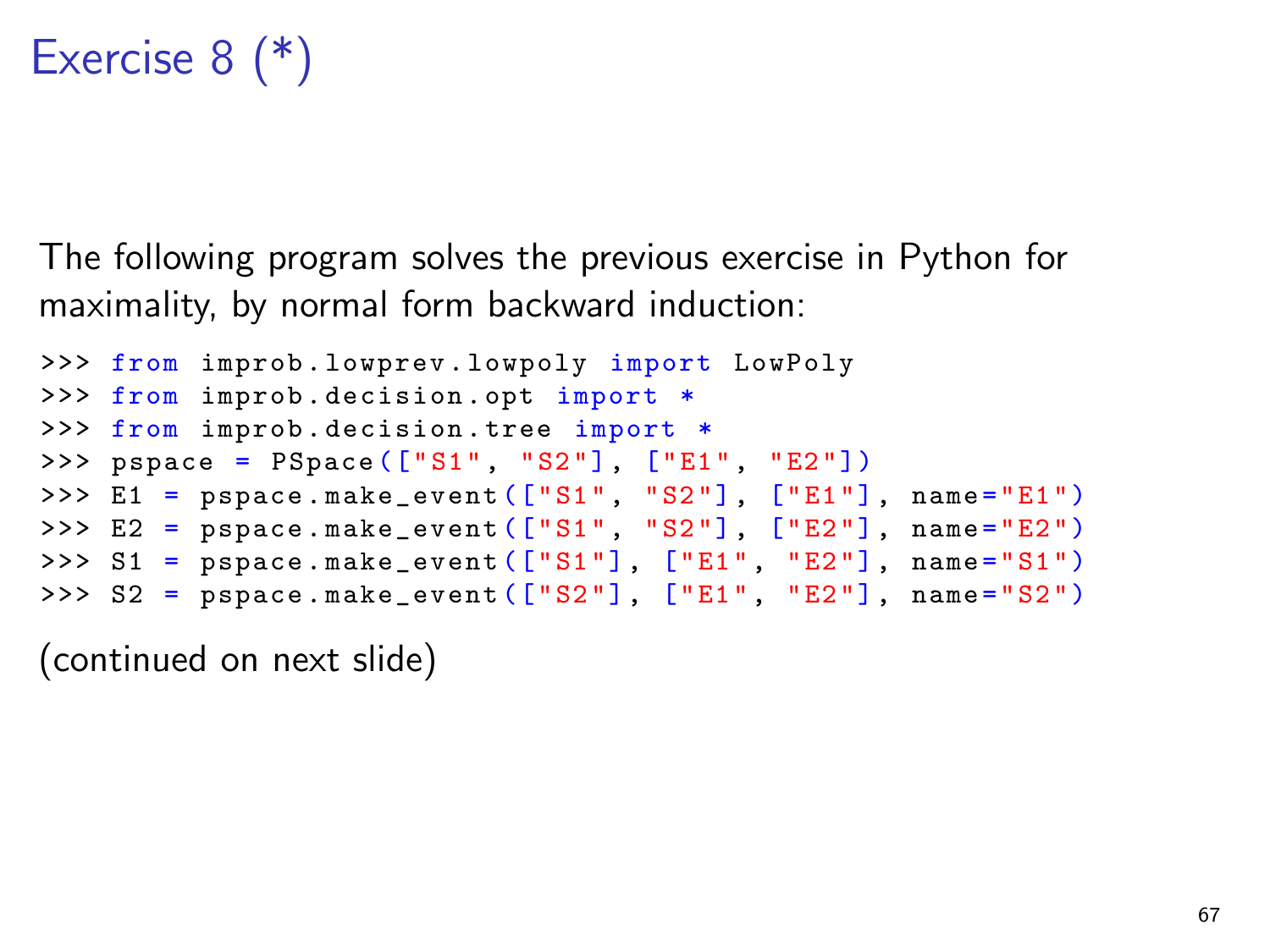(continued from previous slide)

```
\Rightarrow \Rightarrow t3 = Chance (pspace)
>> t3 [E1] = 1
>> t3 [E2] = 4
\Rightarrow \geq t2 = Decision ()
>>  t2["delta1"] = t3
>>> t2["delta2"] = 2.5
\Rightarrow \frac{1}{1} = Chance (pspace)
>> t1[S1] = t2
>> t1[S2] = 2
\Rightarrow \Rightarrow \pm 0 = Decision ()
>>> \text{to} ["d1"] = \text{t}1>>  t0 ["d2"] = 2.3
>>> print (t0)
>>> lpr = LowPoly ( pspace )
>> lpr.set_lower (S1 & E1, 0.1)
>>> lpr . set_lower (S1 & E2 , 0.3 )
>>> lpr . set_precise (S2 , 0.5)
>>> opt = OptLowPrevMax ( lpr )
>>> for gamble, normal_form_decision in t0.get_norm_back_opt(opt):
... print (normal_form_decision)
```
Verify the solution. For what value of  $d_2$  does  $d_2$  become uniquely maximal? If you found this easy, also solve Exercises 9, 10, and 11, using Python.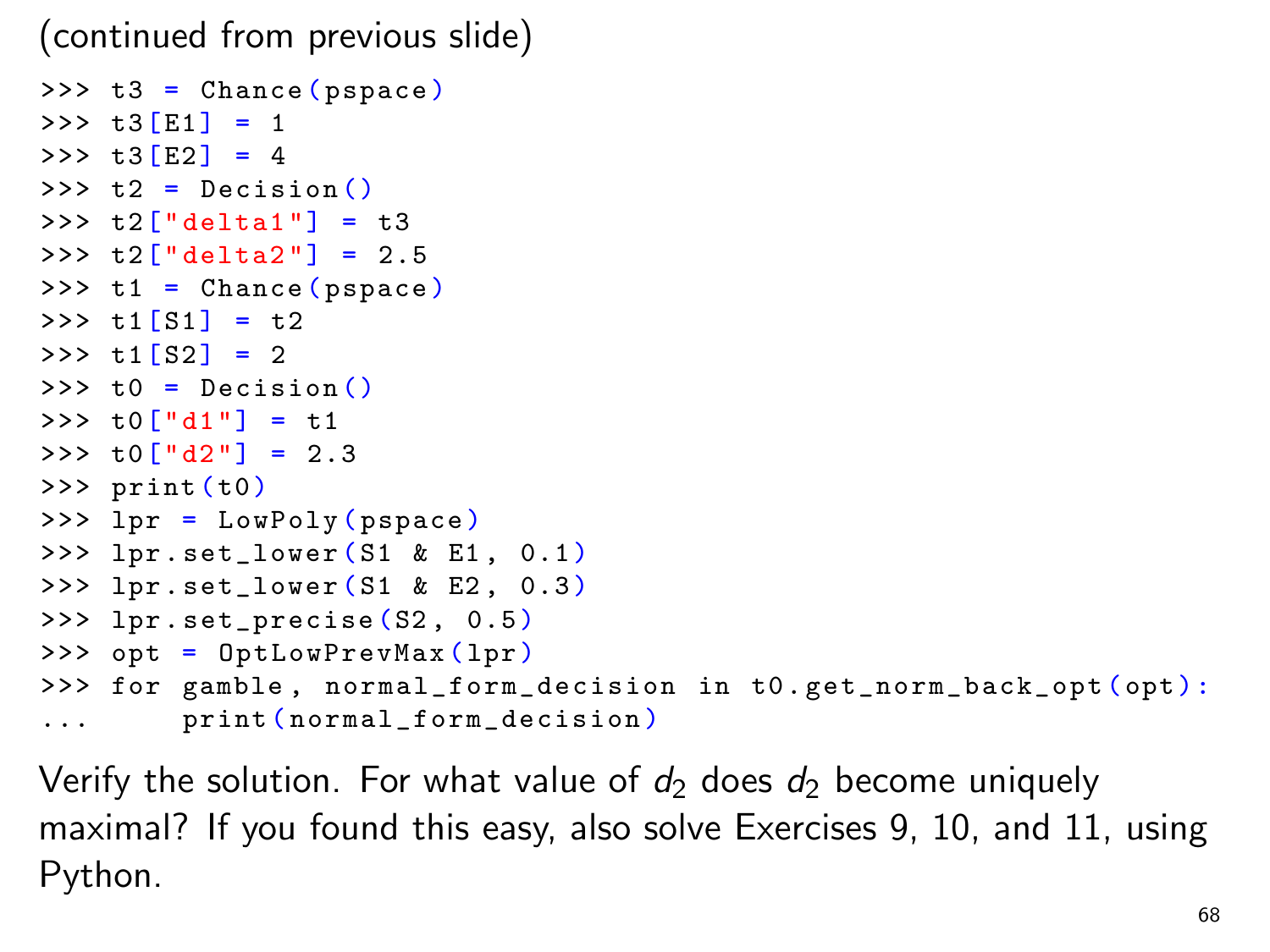## Exercise 9 (\*)

Tomorrow, a subject is going for a walk in the lake district. It may rain  $(E_1)$ , or not  $(E_2)$ . The subject can either take a waterproof  $(d_1)$ , or not  $(d_2)$ . But the subject may also choose to buy today's newspaper, at cost c, to learn about tomorrow's weather forecast  $(d_S)$ , or not  $(d_{S^c})$ , before leaving for the lake district. The forecast has two possible outcomes: predicting rain  $(S_1)$ , or not  $(S_2)$ . Solve for maximality, with  $c = 1$ .

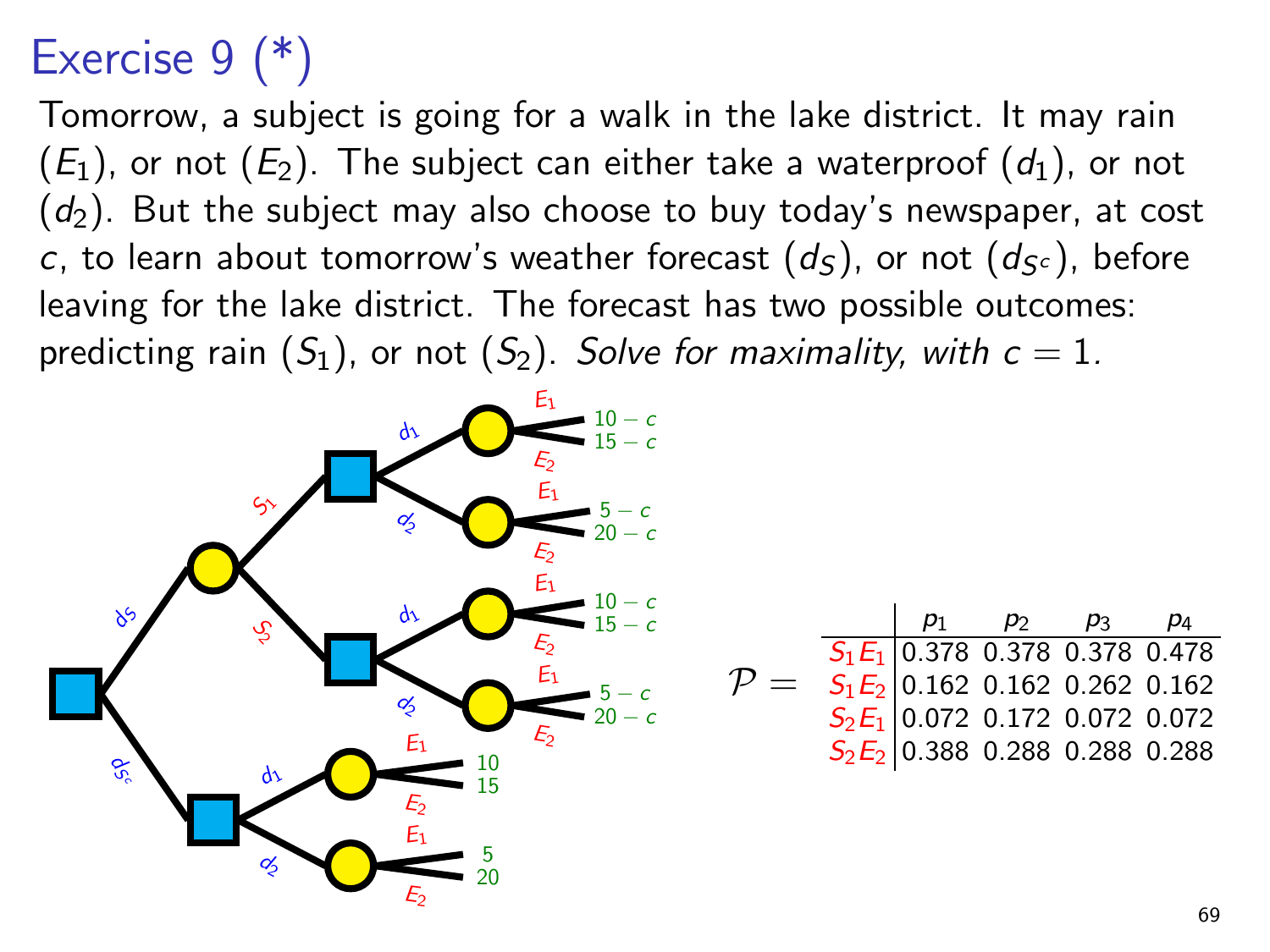Consider again the lake district exercise.

For which values of c is it no longer maximal to buy the newspaper?

(This is the value of information of the newspaper.)